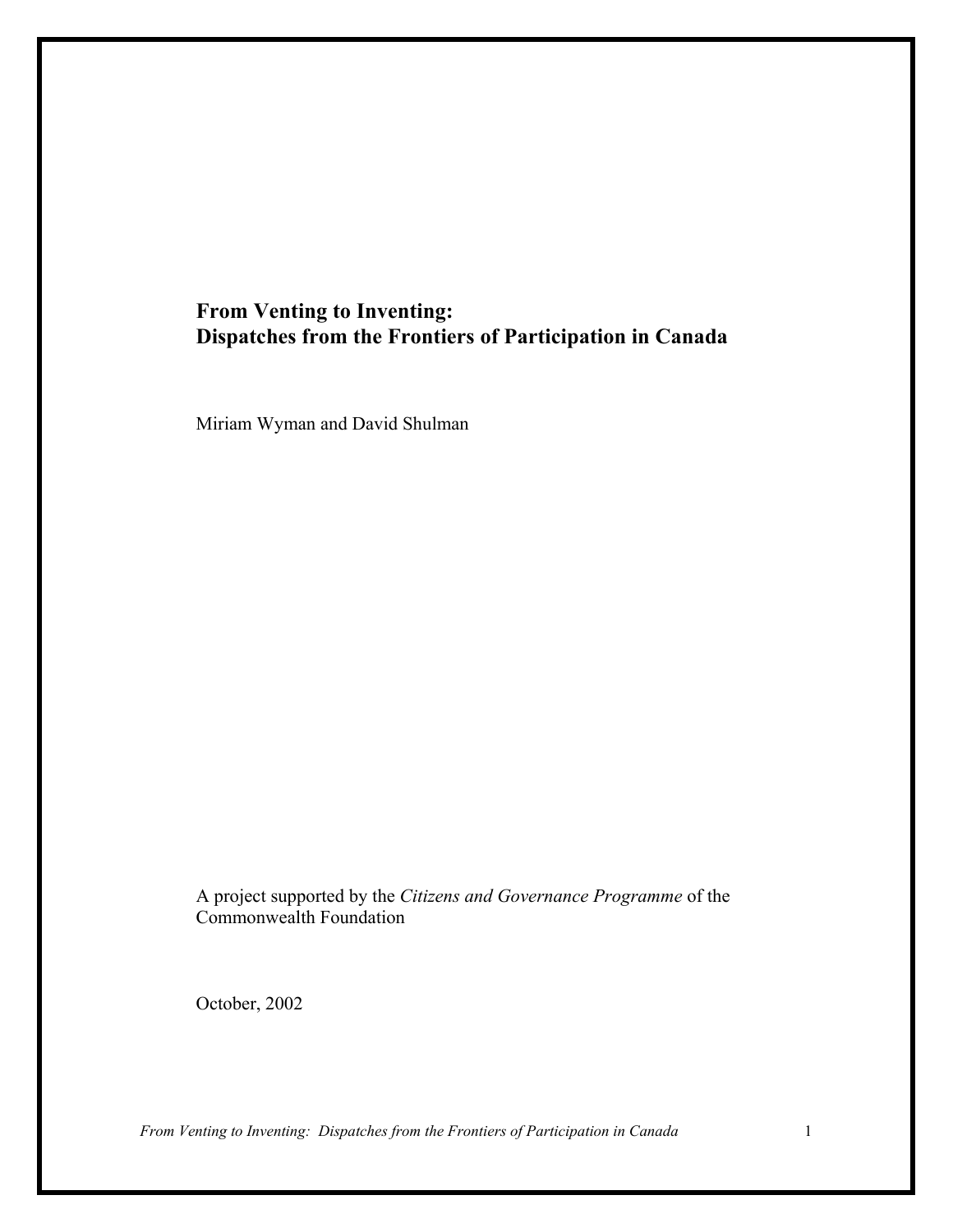# **From Venting to Inventing: Dispatches from the Frontiers of Participation in Canada**

### **Table of Contents**

## **Overview**

| 1. Introduction                                                         | 9  |
|-------------------------------------------------------------------------|----|
| 2. Case Studies                                                         |    |
| 2.1 Direct Democracy: Rossland, British Columbia                        | 12 |
| <b>Building On-line Capacity for Social Change: Web Networks</b><br>2.2 | 19 |
| Joint Summitry: The "Rio Way"<br>2.3                                    | 29 |
| 3. Analysis and Conclusions                                             | 39 |
| Appendix 1<br><b>Contact information</b>                                | 50 |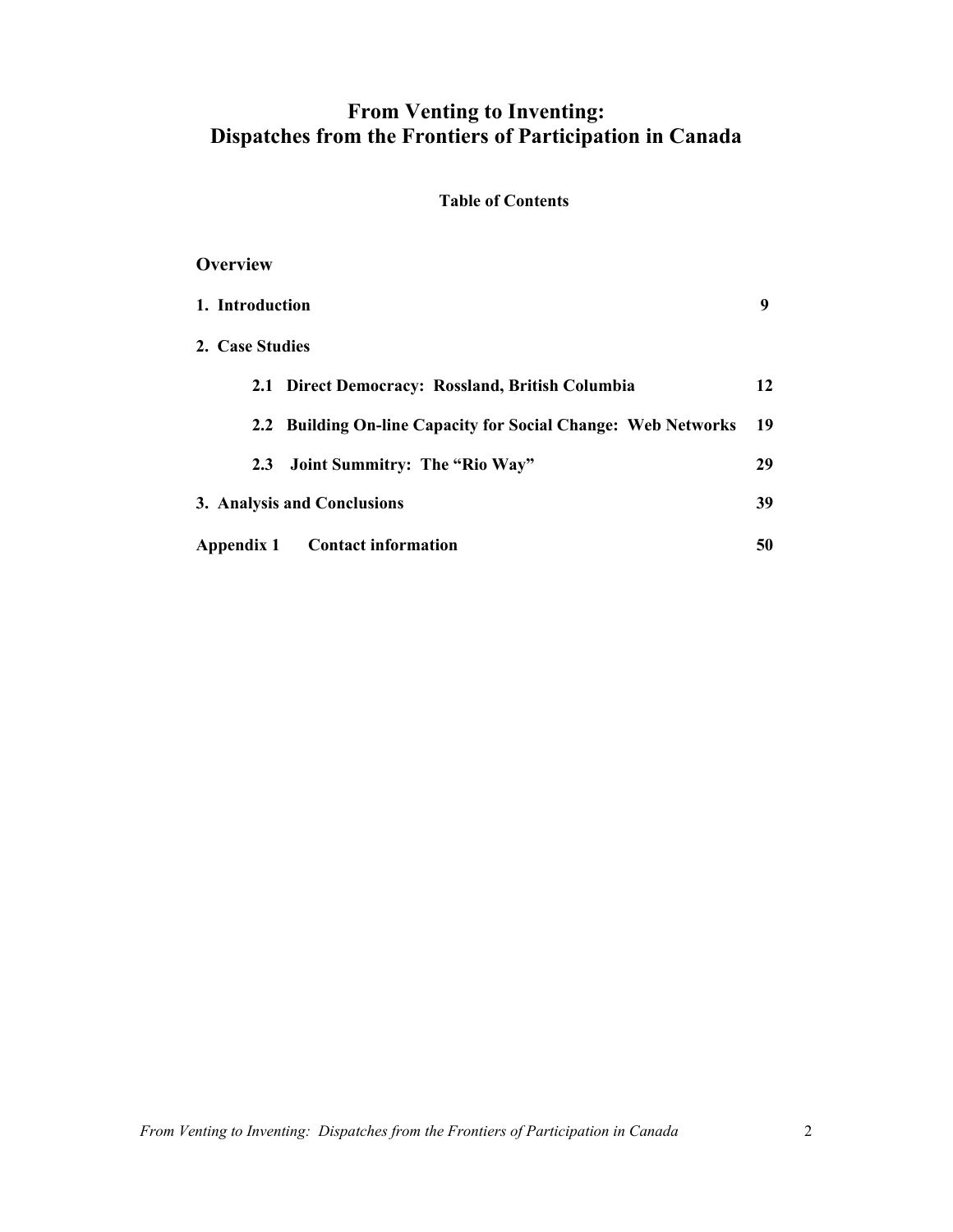# **From Venting to Inventing: Dispatches from the Frontiers of Participation in Canada**

## **Acknowledgements**

The authors wish to acknowledge, with appreciation, the assistance provided by Maria Vamvalis who carried out the preparatory work and produced the first draft of this report.

We also want to acknowledge, with much appreciation, the financial support of *The Citizens and Governance Programme* of the *Commonwealth Foundation* for this project.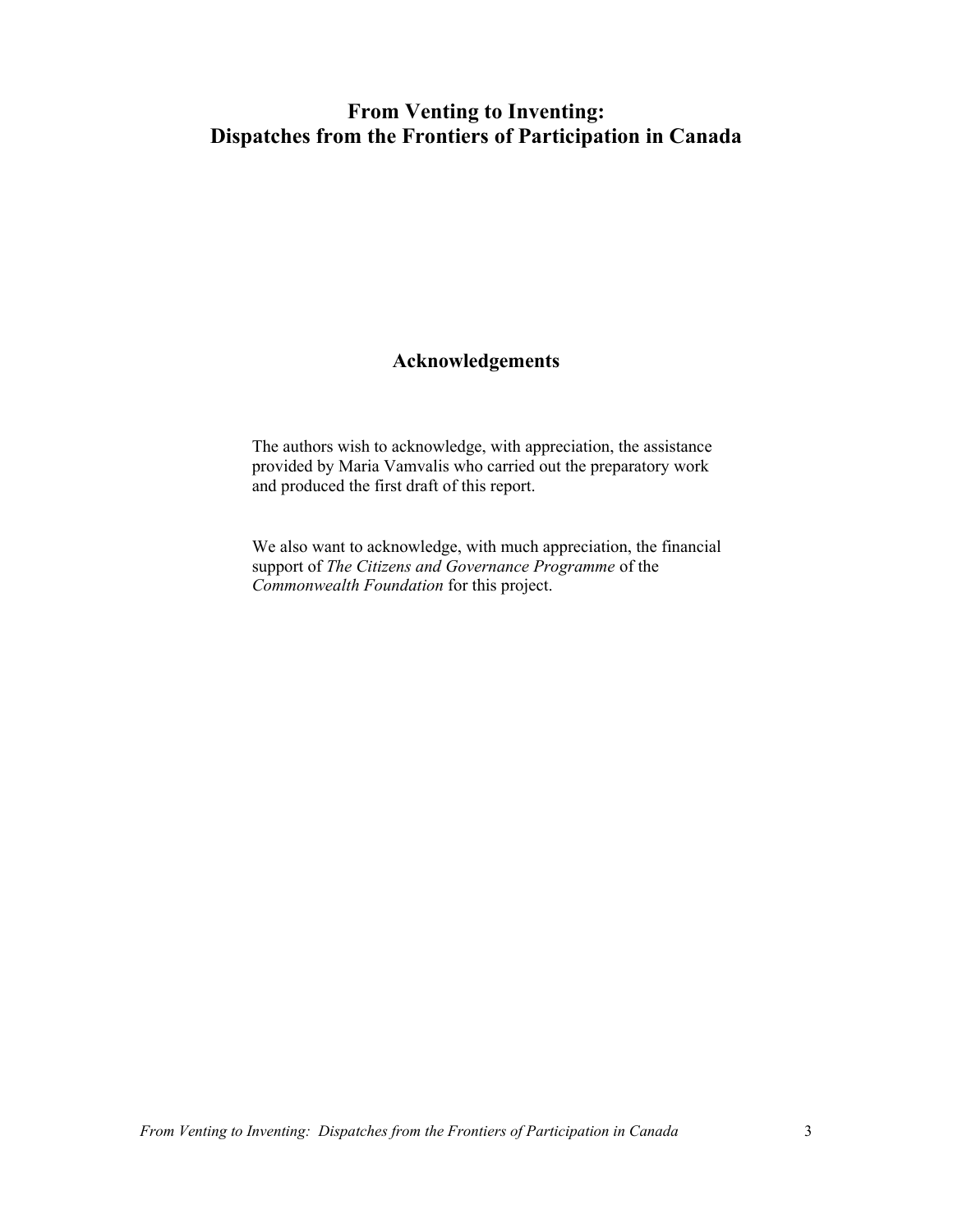# **From Venting to Inventing: Dispatches form the Frontiers of Participation in Canada**

## **Overview**

 $\overline{a}$ 

When citizens feel alienated, cynical and disconnected from their governments, discontent is a natural response. At the same time, this discontent can generate new kinds of engagement between citizens and governments – venting can become inventing. In Canada, citizens' desire for increased participation has sparked significant citizen-led initiatives for change.

*From Venting to Inventing* examines three case studies, all reflecting citizen initiatives which have emerged over the last decade as a response to three deeply rooted concerns: a perceived lack of democracy, a challenge to government inaction, and a deep desire to strengthen and expand civic space**.** 

This project builds on the work undertaken in *Learning to Engage: Experiences with Civic*  Engagement in Canada<sup>1</sup>. In undertaking to respond to the key questions of the Commonwealth Foundation's *Civil Society in the New Millennium Project*, *Learning to Engage* looked at three key links in civic engagement:

- Citizens' access to government
- Citizens' access to resources
- Citizens' access to each other

*From Venting to Inventing* looks primarily at ways citizens are creating to engage one another, and tries to assess the extent to which they are succeeding in strengthening their voices in governance at local, national and international levels. It examines three experiments with citizenled initiatives to expand and redefine democracy. In each case, citizens have worked to have stronger, more effective voices in decisions made in their respective communities. These cases are not closed. They are dispatches from the frontiers documenting new ways of engaging civic space. Their applicability goes far beyond Canada.

The first case examines efforts in 1990 to establish direct democracy at the municipal level in Rossland, British Columbia. This study takes places in the context of a broader movement to create permanent structures which empower citizens at local levels. It is part of the larger struggle between competing forces of indirect and direct governance, between our parliamentary legacy and our "homegrown," North American impulse to more direct democracy.

The second case involved Web Networks, an internet-based network for activists, created in the late 80s. Web Networks continues to provide on-line space as well as tools for alternative organizations to build their capacity as social change agents. The Internet has emerged as a potent technology for transforming civic space. This study was selected to examine the ways that the Internet is shaping citizen participation – and vice versa – and its impact on civil society.

The third case examines the 1992 United Nations Conference on Environment and Development (UNCED) as an example of the ways that large summits involving governments, NGOs and

<sup>&</sup>lt;sup>1</sup> Learning to Engage: Experiences with Civic Engagement in Canada was prepared by Miriam Wyman, David Shulman and Laurie Ham for Canadian Policy Research Networks (CPRN) as Canada's National Report for the Commonwealth Foundation's *Civil Society in the New Millennium Project*. It can be found at www.cprn.org.

*From Venting to Inventing: Dispatches from the Frontiers of Participation in Canada* 4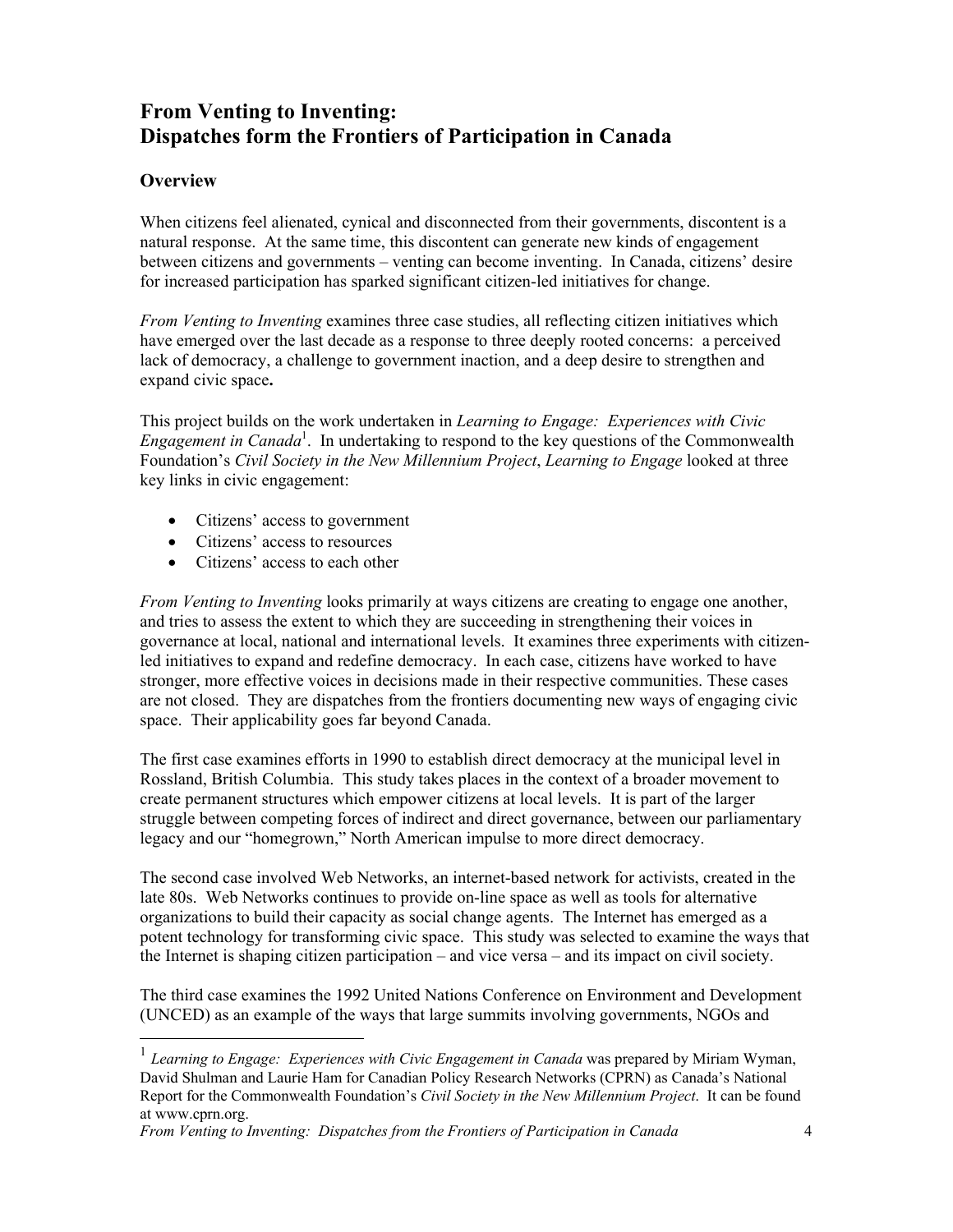citizens and parallel people's summits are redefining both the context and manner in which decisions are made. The rise in "summitry" over the last decade (including Rio, Cairo, Beijing, Seattle, Quebec, Genoa, Kananaskis) raises important questions about the extent to which citizeninitiated efforts around these events expand democracy in lasting ways. Since Rio was the summit meeting which redefined participation, it is an important model from which to draw insights related to citizens and governance.<sup>2</sup>

Analysis of the cases is focused on an assessment of the extent to which these experiments have become permanent features of the political terrain in Canada. The central questions of the project include:

- How are citizen organizing to strengthen their voices in political decisions?
- How are citizens attempting to rebalance relationships of engagement with their governments?
- How are citizens' efforts translating into better institutionalized commitments to increased citizen involvement in governance?

In all three cases, the answer to these questions appears to "Yes…but." On the positive side:

- Citizens in Rossland won the right to initiate and ratify municipal laws, and used this new tool to press their local government to adopt bold measures in water quality and environmental safety.
- Through its training and programming efforts, Web Networks made it possible for citizens to use information technology to engage each other on important local, national and global issues.
- Canadian civil society organizations used the preparations for the Rio Summit to gain unprecedented access to the levers and resources of policy making and to create widespread networks with one another.

At the same time, these achievements are tempered by some of the less successful outcomes of these initiatives:

- Citizens in Rossland are making relatively little use of their referendum opportunity to participate in municipal governance.
- Web Networks' effectiveness was hindered by financial difficulties due, in part, to the fact that they misgauged the real needs of communities – and perhaps, more importantly, by the inability to recapture the vision and excitement of their early days and apply them in the new and vastly changed electronic world.
- The "Rio Way," for all its strengths, could not withstand subsequent shifts in events and players which led to a withdrawal of resources and access over the past decade. More

*From Venting to Inventing: Dispatches from the Frontiers of Participation in Canada* 5

 $2^2$  The World Summit on Sustainable Development (WSSD), or Rio plus 10, took place in Johannesburg, South Africa in August, 2002.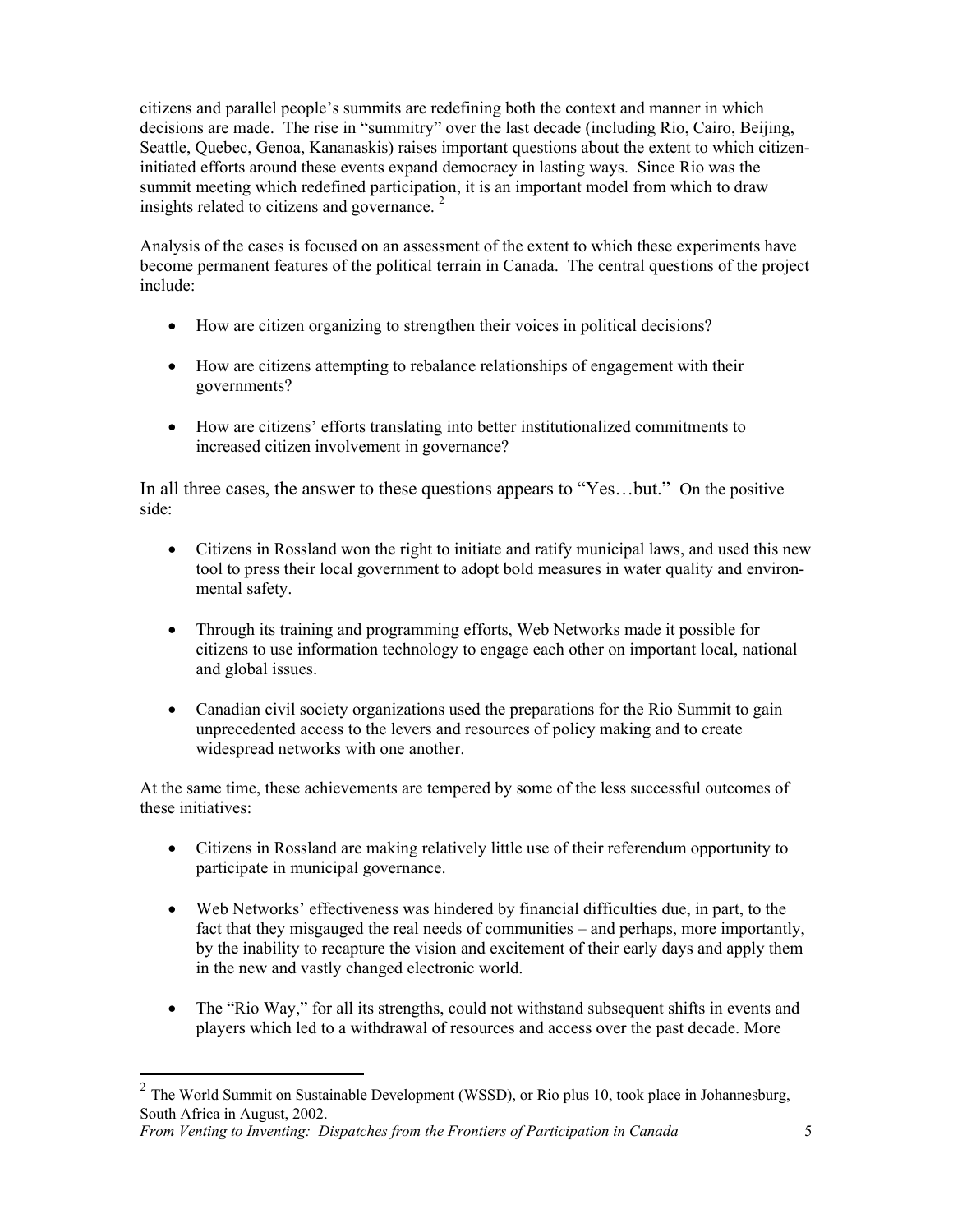importantly, it was overtaken by enormous changes in the global corporate trade agenda which seems to have overtaken concern for sustainable development.

In all three cases, a number of fault lines are evident. There is a clash between the new tools and their use. There is a clash between the desire for greater diversity in participation and the disunity that results before unity can emerge. And, there is a clash between the rhythm of innovation and the rhythm of democracy.

Each of these cases has much to say about the ways that citizens are trying to strengthen their voices in decision-making, to achieve more balanced relationships with their governments and to create more permanent features of the political landscape. There is no question that "[C]itizens want a deepening of democracy to make it more direct and participatory."<sup>3</sup> However, citizens are not the only players and too often, their efforts with respect to governments are unrewarded.

In each of our cases, citizens have clearly demonstrated their willingness to come together, to identify the common good and to take action. There are countless such cases around the world. Citizens are organizing in creative and committed ways to strengthen their voices in political decisions and to are working hard to rebalance relationships of engagement with their governments.

Are these efforts translating into better institutionalized commitments to increased involvement in governance? Unfortunately, the answer is an unequivocal no. When we began this study, we were hoping to find that if citizens were active, democracy would be strong. These studies are telling us something else. What we see is a stark picture of the chasm between citizens and governments.

We have seen that citizens are doing many  $-$  if not all  $-$  of the right things. And, it is not enough. Civil society alone does not create strong democracy. What we have found is that democracy can be weak even when citizens are active. Even when civil society is active, engaged and energized, there must be a framework that entrenches their engagement in the governing and decision making institutions of their lands. It seems that this is where the most important change must take place. Only with changes in the ways that citizen involvement is institutionalized will democracy be strong.

These experiments emerged from a period of civic innovation. All grew out of the sense that something different was needed to strengthen citizens' voices in governance – and all three experiments demonstrated that something different was possible. Nevertheless, they have not been able to reverse the weakening of democracy in Canada. For all their efforts at inventing, Canadians are back to venting.

*From Venting to Inventing: Dispatches from the Frontiers of Participation in Canada* 6

<sup>3</sup> Barry Knight, Hope Chigudu & Rajesh Tandon*. Reviving Democracy*. London: Earthscan Press, 2001, 164.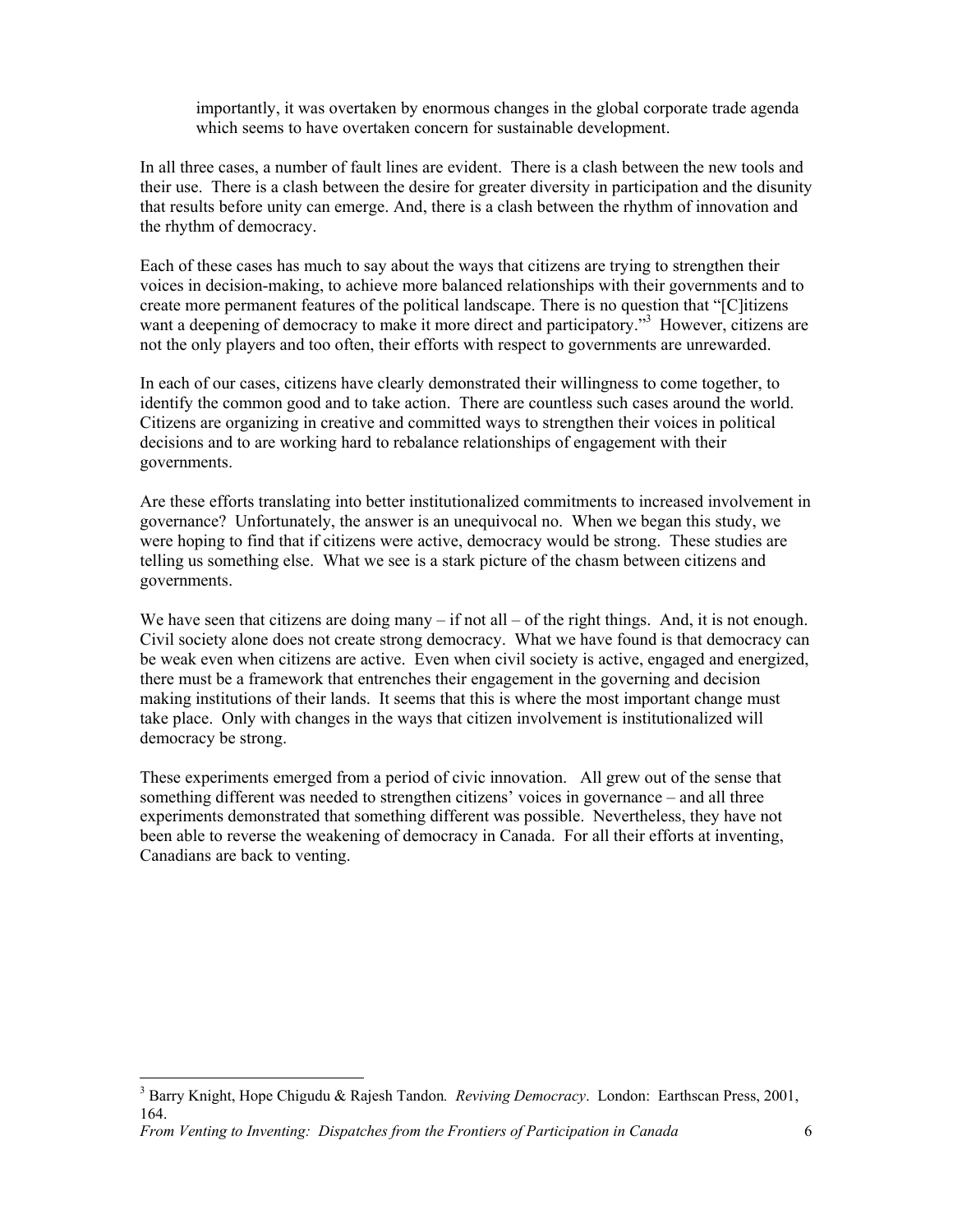# **From Venting to Inventing:**

# **Dispatches from the Frontiers of Participation in Canada**

To speak today of the defense of democracy as if we were defending something which we knew and had possessed for many decades or centuries is self-deception . . . we should be nearer the mark . . . if we spoke of the need not to defend democracy but to create it.

Richard Swift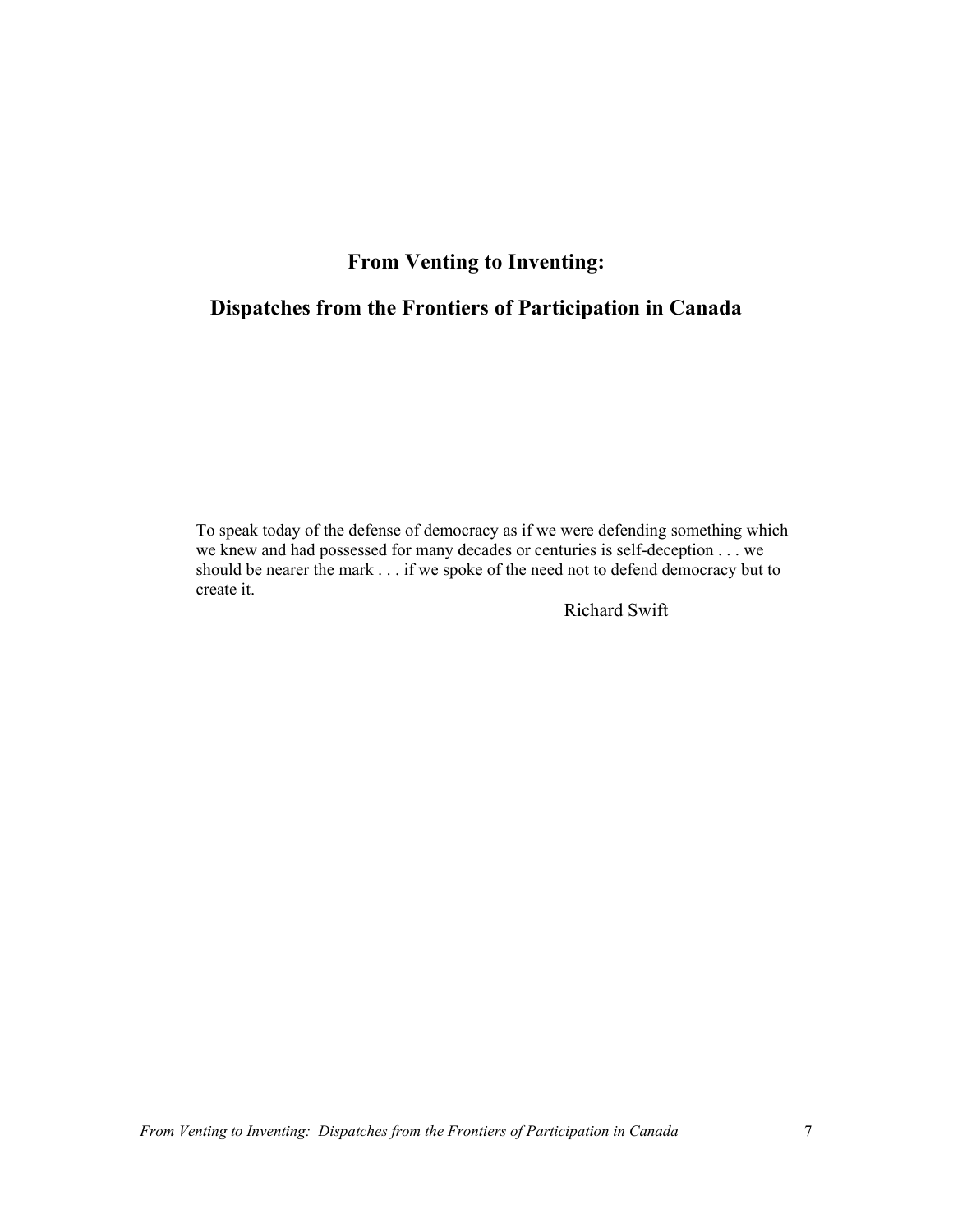## **1. Introduction**

In healthy belonging, we have respect for one another. We work together, cooperate in a healthy way, listen to each other. We learn how to resolve the conflicts that arise when one person seeks to dominate another. In a true state of belonging, those who have less conventional knowledge, who are seemingly powerless, who have different capacities, are respected and listened to. In such a place of belonging, if it is a good place, power is not imposed from on high, but all members seek to work together as a body. The implication is that we see each other as persons and not just cogs in a machine. We open up and interact with each other so that all can participate in the making of decisions.<sup>4</sup>

Vanier speaks to how people, organizations and institutions should operate. He has spent much of his life creating environments in which people with varying abilities can find a place of belonging and participation. And for many others, including people who, like us, have been working to democratize relationships, families, communities, organizations and institutions for close to 30 years, they continue to ring true. What also continues to ring true are the many obstacles to realizing these ideals.

When citizens feel alienated, cynical and disconnected from their governments, discontent is a natural response. At the same time, this discontent can generate new kinds of engagement between citizens and governments – venting can become inventing. In Canada, citizens' desire for increased participation has sparked significant citizen-led initiatives for change. The purpose of *From Venting to Inventing* is to examine three kinds of situations which have emerged over the last decade reflecting citizens' desire to strengthen and expand civic space.

Over our many years of public involvement work, we along with our colleagues, friends and clients have spent innumerable hours venting – talking about the obstacles, the seemingly endless and insurmountable problems to creating and sustaining a culture of engagement. We are more than ready to find (or help create) examples that go beyond to venting to inventing, to creating and sustaining new kinds of relationships that put citizens' interests and concerns at the center.

The state of the world does not seem good these days. This study offered us an opportunity to reflect on our experience and to think about what we could say to others who, with us, wish the world were a gentler, more cooperative, more humane and more sustainable place. We were hoping to find ways to persuade ourselves, and perhaps others, that our work – work in which the personal and professional are so deeply enmeshed – is making a difference.

The examples in this study were selected for the following reasons:

- They look at the efforts in which citizens take an active role in decision-making, to put themselves in the foreground, rather than in a more passive or background role.
- They have been underway long enough that participants could take a critical look at themselves and their efforts.
- They offered the potential to be taken up as models by others and we were interested in the extent to which this has been the case.

<sup>4</sup> Jean Vanier*, Becoming Human* (Toronto: Anansi Press, 1998), 58.

*From Venting to Inventing: Dispatches from the Frontiers of Participation in Canada* 8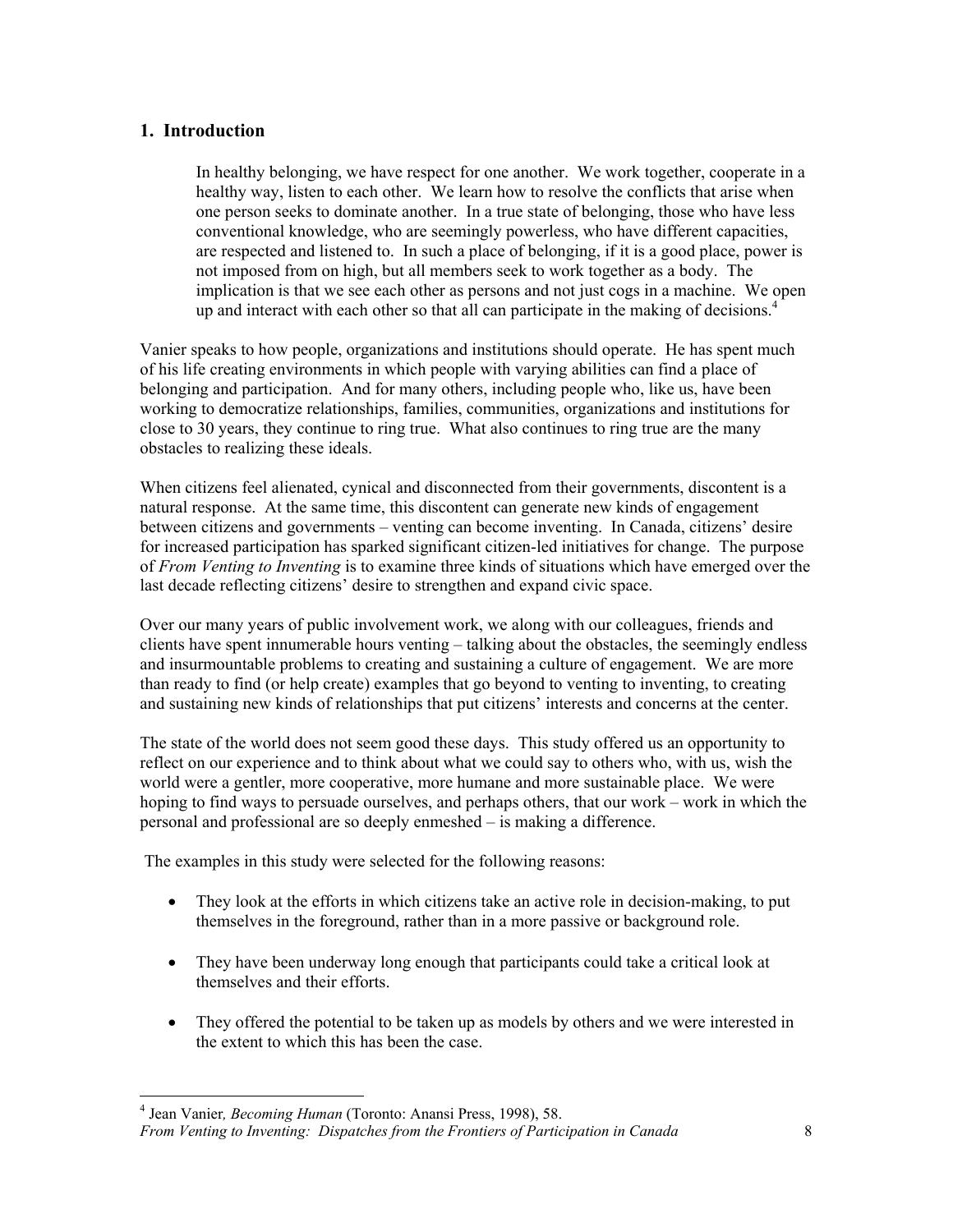• They continue to be relevant from the standpoint of issues and processes.

They are connected to the relatively new discourse taking place these days about "citizen power," "local democracy," "e-democracy," "people's summits," and "civic space," all of which suggest new images, understandings and possibilities for the ways in which citizens engage with each other and their respective governments. These empowering ideas are emerging from a civic and political environment that offers pulls and pushes and contradictory messages. Citizens want to be more involved in decisions that affect their lives and their communities. In Canada, there are people inside government advocating for good consultation and increased involvement. At the same time, decision-making processes are increasingly centralized, and political agendas seem far more driven by trade opportunities than by citizens' concerns.

It is easy to understand citizens' discontent, distrust and wavering commitment to traditional institutions and processes. It is precisely this discontent that has the potential to give rise to new alternatives. One of our big questions is whether creative possibilities for new forms of engagement can come from the expression of frustration – can we move from venting to inventing?

Citizens' desire for increased participation has sparked many citizen-led initiatives for change. This report examines three case studies, all reflecting citizen initiatives based in Canada which have emerged over the last decade as a response to three deeply rooted concerns: a perceived lack of democracy, a challenge to government inaction, and a deep desire to strengthen and expand civic space. Each of them presents challenges to the Westminster model of government, one Canada shares with many Commonwealth countries.

The Westminster model is rooted in elitism and still bears the hallmarks of non-disclosure, broad definitions of confidentiality and a fundamental lack of government trust in its citizenry. This model makes a clear distinction between "decision-makers" and "citizens." Citizens' role is largely confined to "vote, play and pay": vote for your elected officials, play by the rules or laws they establish, and pay the bill through your taxes. Elected officials and their employees, public servants, are meant to make and implement decisions.

Citizens do have some opportunities that go beyond voting. Government can initiate referenda, hold legislative hearings, create royal commissions, initiate surveys, opinion polls, town hall meetings, focus groups, convene And, these do reflect considerable effort to be more consultative. Nonetheless, they remain limited in scope and effectiveness, largely because they are driven by the government's agenda rather than by the concerns of citizens. And citizens' efforts to capture government attention are often frustrating and frustrated.

This project builds on the work undertaken in *Learning to Engage: Experiences with Civic Engagement in Canada*<sup>5</sup>. In undertaking to respond to the key questions of the Commonwealth Foundation's *Civil Society in the New Millennium Project*, *Learning to Engage* looked at three key links in civic engagement:

- Citizens' access to government
- Citizens' access to resources

<sup>5</sup> *Learning to Engage: Experiences with Civic Engagement in Canada* was prepared by Miriam Wyman, David Shulman and Laurie Ham for Canadian Policy Research Networks (CPRN) as Canada's National Report for the Commonwealth Foundation's *Civil Society in the New Millennium Project*. It can be found at www.cprn.org.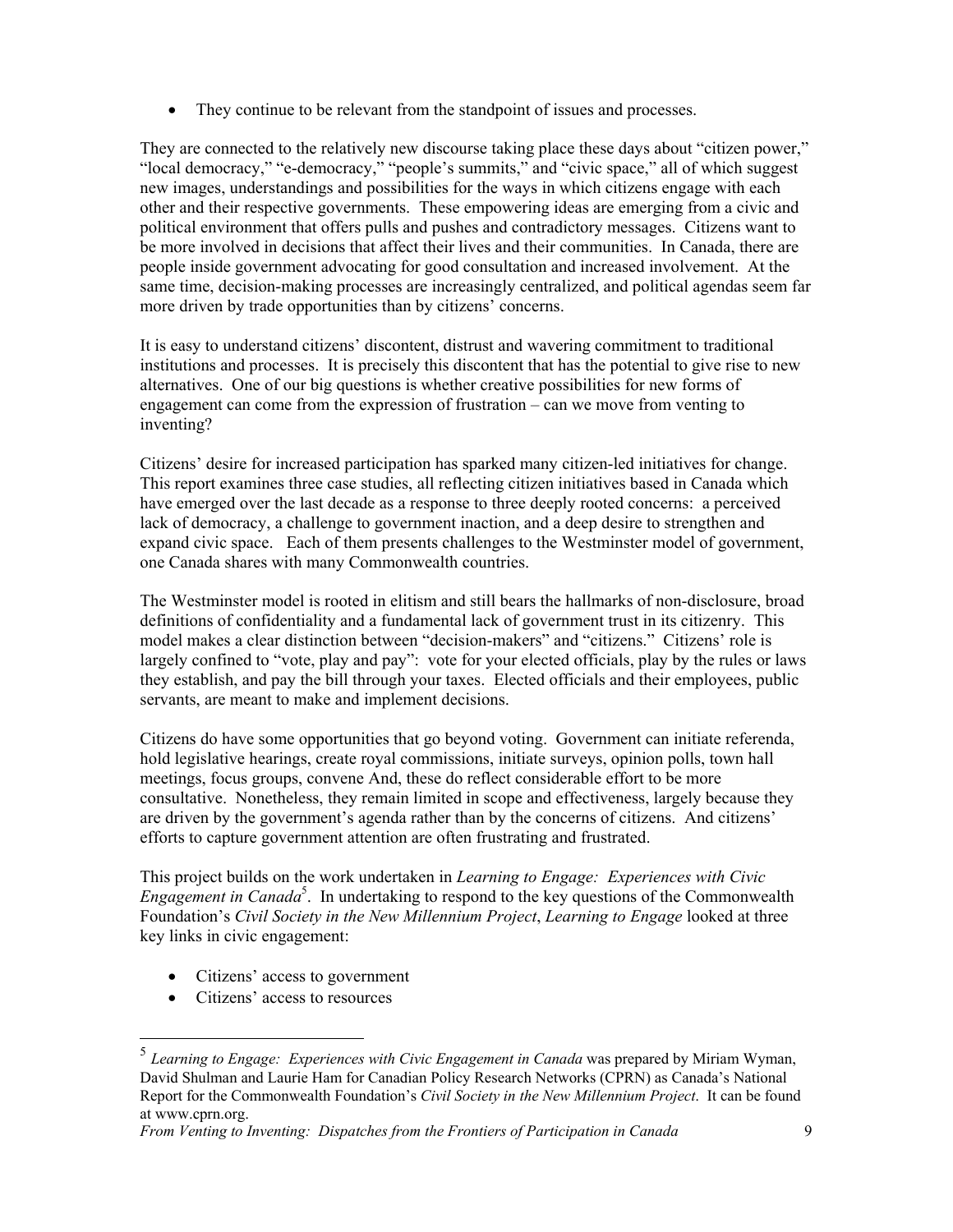• Citizens' access to each other

*From Venting to Inventing* looks primarily at ways citizens are creating to engage one another, and tries to assess the extent to which they are succeeding in strengthening their voices in governance at local, national and international levels.

The *Civil Society in the New Millennium Project* was launched to focus on civil society organizations, in particular the relationship between citizens, civil society organizations, the state and other major actors in society.<sup>6</sup> It locates citizens as an important locus of power and comes to understand that the basis for substantive democracy is a "new compact" which must exist between citizens, the state and non-governmental organizations.<sup>7</sup> This new relationship requires that governments harness the capacities of their citizens in the effort to create a strong civil society that works together with a strong state. $8$ 

*From Venting to Inventing* examines three experiments with citizen-led initiatives to expand and redefine democracy. In each case, citizens have worked to have stronger, more effective voices in decisions made in their respective communities. These cases are not closed. They are dispatches from the frontiers documenting new ways of engaging civic space. Their applicability goes far beyond Canada.

The first case examines efforts in 1990 to establish direct democracy at the municipal level in Rossland, British Columbia. This study takes places in the context of a broader movement to create permanent structures which empower citizens at local levels. It is part of the larger struggle between competing forces of indirect and direct governance, between our parliamentary legacy and our "homegrown," North American impulse to more direct democracy.

The second case involved Web Networks, an internet-based network for activists, created in the late 80s. Web Networks continues to provide on-line space as well as tools for alternative organizations to build their capacity as social change agents. The Internet has emerged as a potent technology for transforming civic space. This study was selected to examine the ways that the Internet is shaping citizen participation – and vice versa – and its impact on civil society.

The third case examines the 1992 United Nations Conference on Environment and Development (UNCED) as an example of the ways that large summits involving governments, NGOs and citizens and parallel people's summits are redefining both the context and manner in which decisions are made. The rise in "summitry" over the last decade (including Rio, Cairo, Beijing, Seattle, Quebec, Genoa, Kananaskis) raises important questions about the extent to which citizeninitiated efforts around these events expand democracy in lasting ways. Since Rio was the summit meeting which redefined participation, it is an important model from which to draw insights related to citizens and governance.<sup>9</sup>

This is a national, participatory research project involving literature research, interviews with key informants, consultation with a project reference group, and preparation and dissemination of a project report. A consistent protocol was developed for documenting and analyzing each case,

<sup>6</sup> *Citizens and Governance: Civil Society in the New Millennium.* London: The Commonwealth Foundation, 1999, 8-9.

<sup>7</sup> Miriam Wyman, *Thinking about Governance: A Draft Discussion Paper.* London: The Commonwealth Foundation, March 2001, 7.

*<sup>8</sup> Citizens and Governance*, 10.

<sup>&</sup>lt;sup>9</sup> The World Summit on Sustainable Development (WSSD), or Rio plus 10, took place in Johannesburg, South Africa in August, 2002.

*From Venting to Inventing: Dispatches from the Frontiers of Participation in Canada* 10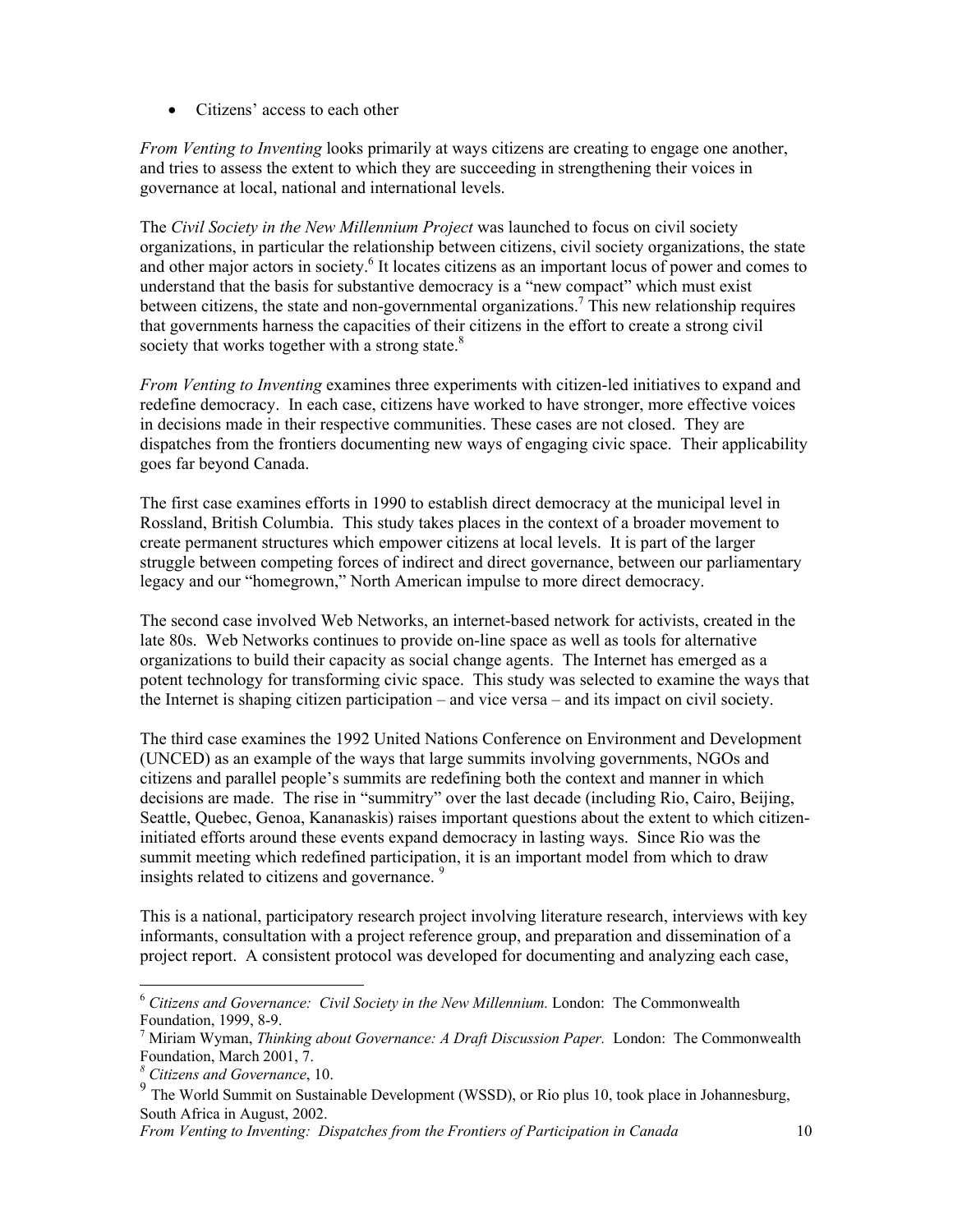including the context and history for each, the objectives and purpose of each initiative, as well as the impacts and outcomes.

Analysis of the cases is focused on an assessment of the extent to which these transformations have become permanent features of the political terrain in Canada. The central questions of the project include:

- How are citizen organizing to strengthen their voices in political decisions?
- How are citizens attempting to rebalance relationships of engagement with their governments?
- How are citizens' efforts translating into better institutionalized commitments to increased citizen involvement in governance?

The report is organized in the following way:

- 2.0 Case Studies
	- 2.1 Direct Democracy: Rossland, British Columbia
	- 2.2 Building On-line Capacity for Social Change: Web Networks
	- 2.3 Joint Summitry: The "Rio Way"
- 3.0 Analysis and Conclusions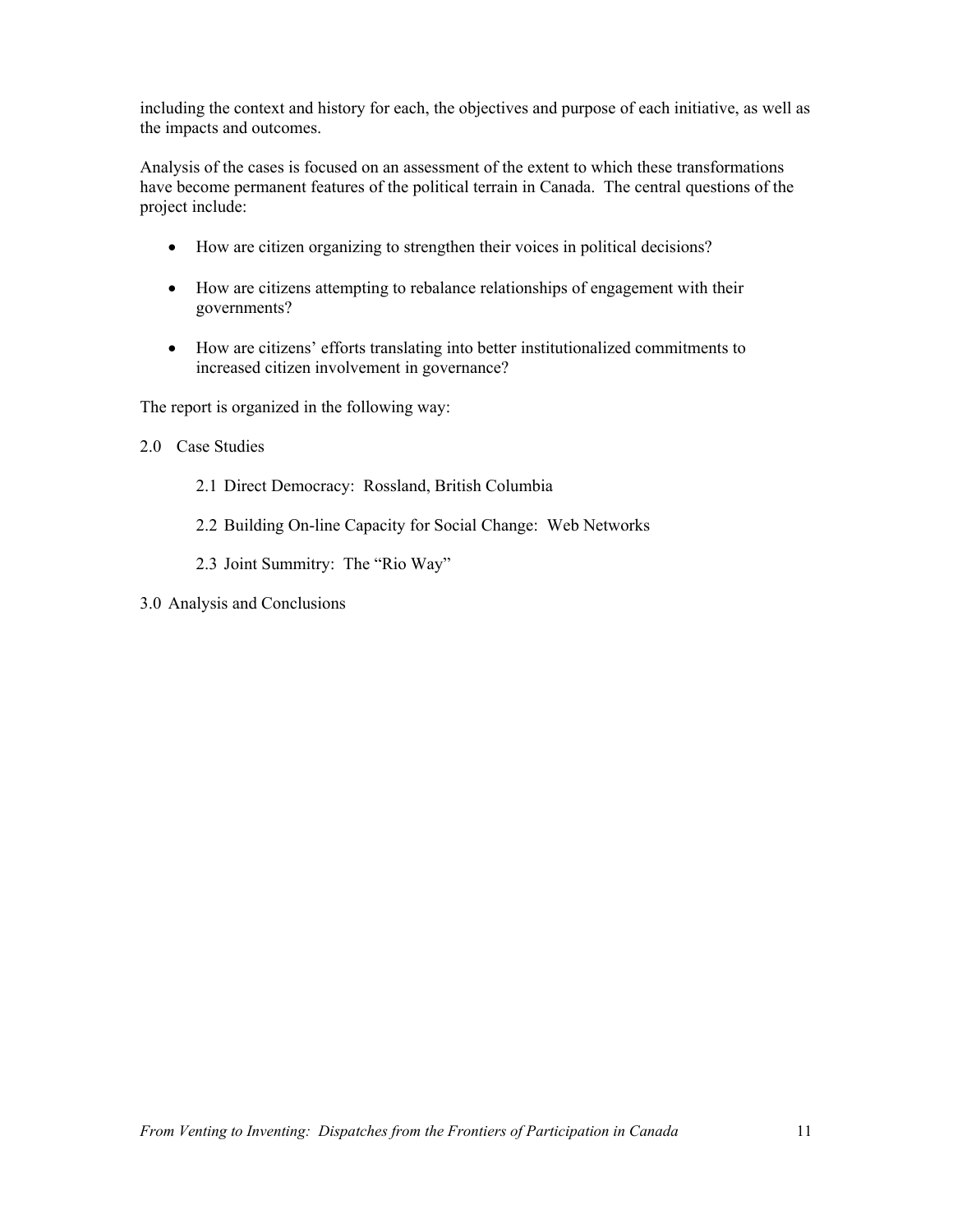## **2.1 Direct Democracy: Rossland, British Columbia**

### **Context**

Shouldn't political legitimacy in a democracy start at the citizen level, the community level, and work its way up until it reaches national Parliament?<sup>10</sup>

The concept of direct democracy is rooted in the notion that all citizens should have the opportunity to participate personally in making vital governing decisions. In a referendum, a policy question or proposed law is submitted directly to the electorate rather than dealt with exclusively through a council, legislature, or Parliament. An important variation on the referendum is the initiative, which is common in many American states. This method allows voters to petition for new laws thereby shifting the referendum process into the hands of citizens themselves.

Interest in direct democracy is not new to Canada; it has always competed with the parliamentary legacy of Great Britain. For example, during the debates which formed the Canadian union in the 1860's, the British Colonial Office refused repeated requests from Nova Scotia and Quebec to submit the question of confederation to a referendum. Indeed, Britain itself never held a national referendum until 1975, over 700 years after the founding of its Parliament.

By the early 20th century, discontent with the parliamentary system had spread to Western Canada. Demand for direct democracy was fueled by the feeling that the mainstream parties and institutions of Central Canada were ignoring the needs of farmers, workers, and municipalities in the West.

In response to pressures from farmers' movements and their critique of parliamentary government, each of the western provinces enacted direct democracy legislation. Between 1913 and 1919, the provincial legislatures of British Columbia, Alberta, Saskatchewan and Manitoba passed legislation that allowed for both referenda and citizen-originated initiatives.

This wave of direct democracy came to an abrupt halt in 1919, when the Privy Council in Westminster declared the Manitoba Initiative and Referendum Act unconstitutional on the grounds that it usurped the authority of the Lieutenant Governor (the Crown's representative) in the legislative process.

Despite this setback, direct democracy remained an important part of Western Canadian politics, particularly in British Columbia. British Columbians used a 1916 referendum to win voting rights for women; and in 1937, they held a referendum on a proposal for universal health insurance (although the measure was stalled in the provincial parliament for many years afterwards).

A renewed call for direct democracy appeared in the late 1980's, reaching a level of intensity not seen for nearly seven decades. This wave of populist sentiment was prompted by a general dissatisfaction with the parliamentary system, and a particular frustration with the exclusionary, elite-driven process of constitutional reform known as the Meech Lake Accord (1987-1990).

In a fascinating parallel with the first wave of direct democracy, Western-based municipalities and parties led the call for more participatory governance. A new political force, the Reform

*From Venting to Inventing: Dispatches from the Frontiers of Participation in Canada* 12  $\overline{a}$ 10 André Carrel, *Citizens' Hall: Making Local Democracy Work*. Toronto: Between the Lines, 2001, 9.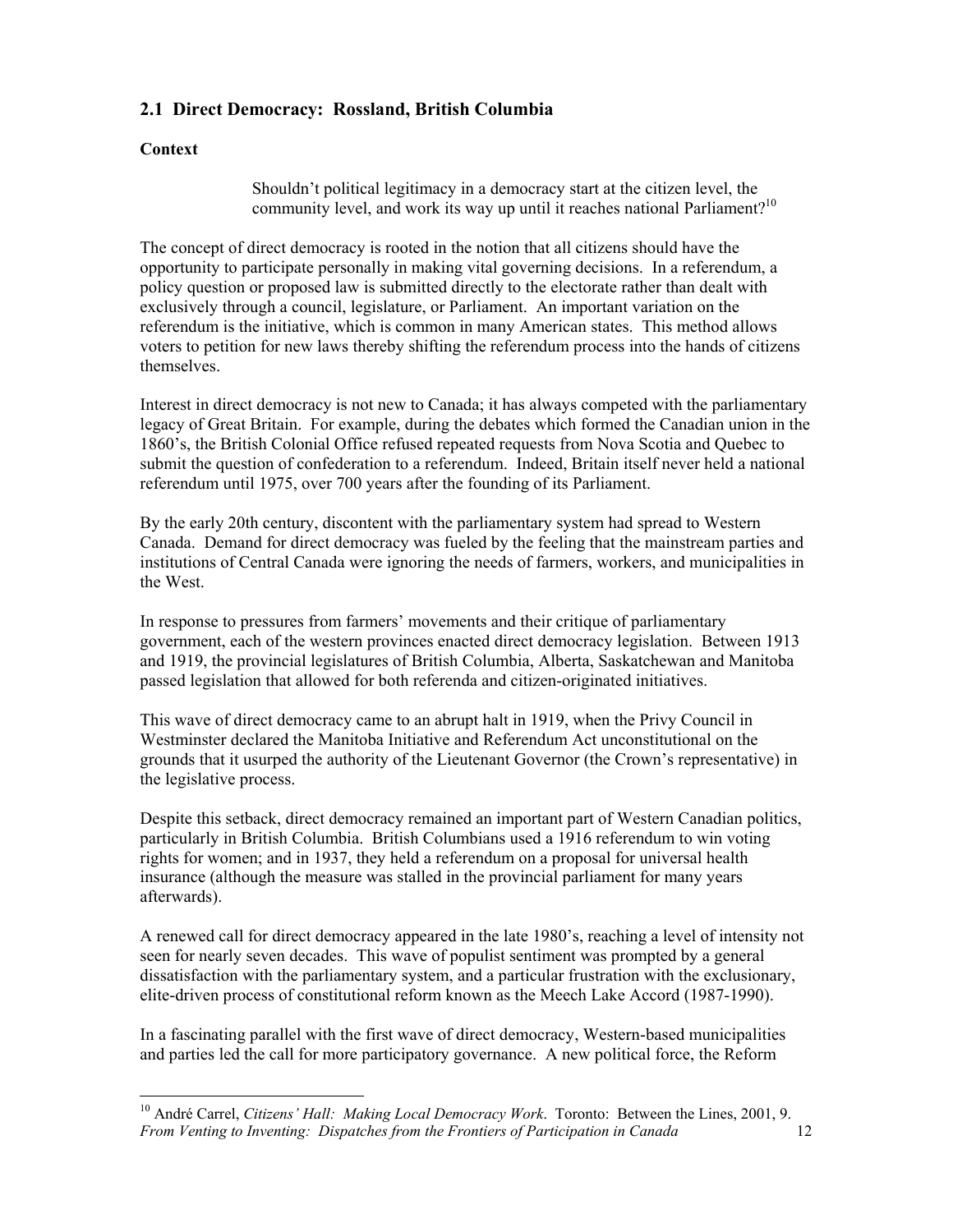Party (now called the Canadian Alliance), made the use of referenda and initiative central to its party platform, and a small municipality in British Columbia captured the attention of the national media when its citizens began to conduct the most extensive experiment in direct democracy in Canadian history.

In the light of the on-going tension between direct and indirect governance, it is useful to look at the experience of Rossland, British Columbia. In 1990, a "Referendum" or "Constitution Bylaw" was passed, giving voters new powers of direct democracy and making it possible for citizens to initiate referenda on municipal matters. Rossland made dramatic and highly-publicized changes to the relationship between citizens and local government. It is time to see what lessons it offers to frustrated, disillusioned citizens who are seeking to improve the ways they engage with their governments.

#### **The Story**

Rossland is a town of approximately 4 000 people located in the western province of British Columbia. All council positions, including the mayor's, are part-time and pay less than \$6 000 a year. <sup>11</sup> Councillors are as much citizens and residents as they are politicians, and they hear what people are unhappy about when mailing a letter at the post office or walking on Main Street.<sup>12</sup>

In the early 80s, André Carrel was brought to Rossland from the Yukon because the mayor and council were looking for a "new broom."<sup>13</sup> The city administration had been essentially unchanged for twenty years and the status quo was becoming a liability in the eyes of council members who were ready and willing to transform the vertical, hierarchical power structure to one that was more horizontal and decentralized. 14

Carrel quickly began to promote changes in both administration and council policy. While Council focused on keeping taxes down (Rossland's residents were paying some of the highest property taxes in the region), Carrel focused on creating a budget that actually reflected the needs of the town.

It was not easy. Council members were wary and disagreed about what and how to change. Citizens were essentially spectators, with no effective ways to be involved. Pressure inside as well as outside city hall finally led to the resignation of the mayor and one councillor. A midterm by-election returned a former popular mayor to office and opened the door to some dramatic changes in Rossland's municipal politics.

The idea for the referendum bylaw did not emerge from a groundswell of citizen action following the chaos and frustration of a paralyzed city hall. Instead, it came from a person in the right place at the right time. Carrel was an "activist administrator and a man who thinks about what he does."15 He felt that local citizens were as effectively shut out of decisions in Rossland as all

<sup>&</sup>lt;sup>11</sup> Mella Pyper, publisher of the *Rossland Record* community newspaper, personal communication, August 12, 2001.

 $12 \text{ hid}$ 

<sup>&</sup>lt;sup>13</sup> André Carrel, 23.

<sup>&</sup>lt;sup>14</sup> André Carrel, Personal communication.

<sup>&</sup>lt;sup>15</sup> Barker and Leo, Introduction to Carrel, 1.

*From Venting to Inventing: Dispatches from the Frontiers of Participation in Canada* 13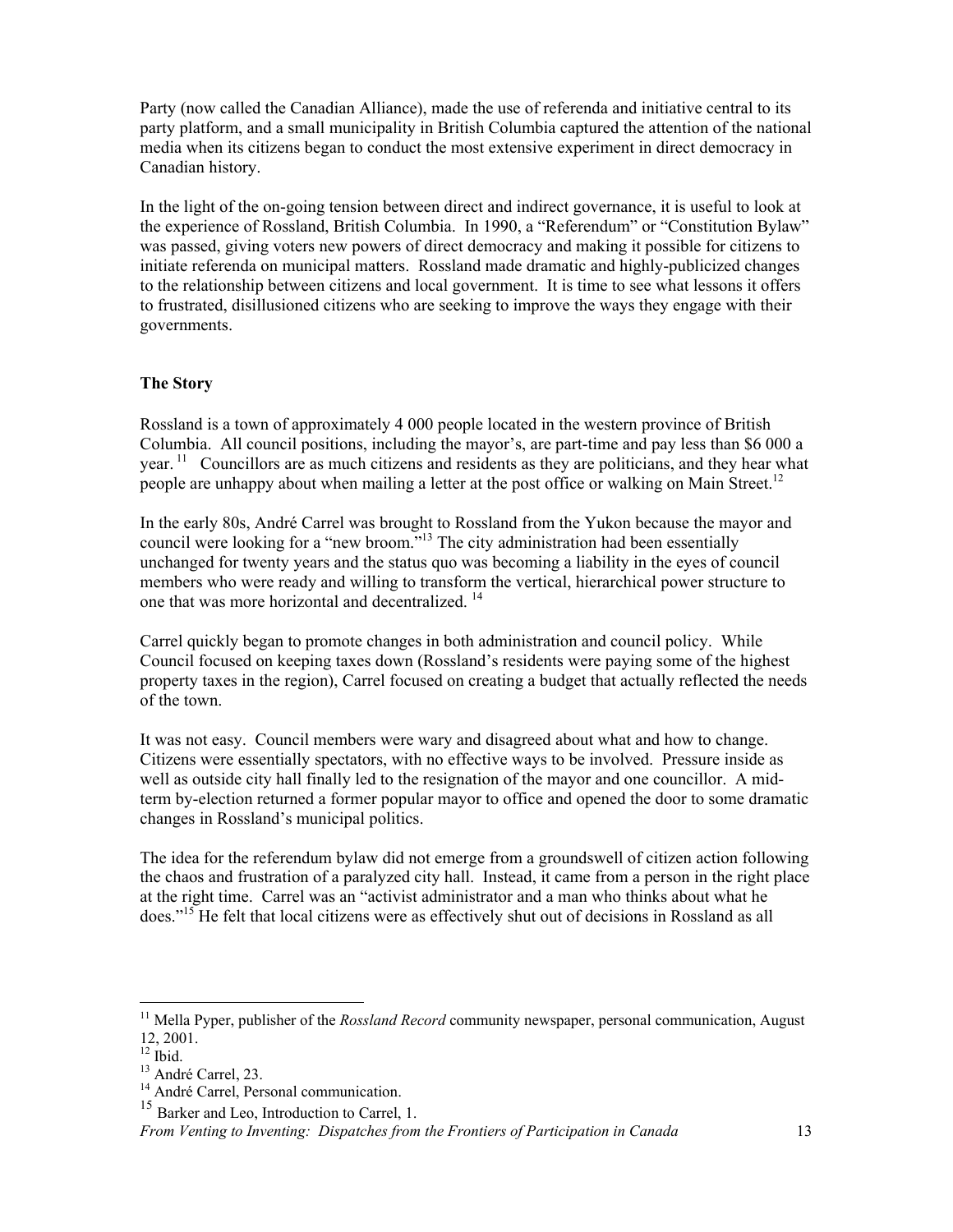Canadians had been during the Meech Lake debate.<sup>16</sup> This debate was characterized by secrecy, authoritarian decision-making and over-emphasis on rational planning and technical knowledge at the expense of responding to citizen needs and desires - precisely the concerns which characterized the impasse in Rossland.<sup>17</sup> Council essentially challenged Carrel to come up with ways to change its mode of governing.

Carrel responded with a discussion paper influenced by the referendum process of his native Switzerland. In it, he proposed that the citizens of Rossland have the political capacity to initiate, approve or reject city bylaws through referendum. Carrel took his proposal to city council where the "right time, right mood and right combination"18 came together in a real sense of possibility.

The Constitution Bylaw has two central features. The first is that voters can force the withdrawal of a bylaw before its final passage. The second is the elector initiative which calls for council to enact a bylaw or amendment to a bylaw. In each case, the referendum is initiated by a petition to city council signed by 20% of the registered voters. Council is then bound by a majority vote in the referendum.19 In each case, consultation and dialogue are essential to negotiate bylaws that meet citizens' needs as well as the town's fiscal requirements.

The Constitution Bylaw itself was, appropriately enough, decided through citizen referendum in which sixty-five percent of the electorate participated. On June 1, 1991, the Constitution Bylaw became law in Rossland, "empowering citizens to give effective and binding policy direction to their municipal council on any issue, at any time. $120$ 

#### **Impacts and Outcomes**

Magnusson $^{21}$  notes that:

From local networking, and more significantly from the local action that becomes feasible when the resources of a municipal government are available, come the sort of mutually supportive activity that breaks down barriers between people and enables them to discover common concerns and joint remedies.

Does the Rossland initiative bear this out? Has the sharing of political power beyond the electoral ballot box strengthened democracy in Rossland, British Columbia? There are many things to consider in responding to this question.

To begin, it is useful to look at the issues that have gone to referendum as well as how these were initiated. Those bylaws which council members and citizens felt warranted decisions by referendum included the expenditure of significant amounts of money, as well as changes to the structure, funding and provision of community services.

 $16$  The 1987 Constitutional Accord, commonly referred to as the Meech Lake Accord, was an agreement between the prime minister and the ten premiers on constitutional amendments which would bring Quebec into the Canadian constitution. The accord was roundly rejected.

<sup>&</sup>lt;sup>17</sup> Carrel, Personal communication.

<sup>&</sup>lt;sup>18</sup> Carrel, Personal communication.

<sup>19</sup> Carrel, 48.

<sup>20</sup> Ibid, 148.

<sup>&</sup>lt;sup>21</sup> Warren Magnusson, "The Constitution of Movements vs. the Constitution of the State: Rediscovering the Local as a Site for Global Politics," in H. Lustiger-Thaler (ed). *Political Arrangements: Power and the City.* Montreal: Black Rose Books, 1992, 87.

*From Venting to Inventing: Dispatches from the Frontiers of Participation in Canada* 14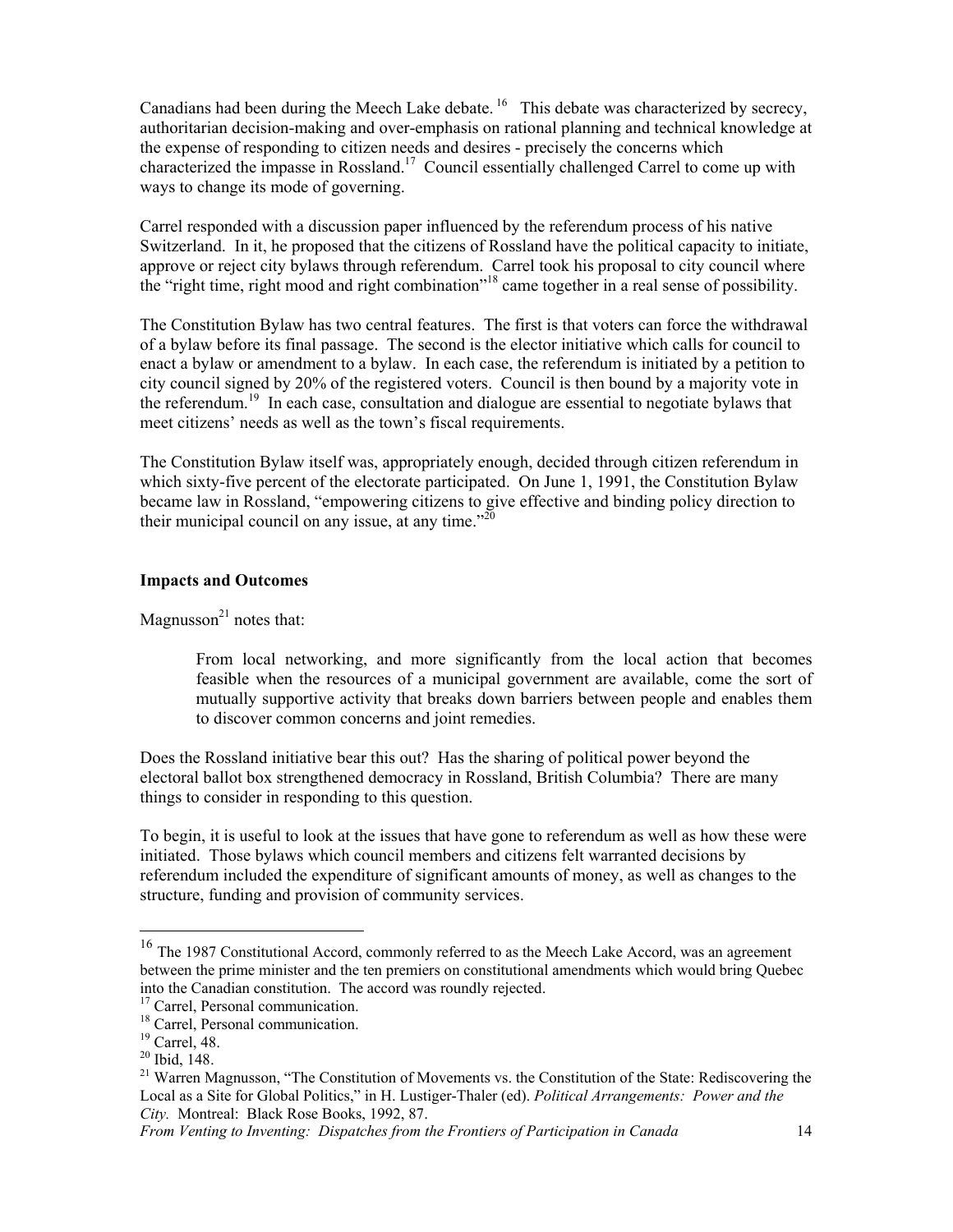The following initiatives were *approved* using the referendum process:

- Establishment of a Water Quality Reserve, funded by an annual \$100 parcel tax to be applied to every property.
- Expansion of municipal boundaries, increasing the size of the community sevenfold, though it includes only fifty new residents.
- Construction of British Columbia's largest slow sand water filtration and first ozone water disinfection plant, a \$4 million project.
- Rebuilding the city's raw water intakes, a \$250,000 project.
- Returning the city's fire and recreation services from regional control, restoring full municipal autonomy over them, and gaining more effective control over program expenditures. $22$

Only one initiative has been *denied* using the referendum - the bylaw proposal to increase the salary of city council members was turned down on three occasions. Four referenda were initiated by citizens - the council stipend (three times) and the decision to expand municipal boundaries. All others were council initiated.  $23$ 

It is also important to look beyond the referenda themselves. The Constitution Bylaw seemed to give people a stronger sense that their time, opinions and input mattered. According to the former editor of *The Summit*, the (now-defunct) community newspaper, there was both a touch of the absurd as well as a sense of pride when 100 or more people would turn up to talk about the local sewer system.<sup>24</sup> The referendum seemed, at least initially, to create an incentive for people to become informed, to become involved in public meetings and to help shape both the present and also the future of their community.

The Constitution Bylaw's greatest strength may be at the symbolic level. It reinforces the idea that "participation in one's community is a redemptive act"<sup>25</sup>; it shares accountability and responsibility for the present and future direction of the city. Because it prompts people to get informed and involved, it nourishes the spirit of democracy and transforms institutions into more effective instruments of democracy.<sup>26</sup> Responsibility for important decisions becomes shared.<sup>27</sup> Citizens can launch a referendum petition if a new idea proposed by Council does not strike them as benefiting the community as a whole. And it is not so easy for citizens to direct all their frustration at city councilors. In addition, citizens no longer have to wait until the next election to convey their concern or displeasure.

According to Keenan, the Constitution Bylaw has also empowered city council members to take more risks in their proposals.<sup>28</sup> Sharing responsibility and accountability for decisions allows for greater creativity and loosens some of the constraints that often exist at the institutional level. Knowing that people will ultimately decide on an initiative encourages councillors to "think outside the box" and also provides a sense of shared responsibility for major decisions. This seems borne out by the eleven council-initiated referenda .

<sup>&</sup>lt;sup>22</sup> Carrel, *Citizens' Hall*, 38.<br><sup>23</sup> Ibid, 149.

<sup>&</sup>lt;sup>24</sup> Jason Keenan, former editor of *The Summit*, personal communication, August 11, 2001.<br><sup>25</sup> Jeffrey Berry, Ken Portney and Ken Thomson, *Rebirth of Urban Democracy*. (Washington, D.C.: Brookings Institution, 1993, 5.

 $^{26}$  Ibid,  $5$ 

<sup>&</sup>lt;sup>27</sup> André Carrel, personal communication.

<sup>28</sup> Jason Keenan, personal communication.

*From Venting to Inventing: Dispatches from the Frontiers of Participation in Canada* 15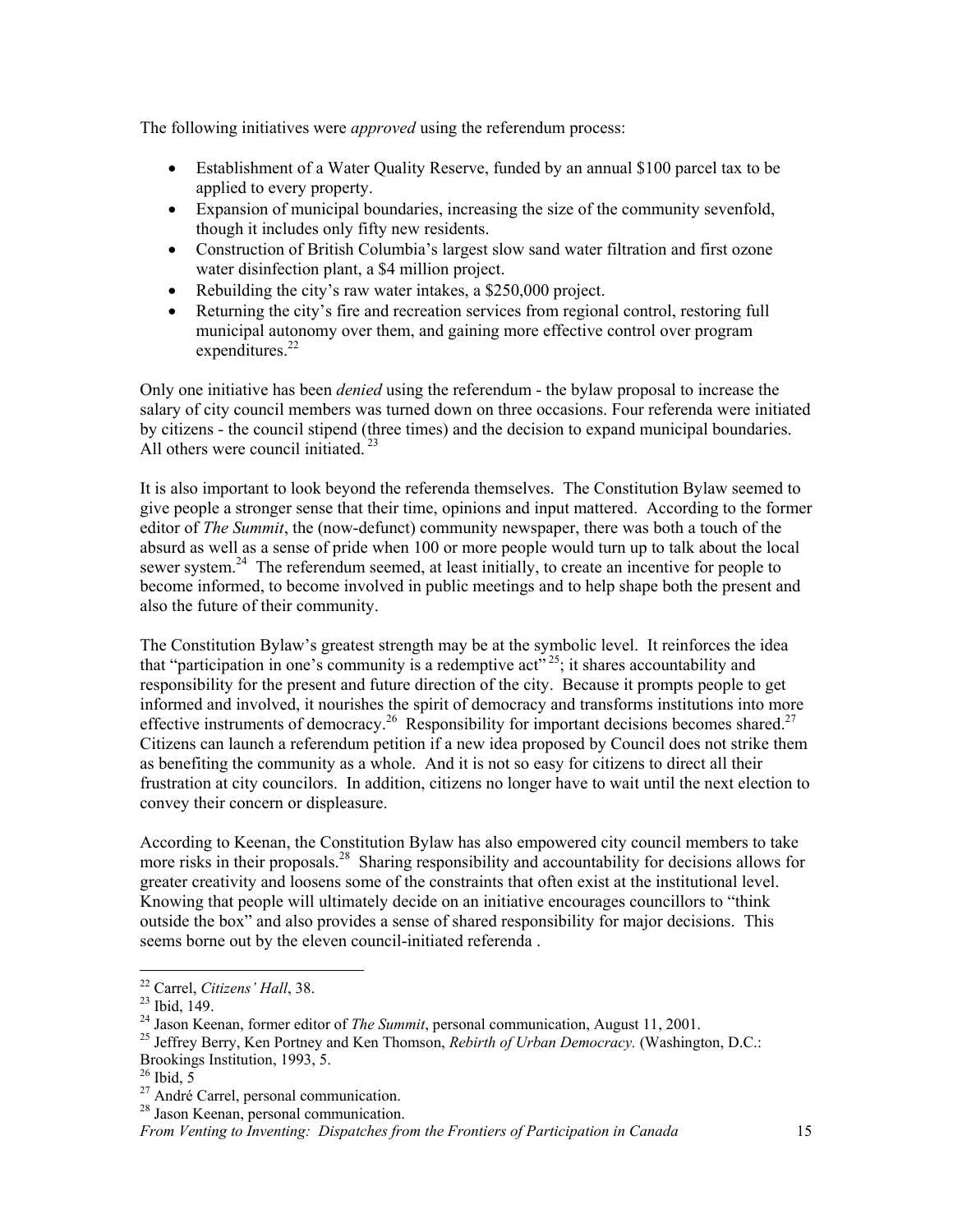Nonetheless, the Constitution Bylaw has not led to the flowering of civic engagement that its proponents had hoped for. Five citizen petition initiatives have failed due to the inability to collect enough signatures.<sup>29</sup> Three of them - a petition to submit the Official Community Plan to referendum, a petition to limit the width of downtown sidewalks, and an initiative to revoke parking restrictions at the Rossland arena - appear to be the kind of local, day-to-day issues that can be seen as indicators of citizens' interest in becoming more involved members.<sup>30</sup> Yet there was not enough apparent interest in the community to focus attention and expend energy on the nitty-gritty details of local life. The only petitions capable of exciting the community were the salary increases of politicians and a city expansion with the potential to increase taxes. As of summer, 2001, there had not been a referendum in three years.<sup>31</sup> What does this suggest with respect to the issues that inspire civic action?

According to Carrel, this evidence should not be interpreted as a sign that people only care about financial matters. He likens the Constitution Bylaw to the programming feature of a VCR – it's a useful tool, but most people do not bother using it.<sup>32</sup> In other words, there is great comfort in having it available and little need to use it in the absence of a big or "hot" issue.

Initially, local councillors hoped that providing a tool to encourage engagement would result in the flourishing of local democracy. While there has certainly been evidence of increased involvement, it has not happened at the scope or scale necessary to transform the patterns of the community.

One can posit a number of reasons for this. In Rossland as in many other places and situations, it is difficult to change established patterns. Citizens, for all their interest in having a say in local decisions, are busy with their everyday lives and accustomed to delegating this responsibility to local officials.

There are also a number of elements to be considered that are, on the one hand, particular to Rossland, and on the other, very familiar to those who study citizen involvement.

*Language:* Some members of the community have been critical of the manner in which bylaws are announced in the paper.<sup>33</sup> Some felt that the language of announcements was overly technical and that they did not understand clearly what was at stake. People will not mobilize around an issue they cannot understand.

*Local media:* Rossland was left without a local newspaper paper in 1994 when Conrad Black's media empire bought the paper and forced *The Summit* to close. Residents were then dependent on Conrad Black's *Trail Times*, which served five towns in the area with a staff of 1.5 reporters and 3 advertising salespeople. Such a small reporting staff was clearly unable to cover the daily stories and events that sustain the democratic ethos of a community.

A new local paper, *The Rossland Record* was created in the Fall of 2000 to remedy the lack of community information by creating a new local paper, the *Rossland Record*, in the Fall of 2000. A testament to grassroots initiatives, the paper is produced in Mela Pyper's basement.

<sup>&</sup>lt;sup>29</sup> Carrel, *Citizens' Hall*, 149-50.<br><sup>30</sup> Ibid, 150.

 $31$  André Carrel, Personal communication.

<sup>&</sup>lt;sup>32</sup> André Carrel, Personal communication.

<sup>&</sup>lt;sup>33</sup> Mela Pyper, personal communication.

*From Venting to Inventing: Dispatches from the Frontiers of Participation in Canada* 16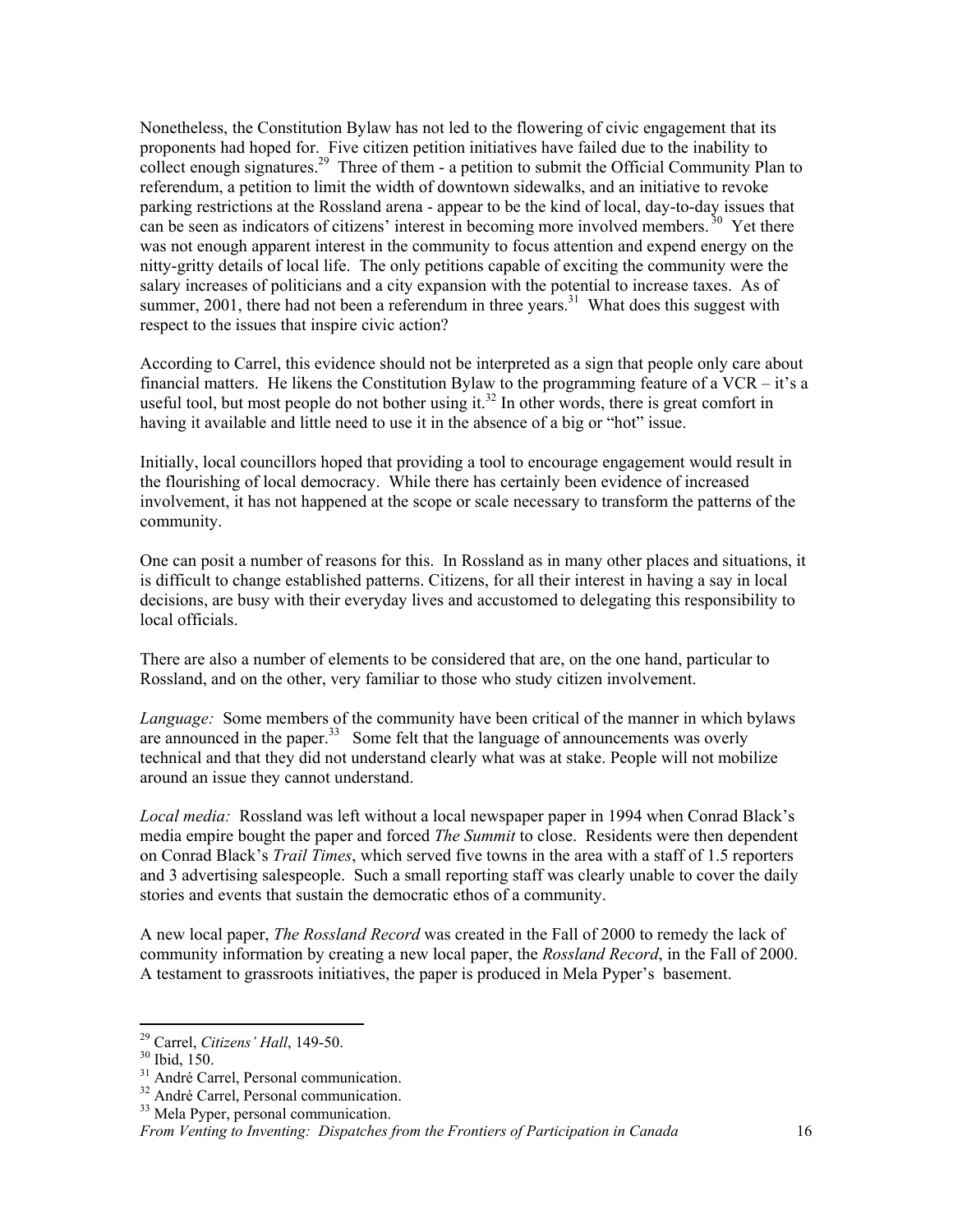Community newspapers provide important spaces and forums where people "meet." Media play an important role in informing the public and generating debate. They also play an important watchdog role: objective, non-partisan local media often play a key role in exposing abuses of power and can help councillors remember to "check their egos at the door" when entering city hall to conduct community business.

*Community culture:* According to Pyper, there is still a tendency towards closed-door meetings and hidden agendas in Rossland, again hardly a unique situation. She also describes Rossland as a very "male town" with a lot of "male energy."<sup>34</sup> It is situated in the mountainous regions of British Columbia and is home to many skiers and participants in "extreme sports." Could these factors mitigate against concern with small, day-to-day affairs? Could they contribute to a community culture that reserves its political will for larger threats to community well-being?

André Carrel makes it very clear that Rossland's constitution was designed to work in Rossland. Nonetheless, the essence of the Constitution Bylaw "is not the mechanism for holding referendums; it is the idea of citizen empowerment."<sup>35</sup> He suggests that large cities could be subdivided into smaller municipalities in which referenda could work – a possibility, however, that runs contrary to the current trend toward every large municipal corporations.

The story of the Constitution Bylaw in Rossland illuminates a number of familiar themes. The time was right for change. Politicians and citizens recognized this. An astute administrator took up the challenge, made a proposal and found ways to make it work. Political vision, political will, and incentive came together to strengthen citizens' voices in local decision making. While it is clear that these are central to citizen empowerment, it is also clear that they are all too rare.

The point of this story, however, is that it *is* possible to identify tools that help to empower citizens. The Rossland Constitution Bylaw is one such tool. What others might there be? Are there some less legislative or technical "fixes" waiting to be proposed?

And, over and above the questions about particular tools, large questions remain:

- How to orchestrate empowerment when some of the key ingredients time, person, place, need, political commitment, vision - may be missing.
- How can the stage be better set for citizen empowerment?
- What does it take, in a very practical sense, to begin to build a culture of involvement?

There are many cookbooks, but no infallible recipes.

### **Future Directions**

The Constitution Bylaw itself has not radically renewed democracy in Rossland. The bylaw still exists, though it is not currently being used. Nonetheless, it is clear that the majority of citizens in Rossland feel very protective of this tool - Mela Pyper says she would "fight tooth and nail to keep it." This avenue for citizens to have voice and take action gives her a sense of security.<sup>36</sup> The Constitution Bylaw provides a sense of empowerment and there is potential to build on it.

 $\overline{a}$ <sup>34</sup> Mela Pyper, Personal communication.

 $\frac{35}{36}$  André Carrel, 42.<br><sup>36</sup> Mela Pyper, Personal communication.

*From Venting to Inventing: Dispatches from the Frontiers of Participation in Canada* 17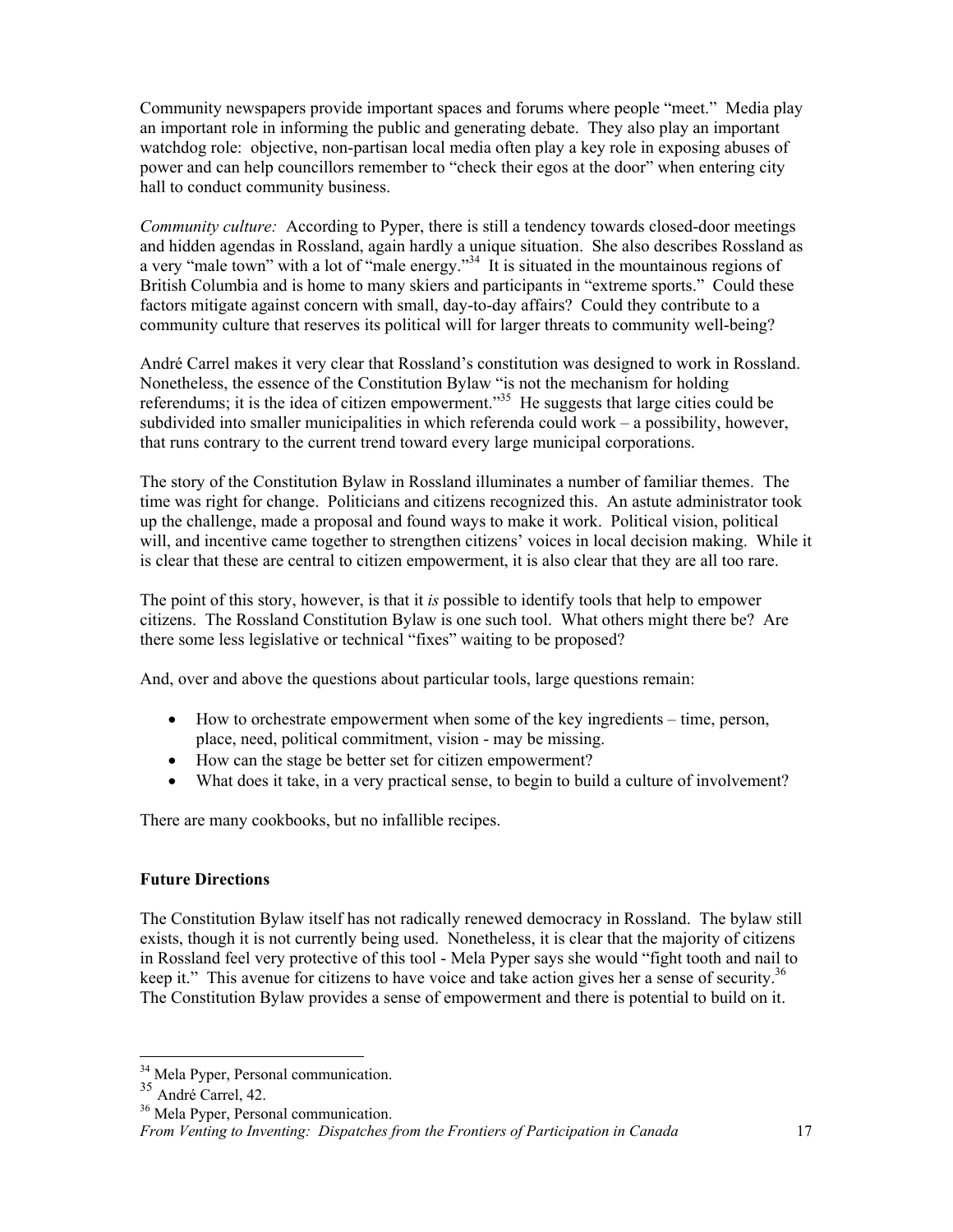In the Constitution Bylaw, we can see the larger struggle to balance the competing forces of direct and indirect governance. The use of referenda and initiative has been relatively infrequent in Canada. Critics of the Rossland experiment raise doubts about how much citizen involvement is genuinely created through direct democracy. Voter turnout for referenda is often low when the novelty wears off, and the role of money in politics is just as great in organizing a petition drive as in a regular election.

But changes in the political temperament of Canadians have created new pressures for public input into political decision-making. While views differ as to the future direction of this shift, it is widely agreed that Canadians have grown less deferential toward parliamentary traditions and more inclined to have faith in their own judgment as citizens. No less than eight referenda were held at the federal, provincial and territorial levels in the 1990's, and public opinion surveys show that the majority of Canadians want to expand the use of initiative and referendum.

Nevertheless, by the end of the decade, defenders of the parliamentary system still had the upper hand as federal and provincial first ministers tightened their grip over policy-making. Proponents of direct democracy began to explore new avenues for popular sovereignty. In the 1890's, Canadians moved West to create these opportunities. As we shall see in the next case study, the 1990's saw frustrated citizens move to a new frontier called cyberspace.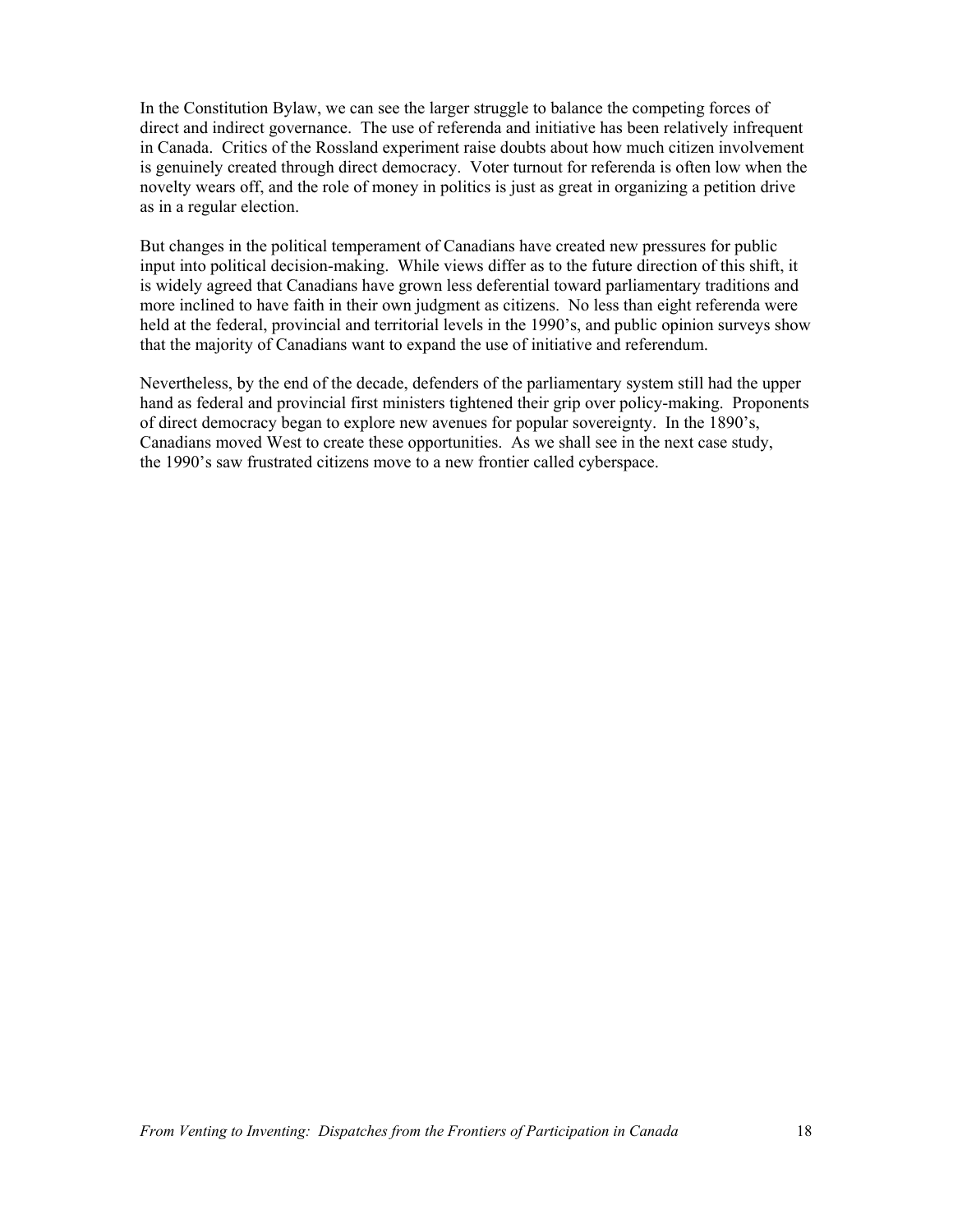### **2.2 Building Online Capacity for Social Change: Web Networks**

#### **Context**

 $\overline{a}$ 

The real power of the Internet lies in *the collective* – the vital, thrilling interconnection of people and ideas that happens online. The juice that makes the Internet hum is the direct result of people talking, sharing, collaborating, aggregating, and playing…Activists use tiny, unsophisticated Web sites and e-mail lists to take on big companies and big governments. But the scale of the technology and the price tags attached to it aren't what drive the success and failure of any of these ventures. The common thread…is that people, connected online, produce interesting and unprecedented results.<sup>3</sup>

How do people come together to affect change? How are connections sustained over time? How is information shared? In recent years, advances in computer technology have created new and exciting possibilities for citizen engagement. People are using new information technologies to share information, to find communities of interest, and to make their voices heard at all levels from local to international. They are doing this in small and quiet ways as well as in large and noisy protests. This involvement is grounded in the knowledge that information *is* power.

The Internet is a powerful tool for civic engagement. It is a relatively inexpensive and efficient means of transmitting information and it does not require a particularly labour- or cost-intensive infrastructure.<sup>38</sup> And it offers information from many perspectives, uncensored by governments and mainstream media.

In the old days - before the Internet – non-government organizations (NGOs) worked hard to get information about the work of others who shared the same social and political values. Networking and sharing information took place through journals, directories, and events at all levels from local to international. Creating and distributing print information demanded great effort and expense. The impact of the Internet in bringing together social change agents and their work cannot be overestimated. With a computer, an Internet connection and minimal skill, anyone can have access to an enormous range of information. The Internet permits ready identification of virtual communities of individuals and organizations who can collaborate and share information, resources and goals:

 Along with using e-mail and mailing lists as communication and organizing tools, activists are turning to Internet sources for quick research, building Web sites to distribute information about their own causes and campaigns and applying Web skills in innovative attacks on corporations and others judged to be enemies of ecology and democracy.<sup>39</sup>

The worldwide web community offers meeting spaces and information sources for citizen action from many positions on the political spectrum and from countries around the world. Local and global coalitions are being formed at an astounding rate. Kalpana Sharma links increased global protests against undemocratic activities to the capacity generated by the Internet for global

<sup>37</sup> Mark Surman and David Wershler-Henry, *Commonspace: Beyond Virtual Community*, (Canada: FT.com Financial Times, 2001), 2-3.

<sup>38</sup> See Rory O'Brien, *Civil Society, the Public Sphere and the Internet*, at http://web.net/~robrien/papers/civsoc.html.

*From Venting to Inventing: Dispatches from the Frontiers of Participation in Canada* 19 39 Mark Meisner, *Alternatives Magazine*. See http://webspirs1.micromedia.on.ca:8590/western.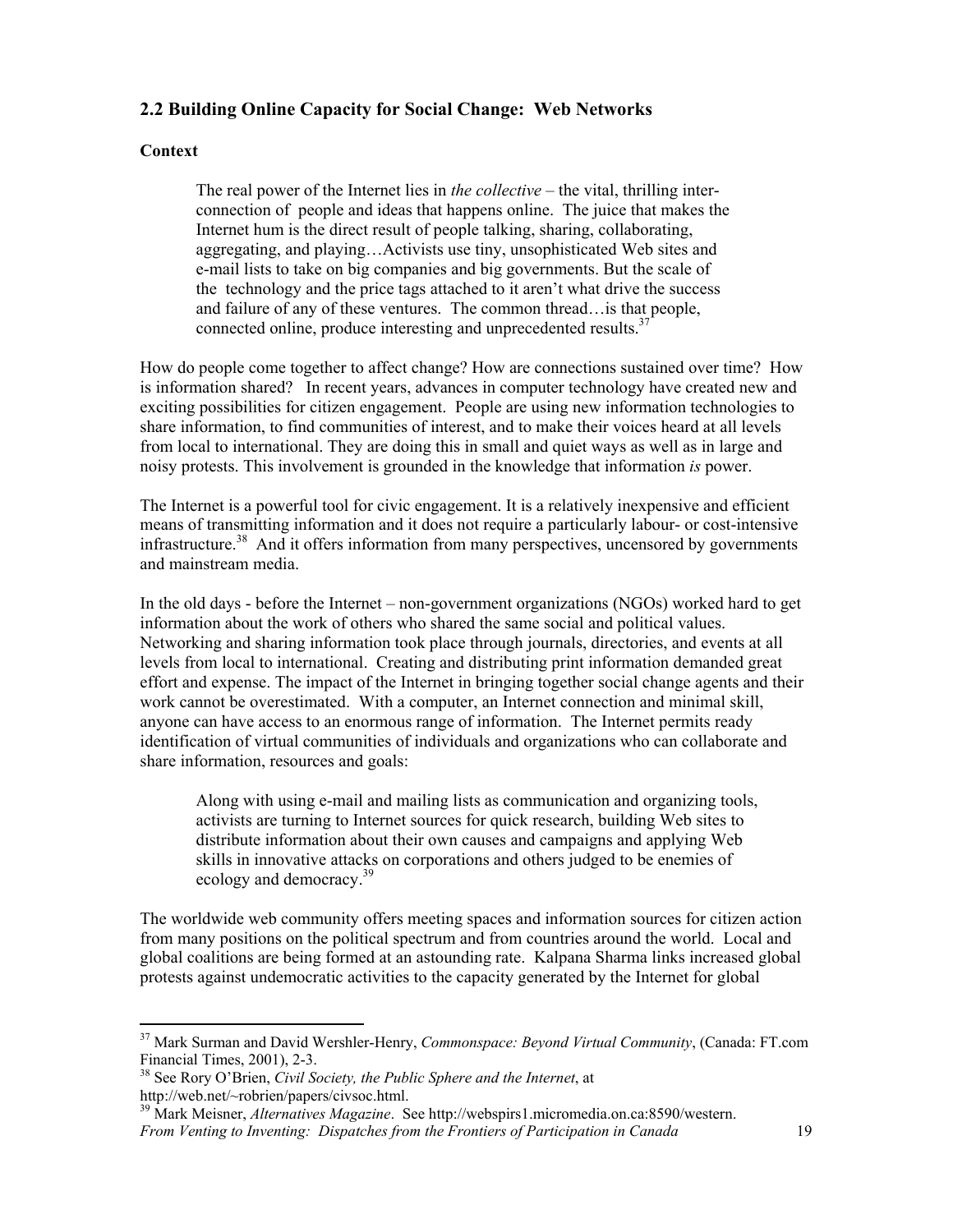communication. The ensuing online conversations highlight the common interests of different groups. She writes:

[Recent] expressions of protest are also part of a much more coordinated effort by environmental groups world-wide, human rights groups, those fighting for workers' rights and peace groups on a range of issues. The Internet and e-mail have greatly facilitated such coordination across continents. The anti-globalization protests, in a sense, provided all these disparate groups an opportunity to come together and register their protest on issues that are organically linked.<sup>40</sup>

Canada is home to Web Networks, a non-profit organization established in 1987 to foster progressive political change by serving the needs of the activist community. Web Networks set out to enlarge civic space by making it easy for social change agents to communicate. From the beginning, Web Networks' mission has been an ambitious and far-reaching attempt to meld technology and social action:

Web Networks aims to contribute to building a self-reliant online community based on nonprofit enterprise, cooperation and mutual aid which can support, maintain and defend principles of social responsibility, ecology and economic justice. To these ends, Web Networks provides appropriate and innovative communication technologies and resources. Web Networks also seeks to foster healthy and productive work environments in nonprofit organizations.<sup>41</sup>

### **The Story**

The idea for creating a Web-based project to serve the non-profit sector was conceived in a serendipitous meeting at *Fate of the Earth*, a 1985 conference which essentially launched Canada's environment movement. Three *Fate of the Earth* activists proposed that a national online network - similar to "EcoNet," an environmental activist network based in the US - be established to make it easier for environment and development groups to work together. With seed money provided by Environment Canada and an initial membership of less than 300, Web Networks began operating in May 1987 as part of the Ontario Environmental Network (OEN). It was the first and only non-profit computer network committed to serving the needs of non-profit and social change organizations in Canada.<sup>42</sup>

Two critical developments made this possible. The first was that social and political change agents were making the connections between environmental issues and international development. <sup>43</sup> The second was that these issues were making their way onto the agendas of the United Nations and its member states, including Canada. The lynchpin was the publication of the Brundtland Commission's Report, *Our Common Future*, which put "sustainable development"<sup>44</sup> on the international agenda. As a result, the United Nations was persuaded – largely through the

 $\overline{a}$ 

<sup>40</sup> Kalpana Sharma, *The Hindu*, August 5, 2001. See http://www.hinduonnet.com/stories/13050611.htm. 41 Maureen James and Liz Rykert, *Working Together Online*. Toronto: Web Community Resource

Networks, 1997, 151.

<sup>42</sup> Karri Munn-Venn, Case Overview: Web Networks (Canada) [Online]. See:

http://www.apc.org/english/ngos/business/buscase/webnetworks.htm 43 Peter Padbury, 2001. Personal communication.

<sup>&</sup>lt;sup>44</sup> The Brundtland Commision defines "sustainable development" as "meeting the needs of the present without compromising the ability of future generations to meet their own needs." See Shridath Ramphal, *Our Country, The Planet*. Washington, D.C., Island Press, 1992, 141.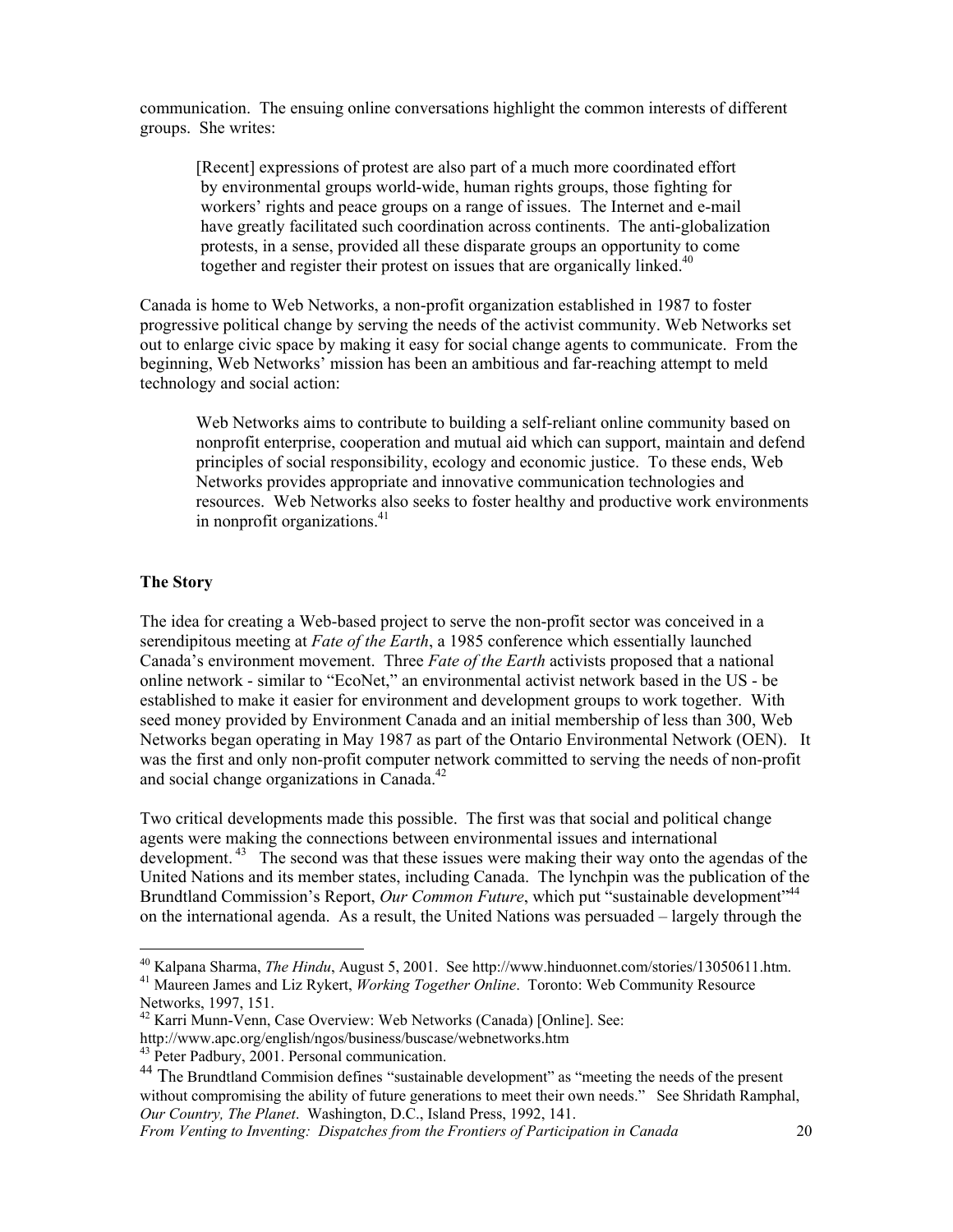efforts of a Canadian businessman, Maurice Strong - to convene a global summit in Rio de Janeiro, Brazil that would bring countries together to undertake an integrated approach to environment and development. Web Networks benefited from Canada's new commitment to promoting sustainable development at home and abroad. And the organization went on to become a major international player linking countries and organizations who recognized the importance of the sustainability agenda.

The initial plan was for Web Networks to be a self-sustaining, non-profit business based on a feefor-service model, while simultaneously providing a communications center for the social change community.<sup>45</sup> According to Richard Yampolsky, former Chair of the Web Networks Board of Directors, Web Networks was a "visionary organization" whose primary intent was to create online space for non-traditional or alternative organizations.46 The thrust of its work was to train people in the non-profit sector in using the worldwide web to access, use, create and disseminate information through computer networks. In keeping with its community roots, Canada's first national social change network made its first home in the basement of a community church!

As Web Networks was, itself, taking shape, its founders were sharing their vision for Internetfacilitated social change with others around the world. In 1987, GreenNet in England began collaborating with the (American-based) Institute for Global Communications (IGC), then known as PeaceNet/EcoNet.<sup>47</sup> This new relationship resulted in the sharing of electronic conference material and also facilitated the growing realization that transnational electronic communications could serve global as well as local communities working towards progressive social change. The new relationship proved so successful that, by 1989, Web Networks was working with networks in Sweden (NordNet), Brazil (IBASE), Nicaragua (Nicarao), Australia (Pegasus) to exchange information and ideas at the international level. This culminated in the creation, in the spring of 1990, of the Association for Progressive Communication (APC) whose mandate was to "co-ordinate the operation and development of this emerging network of networks" and to "making the Internet serve the needs of global civil society."<sup>48</sup>

APC's goal was to facilitate the empowerment of groups and individuals working for peace, international development, environmental protection, women's rights and human rights through the use of information and communication technologies. There are three aspects to this empowerment: learning to use computer technologies; enabling the creation of strategic communities; and developing initiatives that contribute to "equitable human development, social justice, participatory political processes and environmental sustainability."<sup>49</sup> APC was Web Networks, writ very large.

By this time, Web Networks had become an independent, non-profit business serving the international development and environmental movements as well as the broader social change community. Web Networks did not limit its work to citizens and social activists; it also worked with governments, most notably in providing all of Cuba with dial-up Internet access which was too expensive through Europe and unavailable through the U.S. as a result if its embargo. Kirk Roberts recalled working at the Academy of Sciences in Havana which where a huge board mapped the intricate labyrinth of Cuba's government computer network. Arrows at the top of the

<sup>&</sup>lt;sup>45</sup> Munn-Venn [Online].

<sup>&</sup>lt;sup>46</sup> Richard Yampolsky, 2001. Former Chair, Board of Directors, Web Networks. Personal communication. 47 Rory O'Brien and Andrew Clement, *A Brief History of the APC*. See http://www.apc.org/english/

about/history/index.htm.

<sup>48</sup> Ibid.

<sup>49</sup> *APC Secretariat,* 1997. See http://www.apc.org/english/about/history/rio\_92.htm.

*From Venting to Inventing: Dispatches from the Frontiers of Participation in Canada* 21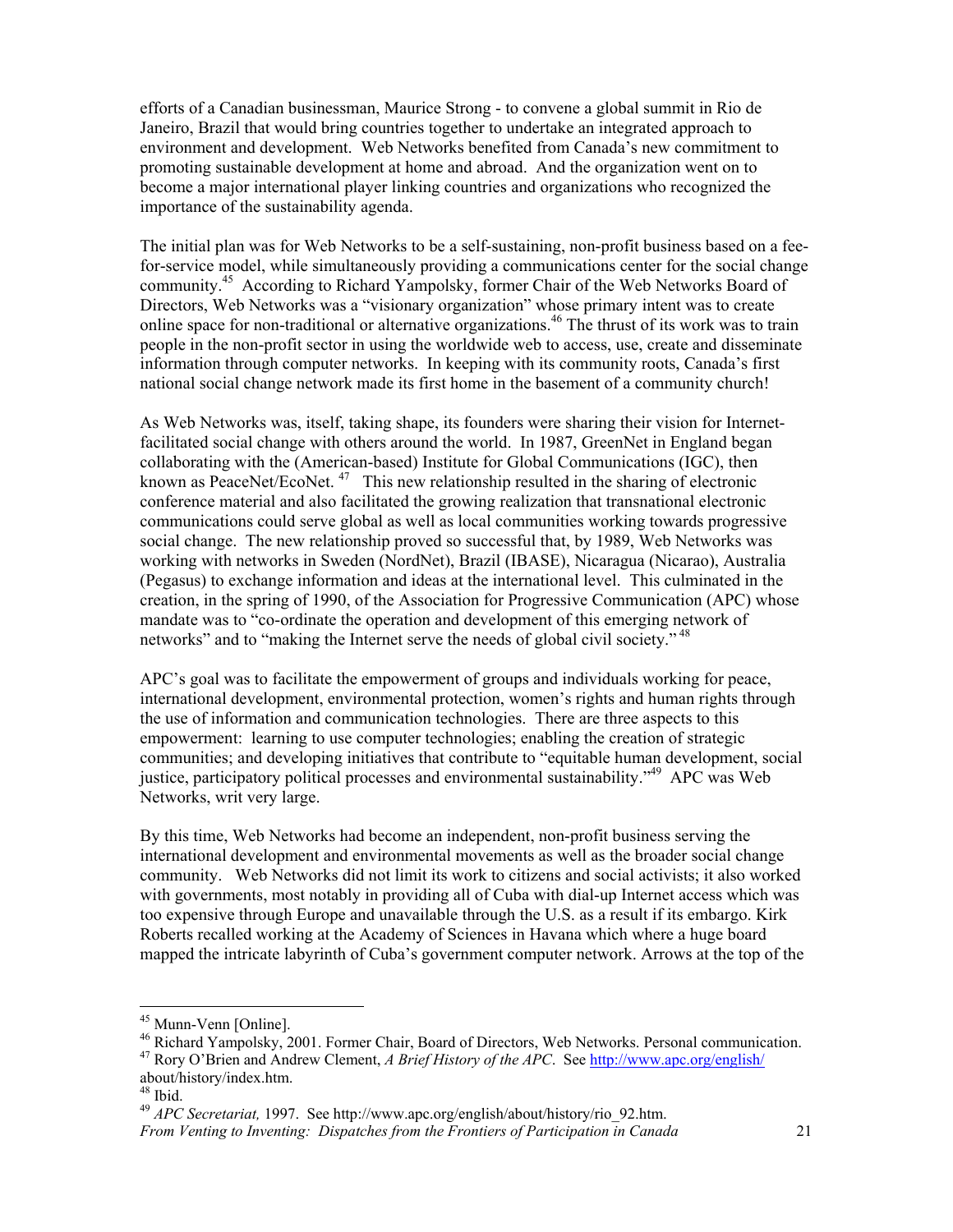chart pointed upwards to the word "Web," Web Networks, which was then housed in a "rinky dink office at the corner of Spadina and Richmond streets in Toronto."<sup>50</sup>

The cost of this service was high and was absorbed by Web Networks in spite of its own growing financial problems. While not fiscally prudent, it was entirely in keeping with its mandate empowering citizens through access to new networking technologies.

In 1989, Web was renamed Non-profit Innovations and Resources for the Voluntary sector (NIRV) Centre to focus on activities in the emerging information and communications technology sector for NGOs, including training, desktop publishing and hardware supply. This decision was considered crucial "in order to keep [the organization] afloat financially."<sup>51</sup>

The emphasis on non-hierarchical structures of power extended to the organization itself which was managed and run by five staff members and a six-member community-based Board of Directors. The conscious decision to favour community members was seen as a way for NIRVCentre to increase its accountability to the group it most wanted to serve – the broader community of social change agents.

Through the early 1990's, NIRVCentre continued to grow. It worked with social change organizations including social justice groups, social services, women's groups and unions to develop online capacity. By 1995, membership had grown to  $4000<sup>52</sup>$  and staff numbers had expanded to meet the organization's mounting demands. In addition to seminars and workshops, projects and services grew to include website creation, database development and construction of online workplaces.

Membership growth seemed to reflect the growing recognition of the Internet's potential to create new spaces, tools and capacities that could help realize social change goals. This was particularly evident at the United Nations Conference on Environment and Development (UNCED) where APC, with considerable help from NIRVCentre, played a historic role.

For the two years leading up to UNCED, APC worked together with the United Nations to provide access for NGOs to official summit information, allowing several thousand civil society groups to strategize internationally. This increased capacity for global and national dialogue resulted in important modifications to United Nations' resolutions.

During the Earth Summit itself, the APC established two on-site communication centers to monitor both the official summit and the NGO Global Forum (the "alternative summit") and to communicate with activists around the world. This allowed NGOs to hold important discussions, build coalitions and lobby governments in their home countries. These services, in addition to training participants in new computer technologies, were provided free of charge.

The communication that the Internet made possible was staggering for all involved. O'Brien and Clement write:

 That computer networks make it easier to share information among multiple groups around the world is fairly evident now. But in the early 1990s, it was not so well recognized. To enable civil society organizations to make effective use of networking technologies, the APC had to provide a global, affordable,

<sup>50</sup> Yampolsky, Personal communication.

<sup>51</sup> Yampolsky, Personal communication.

<sup>52</sup> Munn-Venn [Online].

*From Venting to Inventing: Dispatches from the Frontiers of Participation in Canada* 22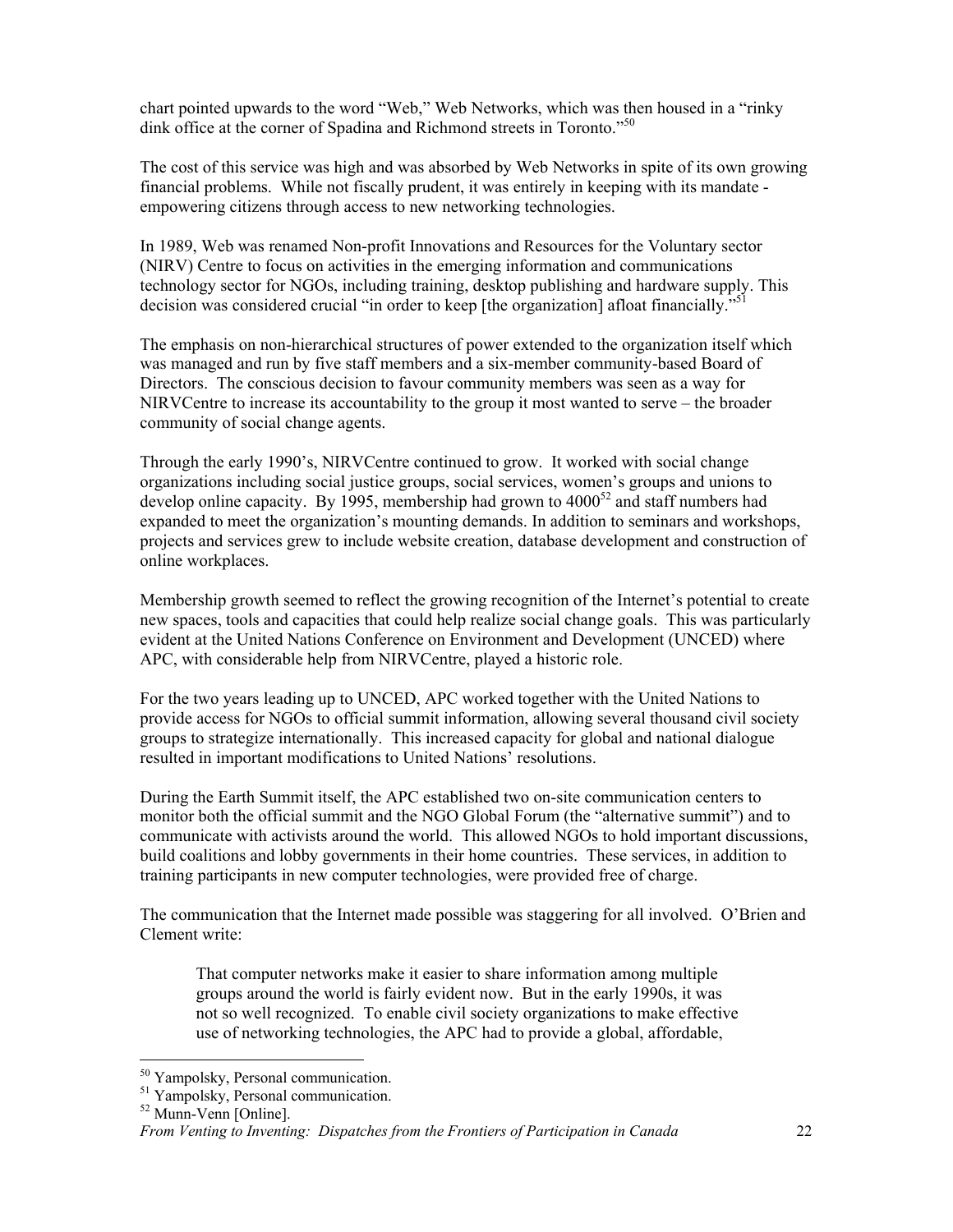reliable infrastructure, but it also had to promote the technology to ensure a large enough online community for sustained NGO interactions…These factors, in combination with the networking impetus provided by the Earth Summit, contributed to global civil society's rapid adoption to the new communication technologies.<sup>53</sup>

APC, with the assistance of NIRVCentre, was able to provide similar services to the 1995 United Nations Fourth World Conference on Women. This was a landmark opportunity to focus on training and support for women's NGOs which was part of both Web's and APC's mandate.

Despite its remarkable work, by 1996 it became clear that NIRVCentre's current business model was not providing the resources needed to sustain its work. The organization faced a crippling debt of \$1.6 million and they were forced to contend with prospect of bankruptcy. Financial pressure can easily strain relations between staff and Board members. And at this time, some staff members felt that community members were not providing the financial support the organization so desperately needed. Yampolsky recalls heated discussions where community members were accused of hypocrisy for seeking their own technical support from the private sector, rather than from NIRVCentre.

NIRVCentre had to find a way out of its financially precarious predicament. In June 1996, once again renamed "Web Networks," it sold its technical department to Open Text Corporation.<sup>54</sup> This business deal allowed the organization to totally erase its debt and leave it with \$200,000 in operating capital. Web Networks retained its name, legal status, Board of Directors, client-base and two staff members who were charged with the task of rebuilding the organization.<sup>55</sup> It was only one year before the promising partnership between Open Text and Web Networks was abandoned, a result of incompatible visions. Web Networks resumed its role as an Internet Service Provider.

Since 1997, the organization has continued to provide the nonprofit sector with tools and services to increase capacity in technological proficiency and effectiveness. The Web Networks site provides information on current news alerts, events, action campaigns and information needs, as well as access to social change networks including Women's Web (serving the Canadian's women's movement), Eco Web (connecting Canadian environmental groups), Faith and Justice (for Canada's faith related organizations working for social justice), International Development and Union Net (providing links between union and labour organizations across Canada). Information about workshops, conferences and other activities is posted, providing opportunities to share knowledge, information and strategies.

In 1997, Web Networks published *Working Together Online*, a manual for building effective working communities online, written by Liz Rykert and Maureen James, social activists with enormous online expertise.<sup>56</sup> The manual focuses on "people not wires"<sup>57</sup> and helps citizens to develop Internet networking skills to build community capacity. Online conferencing, online fundraising and online project co-ordination are a few of the issues addressed in the manual.

<sup>53</sup> O'Brien and Clement, Ibid.

<sup>&</sup>lt;sup>54</sup> According to Yampolsky, the sale of a cooperative organization to a publicly traded corporation was unprecedented.

<sup>&</sup>lt;sup>55</sup> Munn-Venn, Ibid.

<sup>&</sup>lt;sup>56</sup> Liz Rykert and Maureen James, *Working Together Online*. Toronto: Web Networks, 1997.<br><sup>57</sup> James and Rykert, 148.

*From Venting to Inventing: Dispatches from the Frontiers of Participation in Canada* 23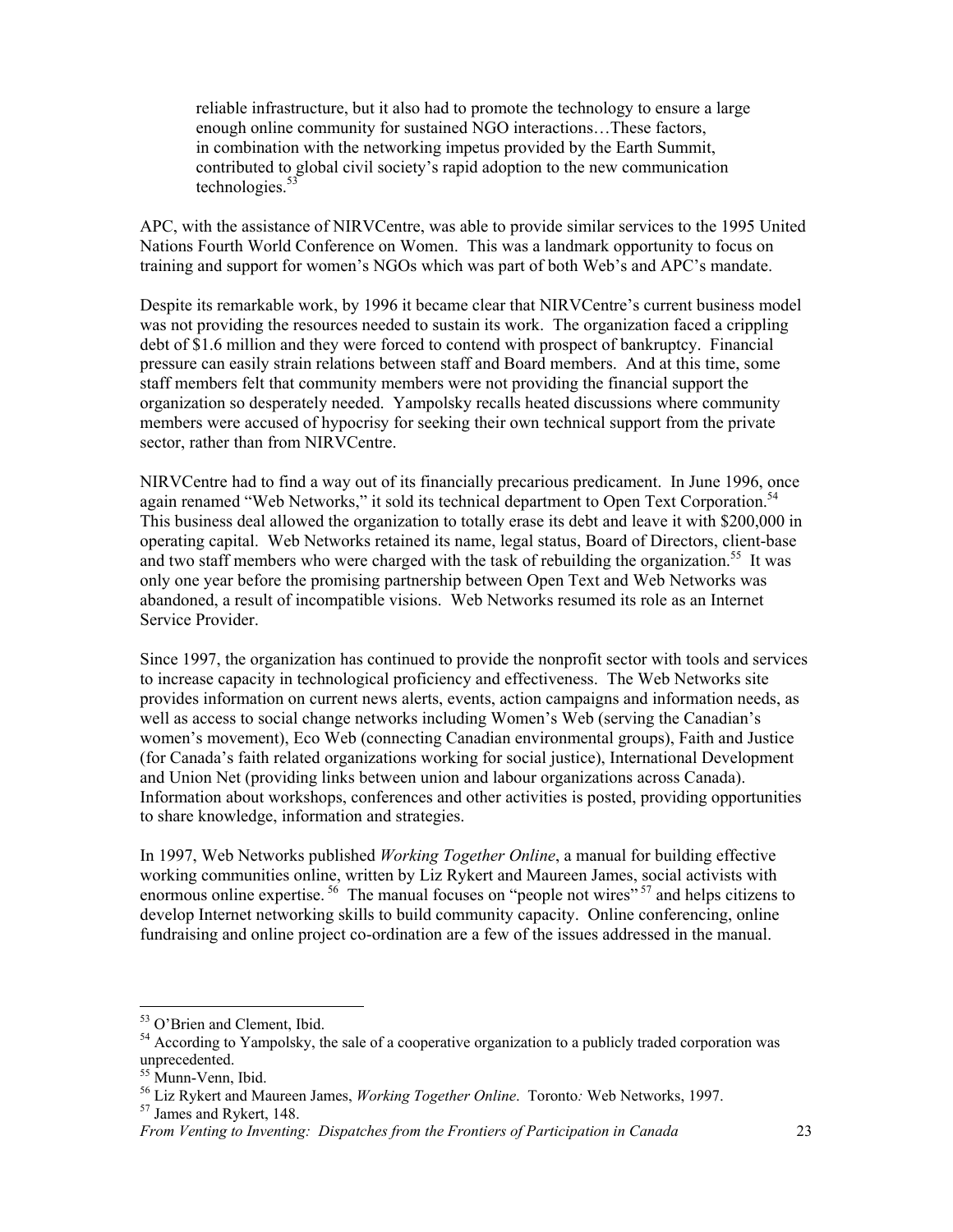Currently, Web Networks focuses on three main areas of work: acting as an Internet service provider; training people and organizations in using the Internet; and developing websites for community organizations.

The centrepiece of Web Networks is its Community Resource Centre, a worldwide web-based "information and action clearinghouse." The Community Resource Centre serves as an electronic portal to relevant resources for the social change sector in Canada. It allows people who work for change to find out about others working towards similar social and political goals, and to connect with one another. The Centre has been hugely successful in linking and strengthening the activist community in Canada and around the world.

### **Impacts and Outcomes**

Throughout Web Networks' many incarnations, one theme has been constant: increasing access to information and enabling participation in social change movements. To what extent has Web Networks been able to accomplish this? How can such intangibles be assessed? Again, there are many things to consider in responding to these questions.

There is little question that Web Networks was brilliant and pioneering. Visionary leaders recognized the potential of the Internet for social change and found ways to realize it. In less than 15 years, electronic communication has become commonplace. Web Network's "Messenger" software – a name, regrettably, not copyrighted – first allowed NGOs around the world to communicate with one another online, even before the existence of the worldwide web.

The timing was right. EcoNet, GreenNet, IGC, APC – electronic communication was literally "in the air" and, in a sense, it is no surprise that Canadians were part of this revolution. The Canadian government had decided to take a leading role in the upcoming Earth Summit, and support for Web Networks was a perfect opportunity to shine a spotlight on its commitment to widespread participation, across Canada and around the world.

Web Networks has had an important effect on sustaining energy and developing political will. As social change agents find one another and learn more about the diverse groups of people who are also working toward societies that are more just and fair, they find inspiration as well as kindred spirits in their difficult work.

Web Networks' efforts to connect people working on similar issues highlights key aspects of Internet communication - a sense of interconnectedness, a growing sense of a global civil society, and a borderless ethos.

According to Kirk Roberts, emerging technologies can be "extremely democratizing tools" in the hands of non-profit organizations, especially since the non-profit sector has "...a mandate to communicate, a need to network, and a history of co-operation."<sup>58</sup>

In addition to these 'soft' accomplishments, many others are real and concrete.

*Founding APC*: According to Kirk Roberts, one of the most significant initiatives of the organization was its role as a founding member of APC in 1990. Brian Murphy reminds us that in the early days of Web Networks and APC, the Internet as we know it didn't exist. Most hosts used by activist networks were stand-alone systems and there were no commonly used protocols

 $\overline{a}$ 58 Ibid.

*From Venting to Inventing: Dispatches from the Frontiers of Participation in Canada* 24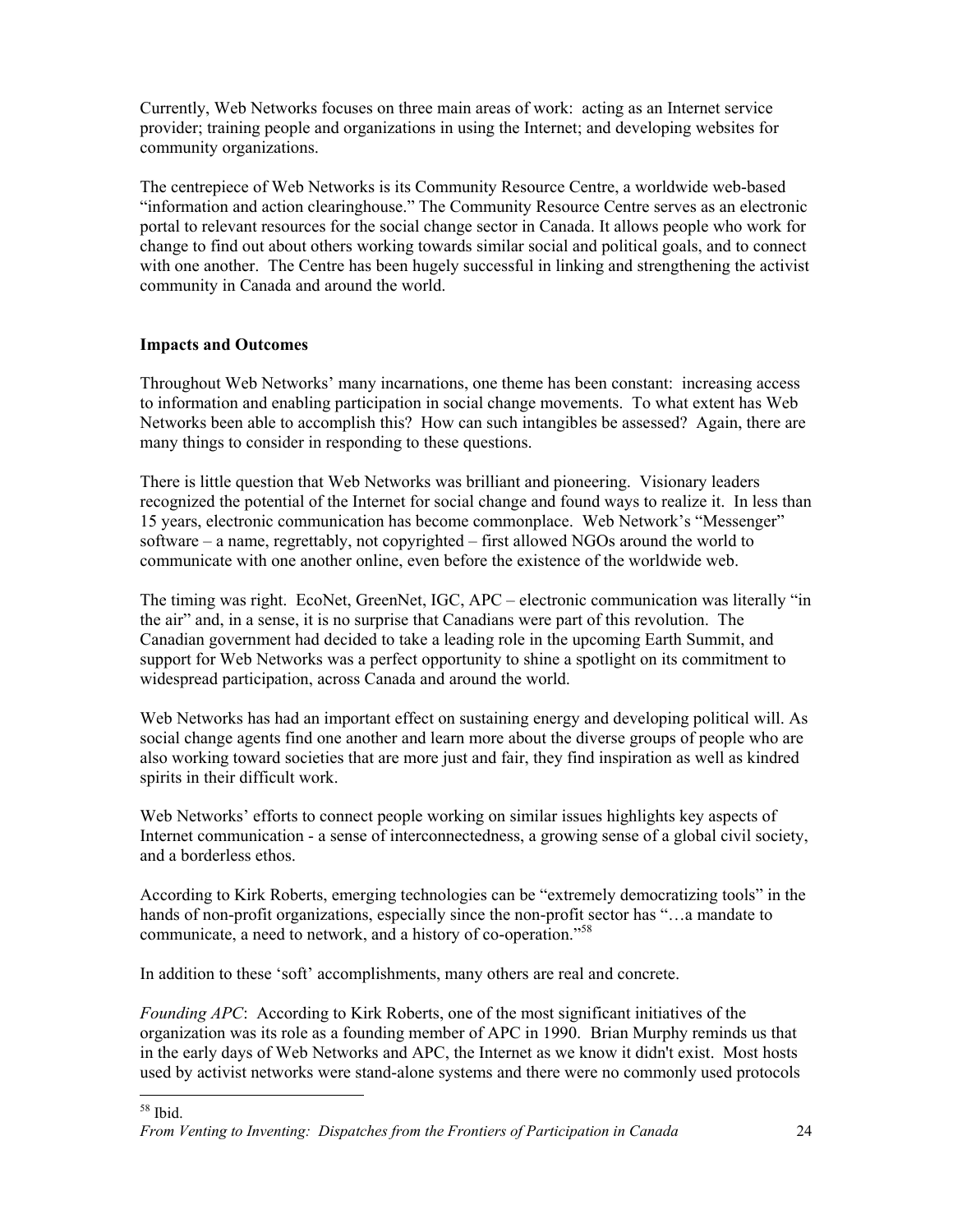for automating the sharing of data and the delivery of email between users. Many hosts even had 'human gateways' - people who would actually cut and paste messages between their own network and the remote network in another country. In the late 1980s, technicians (often selftaught) travelled from one part of the world to another, installing the software and writing programming code to allow disparate NGO computer systems to "talk" to each other and so send email and share information.<sup>59</sup> This was the work that underpinned NGO participation, first in UNCED deliberations and now in all issues affecting the lives of people, communities, societies, and nations.

*Real-time conferencing:* Web Networks was the first organization to establish real-time Internet conferencing. This allowed groups working for progressive social causes to strengthen their ability to mobilize and engage others.<sup>60</sup> The confidence this created reverberated throughout the United Nations Earth Summit, where NGO involvement reached unprecedented levels. Although Web Networks was in no way solely responsible for the events in Rio, its founding membership in the APC and the active involvement of Canadian NGOs at the Summit leaves little doubt to the significant role it played.

*The Earth Summit*: Web Networks accomplishments in Rio are real and concrete. These can be determined, at least in part, by the final documents of the conference which were strongly influenced by NGO participants around the world. Equally real are the connections forged among NGOs during preparations for and participation in UN conferences and parallel summits.

*Training*: Web Networks trained hundreds of individuals, enabling NGOs around the world to work together with an immediacy that had never before been available to so many. Whether it assists community members in becoming familiar and comfortable with computer technology, or whether it is a lifeline for social change agents carry out important dialogue, the organization has brought a new level of sophistication to the art of democracy. Web Networks' work in developing countries, with women in particular, and onsite at major conferences, has created a generation of skilled Internet users who, in turn, continue to train others.<sup>61</sup>

*C4LD:* Citizens for Local Democracy (C4LD) emerged in Toronto in 1996 as a face-to-face and online community opposing the amalgamation of Toronto's 5 boroughs into one mega-city. With incredible speed, thousands of citizens came together. They attended weekly meetings, participated in rallies and joined the C4LD online community to mobilize, organize, and strategize. Citizens used the Internet as a means of mobilizing public opinion to block the amalgamation bill in the Provincial Legislature.<sup>62</sup> A website was established which became the "virtual headquarters" of the movement. Web Networks was instrumental in this movement.

Liz Rykert, who later co-authored *Working Together Online*, created and maintained the e-mail listserv and forums that were central to C4LD's work. Her work on behalf of C4LD catapulted her into the world of online community building. Her social work career now involves working

*From Venting to Inventing: Dispatches from the Frontiers of Participation in Canada* 25

<sup>59</sup> Brian Murphy**.** *Mike Jensen and the Code that stitched together the APC: The pre-Internet days and early efforts at linking APC nodes*. www.apc.org/english/about/history/index.hstml.

<sup>&</sup>lt;sup>60</sup> For an in-depth examination of how the Internet is affecting global activists, see *Human Rights and the Internet*. Steven Hick, Edward F. Halpern and Eric Hoskins (eds). London: Macmillan Press, 2000.

<sup>&</sup>lt;sup>61</sup> For examples, see 'Networking for Change' and 'Women Working with ICTs', two post-Beijing studies as well as the Women in Sync series at <u>www.apcwnsp.org</u>

<sup>&</sup>lt;sup>62</sup> For a detailed account of this campaign, see Julie-Ann Boudreau, *The MegaCity Saga: Democracy and Citizenship in this Global Age*. Montreal: Black Rose Books, 2000.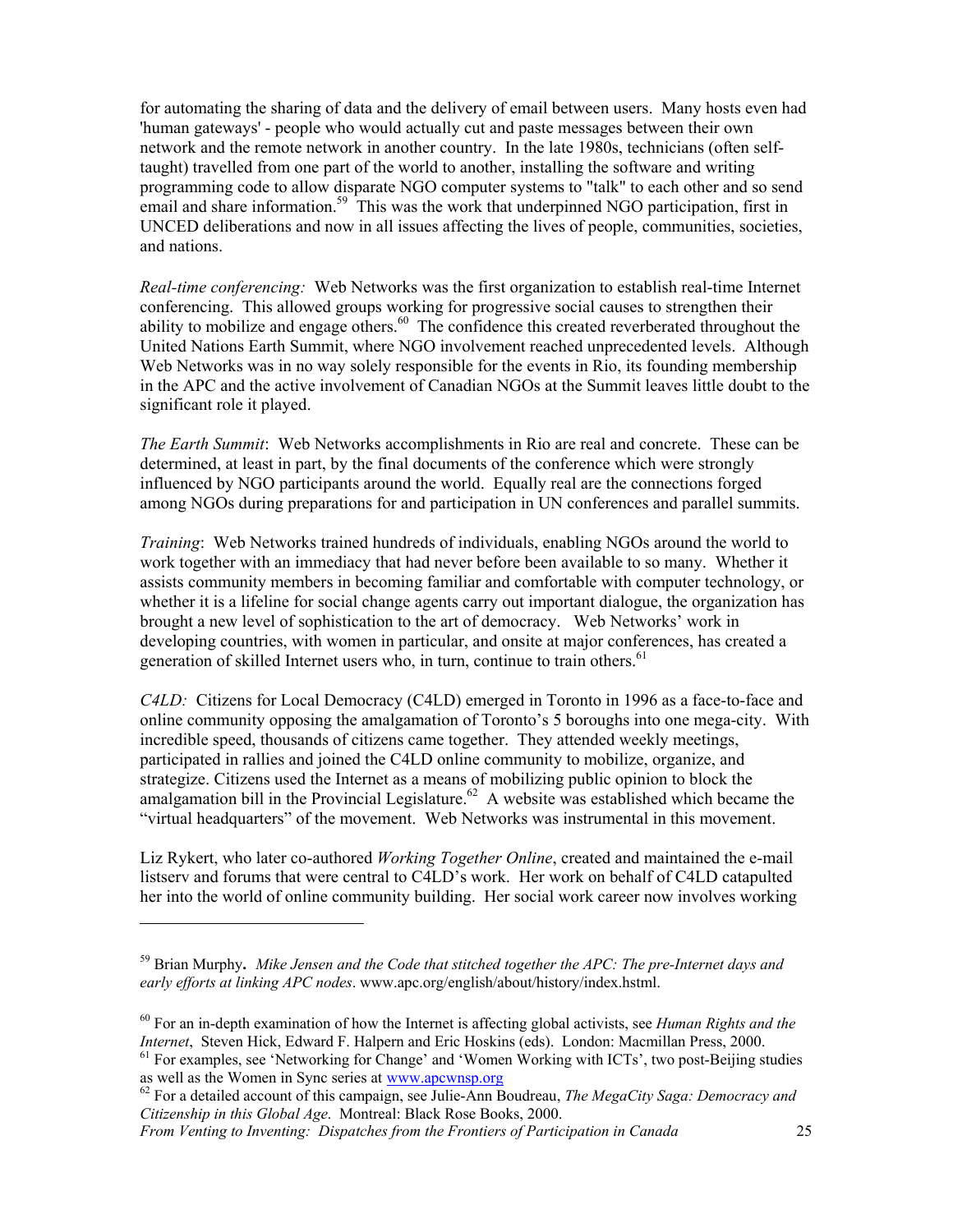with governments to promote citizens' online participation in governance and she has become an internationally renowned leader in the development of online consultations. And it is no exaggeration to say that C4LD changed the face of local politics in Toronto.

*Model:* Web Networks remains committed to nonprofit service to civil society, building citizen capacity through information technology and commitment to progressive social movements. These principles are models for other citizen-led initiatives such as *rabble.ca*, the Canadian media web site, published by longtime women's and social justice activist Judy Rebick. And, in the small world way that people find one another, two members of the Management Committee of *rabble.ca*, were part of Web Networks in the 1990s.

These enormous successes have taken place alongside enormous challenges.

*Financial sustainability:* The most significant challenge faced by Web Networks throughout its development has been the lack of adequate financial resources to support its efforts and initiatives. The organization has struggled to avoid bankruptcy and has restructured and redefined its work in order to become financially viable. The shortage of financial resources also limited the organization's capacity to develop human resources. As if that were not difficult enough, the small staff was unable to undertake the marketing and sales needed to build a sound financial base.

*Visibility:* Those who were involved in the explosion of Internet technologies among social activists in Rio knew Web Networks. Despite its claim to being "Canada's Online Home for Social Change," those newer to the movements are having trouble figuring out just what Web Networks does.

*Perception:* Somehow, non-profits sometimes feel that products and services created by the private sector are better – and therefore more highly valued - than those created within the nonprofit sector. This bias helped to make life difficult for Web Networks.

*Competition:* Perception was reinforced by competition from public service providers. Yampolski admits that one of his greatest frustrations as Chair of Web Networks was the inability to convince others to support the organization in the face of deals and services promised by the private sphere. If the Internet is free, why should people have to pay for access? This became a particularly difficult question as the fees for private service providers dramatically undercut the fees that Web Networks needed to support its community development work.

*Pace of change:* The field of information technology is changing at an incredible rate. Both Yampolsky and Roberts stated that the provision of Internet services to social change actors was, early on, an exciting and sustainable initiative. In short order, private service providers were doing what had previously only been done by organizations like Web Networks. Not only was Web no longer unique, it could not compete with networks like *Hotmail* which provided free Internet access, which they could do because of advertising support. This struck a severe financial to the organization, and continues to undermine Web Networks' efforts to be economically sustainable. Although the organization has a core group of supporters, Roberts argues that the highly competitive environment bred by the private sector makes communities fickle; this, in turn, makes it challenging to build loyal relationships.  $63$ 

*Betting on the wrong horse*: As new technologies were emerging, Web Networks felt they had to choose between synchronous and asynchronous technologies. Synchronous conferencing refers

<sup>&</sup>lt;sup>63</sup> Kirk Roberts, Personal communication.

*From Venting to Inventing: Dispatches from the Frontiers of Participation in Canada* 26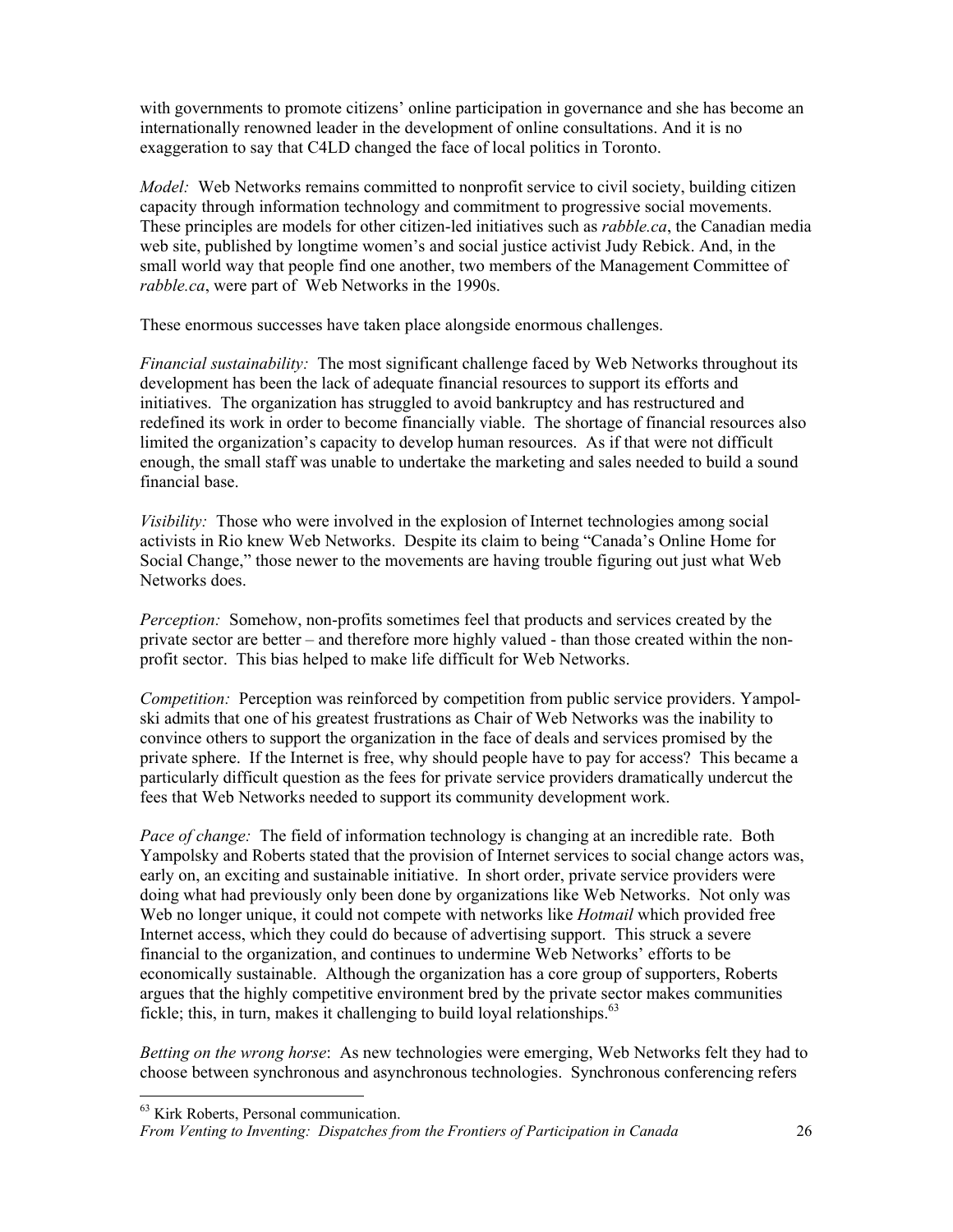to the ability of many people to communicate with one another online simultaneously. Asynchronous technology – the way current email systems operate - means that people can communicate with one another whenever they are available. At the time, doing both did not seem to be a viable option and Web Networks made the wrong choice in opting for synchronous rather than asynchronous technology.<sup>64</sup>

The saga of Web Networks is that of a pioneering, visionary group of individuals struggling in a rapidly changing Internet environment. This struggle has been characterized by enormous effort and good will alongside major successes. Web Networks was the first Canadian organization to open the Internet for civil society. Through its progressive and innovative approaches to information technology, it has changed the way social activists view online space. The organization has been a pioneer and leader in demonstrating the value of the Internet in expanding democratic dialogue.<sup>65</sup> Its influence continues to be diffuse and non-hierarchical – a mirror of the values of the Internet community itself. Web Networks paved the way for Canadian activists and its impact is ongoing.

At the same time, successes for social movements have come at a high cost to the organization. Again, there are many familiar themes. The time was right. Visionary leaders were ready and willing. Initial funding was available. And potential was enormous, and readily recognized, particularly among NGOs around the world where opportunities to come to together for extended discussions and strategizing were limited and costly. Web Networks most significant impact may well be the enormous sense of possibility it generated.

At the same time, the challenges were huge. Technology was changing so quickly that it was almost impossible to keep up, let alone make all the right decisions. Competition from the private sector undermined significant sources of income for what was, essentially, a tiny non-profit organization. Living out democratic principles proved more difficult than anyone had imagined, especially with financial constraints. With the best of intentions and an unprecedented business arrangement, the organization has been unable to recapture its vision.

#### **Future Directions**

 $\overline{a}$ 

There is little question that Web Networks will continue. It will change as technological needs of the community change. Financial sustainability remains an issue, as does broader community support. The network continues to provide services and Internet access for social change groups. What seems most compelling in an Internet age is not so much the future of a particular organization than the future of citizen activism.

The Canadian government sees the Internet as central to new relationships with citizens, and has committed to providing Internet access for all Canadian citizens. According to former Finance Minister Paul Martin, "Canadians are among the world's most active and e-franchised citizens….. and they will insist that their governments not fall behind."<sup>66</sup> Governments in Canada are working to resolve the internal coordination required for online service delivery and are

<sup>&</sup>lt;sup>64</sup> Kirk Roberts, Personal communication.

<sup>&</sup>lt;sup>65</sup> Online organizing was instrumental in halting the Multilateral Agreement on Investment. The Internet continues to be instrumental in mobilizing civil society as events in Seattle, Quebec, Genoa and Porto Alegre clearly demonstrate. See *Human Rights and the Internet*, edited by Steven Hick, Edward F. Halpern and Eric Hoskins (London: Macmillan Press, 200) for an in-depth examination of how the Internet is affecting global activists.

*From Venting to Inventing: Dispatches from the Frontiers of Participation in Canada* 27 66 Paul Martin, Remarks, *Common Boundaries National Conference*, Ottawa, March 29, 2001.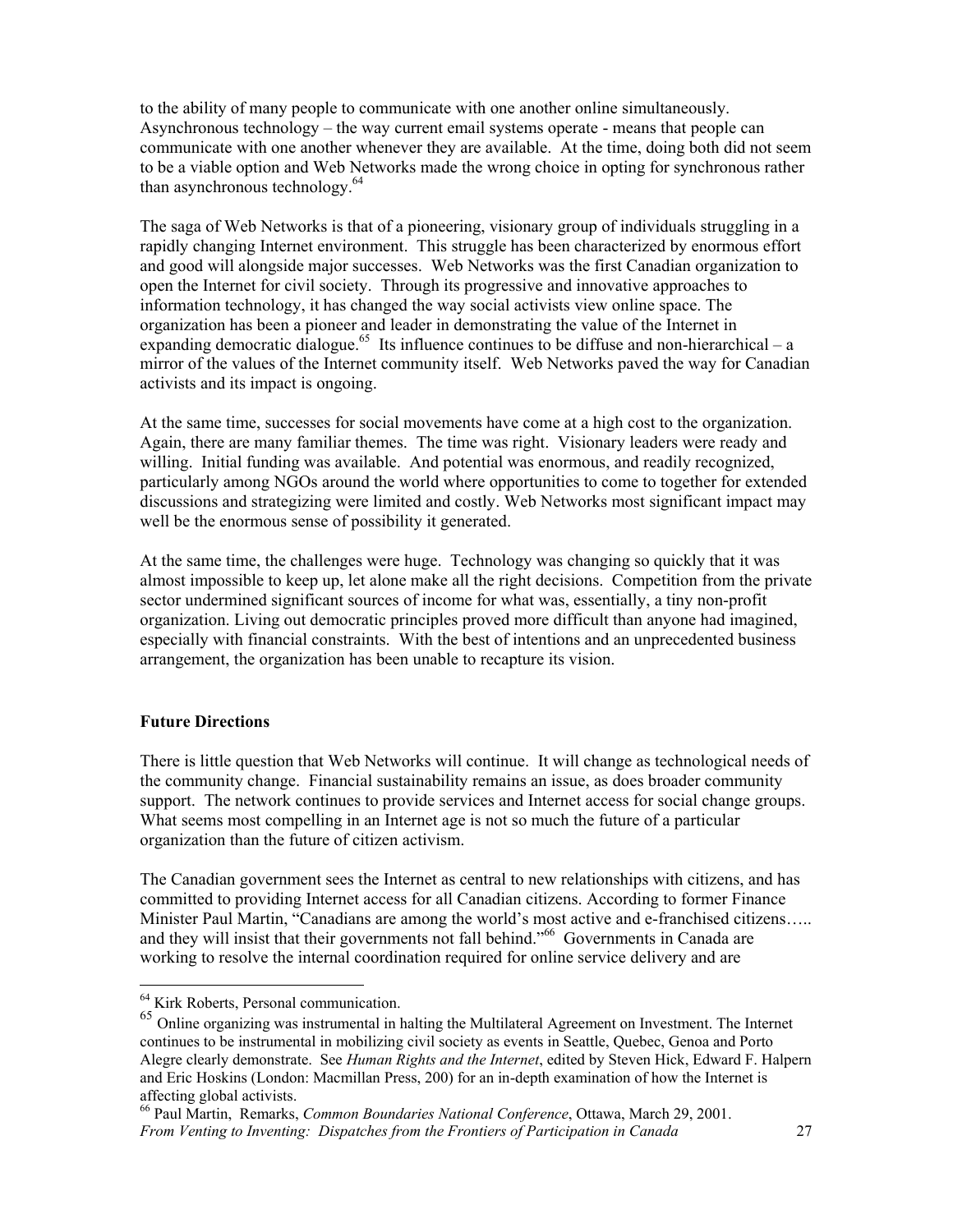struggling with such issues as e-voting, privacy and security, record-keeping, and the changing role of elected representatives.<sup>67</sup>

And Canadians *are* becoming more technologically adept. Internet access in Canada has increased from 23% in 1996 to a projected  $70\%$  at the end of  $2000$ .<sup>68</sup> This situation is mirrored in many countries. While there are serious issues related to Internet access, there is no question that people here and around the world are sharing information and concerns and using the Internet to organize and mobilize. Is the Internet helping to strengthen citizens' voices? The answer must be an unequivocal yes.

At the same time, important questions are surfacing which deserve careful attention:

- Does the Internet help strengthen communities, or does it increase fragmentation and polarization?
- Does the Internet offer a new kind of space for public deliberations of the common good?
- What effect does direct access to governments (both elected officials and civil servants) have on both citizens and governments?
- Does the Internet allow for the maintenance of "a delicate workable balance between the requirements of institution building and grassroots participation…?"<sup>69</sup>
- Does the Internet make for the "virtualization of community at the expense of geophysical community?"70
- How is the Internet changing relationships between local people, issues and events and global issues and events?

The role of Web Networks in mapping new terrain for democracy cannot be underestimated. By committing itself so passionately to the marriage of computer technology and social action, it has demonstrated that citizens care about their world and will embrace new ways to make their concerns known. It has married venting and inventing.

<sup>67</sup> Miriam Wyman, *Thinking about Governance: A Discussion Paper*. London: The Commonwealth Foundation, 2002.

<sup>68</sup> Angus Reid survey, July 2000.

See www.angusreid.com/media/content/displaypr.cfm?id\_to\_view=1061.

<sup>&</sup>lt;sup>69</sup> Patrick Heller, "Moving the State: The Politics of Democratic Decentralization in Kerala, South Africa, and Porto Alegre," in *Politics and Society*, Volume 29, Number 1, March 2001, 133.

<sup>&</sup>lt;sup>70</sup> Stephen Dohery-Farina, *The Wired Neighbourhood*. New Haven and London: Yale University Press, 1996, 27.

*From Venting to Inventing: Dispatches from the Frontiers of Participation in Canada* 28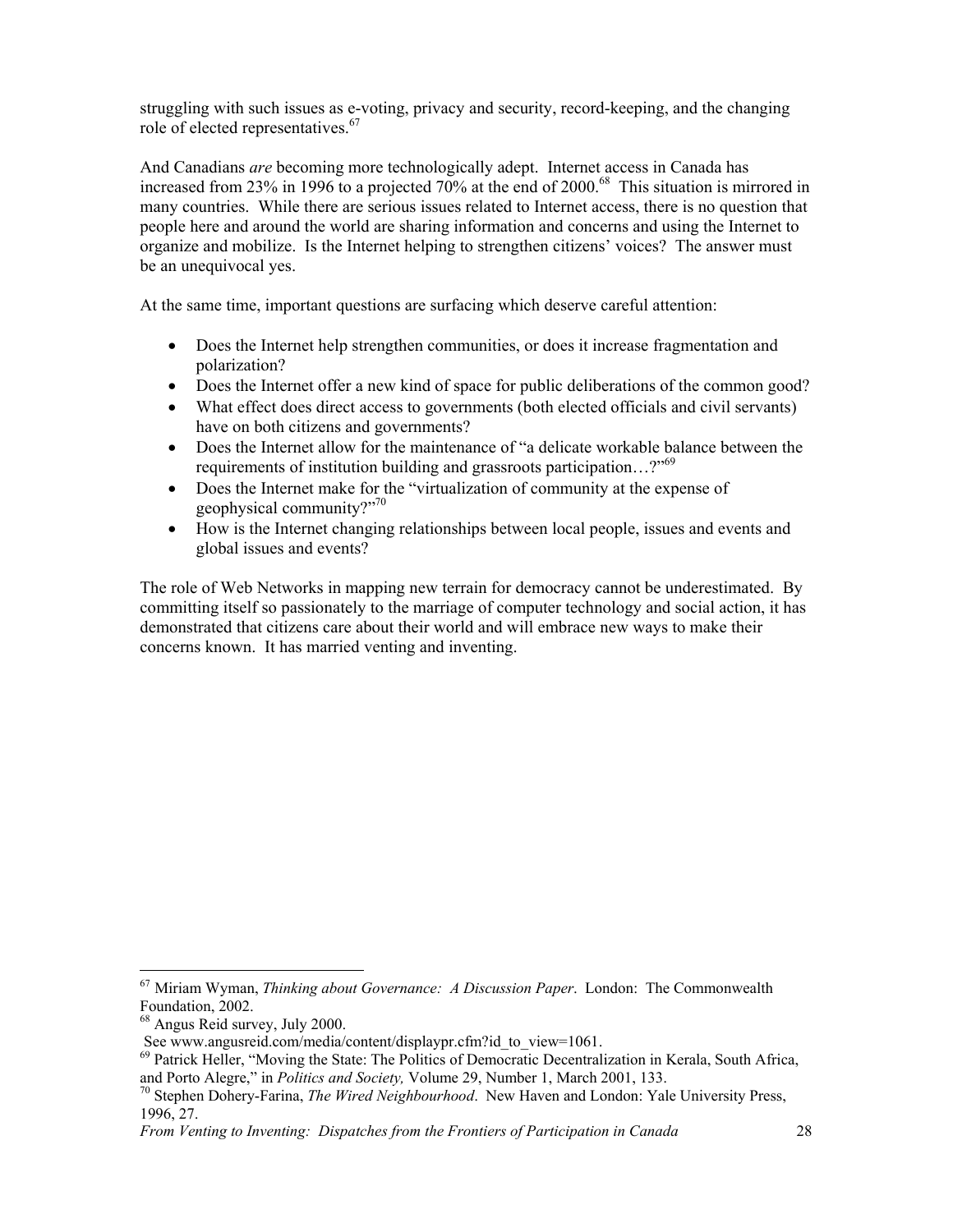## **2.3 Joint Summitry: The Rio Way**

### **Context**

 $\overline{a}$ 

 The idea of world civic politics signifies that embedded in the activities of transnational [activist groups] is an understanding that states do not hold a monopoly over the instruments that govern human affairs but rather that non-state forms of governance exist and can be used to effect widespread change.<sup>71</sup>

There have been an unprecedented number of global summits in the last decade. Increasingly, they take place in tandem with parallel gatherings of activists who are concerned that current policies focused on expansion of global trade are compromising democracy. They are articulating alternative visions for a world that puts citizens' concerns and interests at its center.

In 2002, government leaders and activists again find themselves taking different positions at two global summits. The leaders of the G-8 countries met in Kananaskis, Alberta to talk about poverty alleviation as well as further expansion of trade. In Johannesburg, South Africa, the World Summit on Sustainable Development (WSSD)- "Rio Plus 10" - will mark the tenth anniversary of the historic conference on the environment and development held in Rio de Janeiro, Brazil in 1992.

Both conferences highlight many of the questions and issues which divide citizens and governments at local, national and international levels. The G-8 summit was deliberately small and held in a remote location, intended to limit the presence and the role of activists, both local and global. "Rio Plus 10," originally intended to assess progress on Agenda 21, seems destined to be a non-event from the standpoint of real progress on sustainable development, "a far cry from the 1992 meeting."<sup>72</sup>

Canada was the country that defined "The Rio Way," a process characterized by accountability, transparency and openness between the federal government and a broad range of NGOs and stakeholders. Over the last 10 years, "The Rio Way" has become a memory of what is possible and a painful recognition of how much has changed. We have moved from a model of joint summitry in which concerns were shared and addressed together, in imperfect though promising ways, to parallel summitry where citizens increasingly feel that they have no choice but to voice their opposition outside government events.

Governments are too often seen as part of the problem rather than as an integral component of the solution to what ails the world. According to Maude Barlow, chairperson of the Council of Canadians, "[t]he activists have simply given up on lobbying or trying to get the governments to listen to them and have chosen to put their bodies on the line for what they believe in.<sup> $273$ </sup> Young activists are not alone in calling for direct action and non-violent civil disobedience. Citizens feel unable to participate actively in decisions that affect their lives, their communities, their livelihoods and the sustainability of the planet, in spite of their desire, willingness and ability to do so. They are concerned about the secrecy with which agreements (particularly trade agreements) are negotiated and the fact that these agreements are often negotiated by people who are not elected and are, therefore, not accountable to citizens and governments. They understand

<sup>71</sup> Paul Wapner, *Environmental Activism and World Civic Politics*, (New York: State University of New York Press, 1996),7.<br><sup>72</sup> "Conflict awaits Earth summit," *The Globe & Mail*, August 23, 2002, A11.

<sup>&</sup>lt;sup>73</sup> Maude Barlow, "Summing up the Summit: An FTAA Notebook," *Canadian Perspectives*. Ottawa: The Council of Canadians, 2001, 7.

*From Venting to Inventing: Dispatches from the Frontiers of Participation in Canada* 29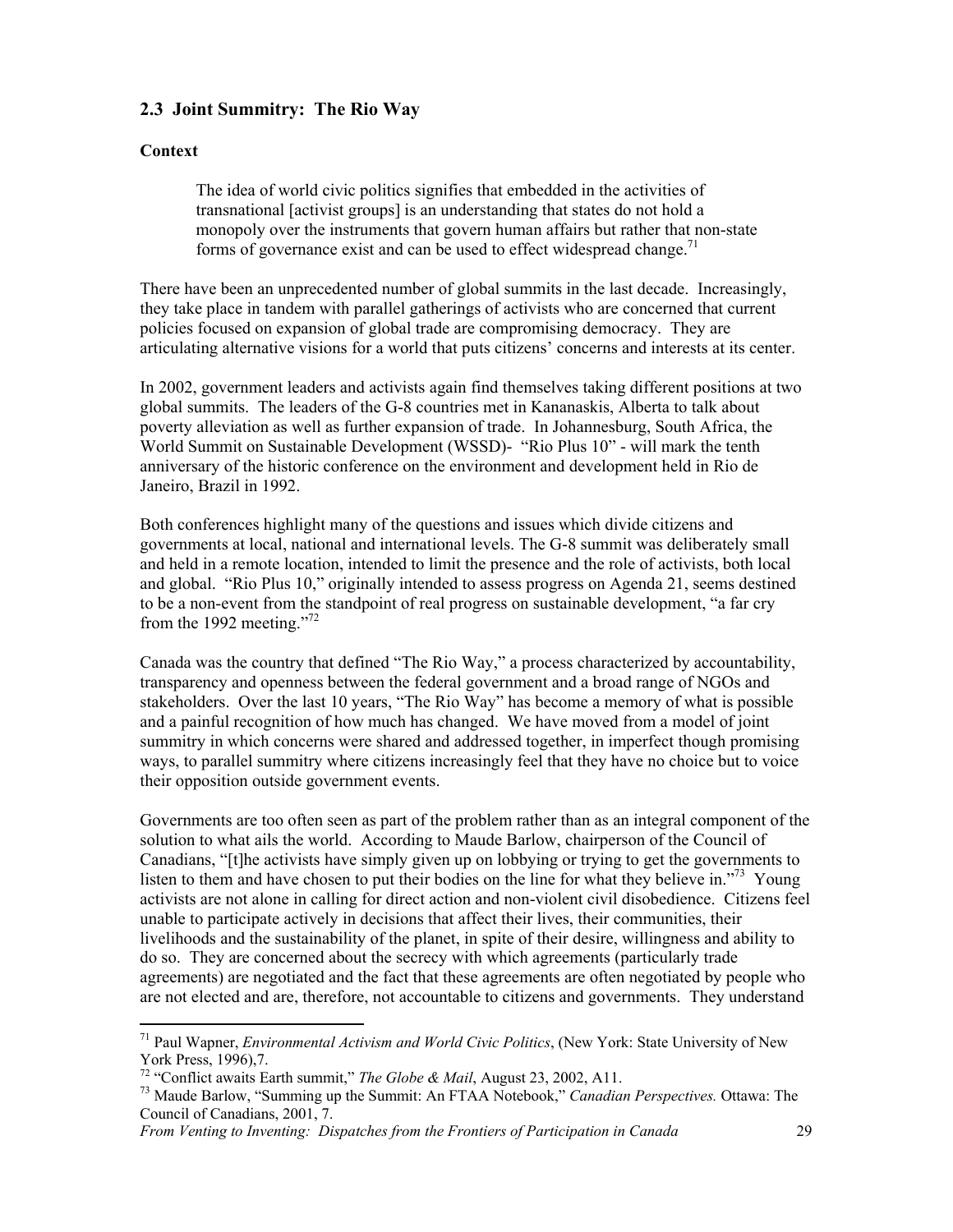that trade agreements have profound implications for the political, social and economic status of communities around the world, and are deeply concerned about the expansion of corporate power in the absence of the responsibility and accountability required to temper it.<sup>74</sup> It is all too clear that the Earth Summit which put sustainable development at the center of the international agenda has been eclipsed in 10 short years by corporate globalization and the agenda of the World Trade Organization, established in 1995.

Citizens are claiming and expanding civic space through their actions and communication with one another, largely aided by the Internet which allows for quick, inexpensive and uncensored communication. What is missing, however, is the deliberate and careful cultivation of relationships between governments and NGOs that characterized the Rio process and that held such promise for joint summitry.

#### **The Story**

In 1987, *Our Common Future* reported on the work of the Brundtland Commission, the World Commission on Environment and Development, chaired by Gro Harlem Brundtland, the Prime Minister of Norway. The Brundtland Commission focused attention on sustainable development, development that meets the needs of the present without compromising the needs of future generations. Grounded in evidence from governments and from concerned citizens and NGOs around the world, the report made clear the connections among environment, economy and society, and painted a bleak picture of the earth's future if current development policies and economic trajectories were unchanged. The concern generated over its findings led to proposals to hold an "Earth Summit" to discuss common strategies and possible solutions to pressing concerns. The United Nations Conference on the Environment and Development (UNCED) - the "Earth Summit – took place in Rio de Janeiro, Brazil in 1992.

As the Web Networks case study indicated, the late 80s saw growing links between the environment and development movements as they came to recognize shared concerns.<sup>75</sup> This was further supported by the new approaches put forward in the Brundtland Report. Canadian NGOs in all sectors quickly recognized the need to mobilize in preparation for the "big event." Environment and development groups were joined by First Nations organizations, women's groups, labour organizations and youth representatives to build coalitions representing the full range of voices on issues related to environment and development.<sup>76</sup>

The federal government also organized itself well. Three "lead" departments had responsibility for preparing position papers and negotiating positions - the Department of Foreign Affairs, the Canadian International Development Agency and the Environment Canada. Prime Minister Brian Mulroney named the late Arthur Campeau to coordinate the activities of the three departments in what was to be a "trilateral environmental approach."<sup>77</sup> Campeau was an influential intermediary between the departments, the NGO community and the Prime Minister. His encouragement resulted in an early meeting between the Prime Minister and a number of NGO representatives, setting the stage for continued facilitate government-NGO dialogue.<sup>78</sup>

<sup>74</sup> Menon, Viany, "World Inc. under siege." *Toronto Star*. July 29, 2001, B1&B3. 75 Dr. Robert Slater, Personal communication

<sup>76</sup> Peter Padbury, Personal communication

<sup>77</sup> Peter Padbury, Personal communication.

<sup>78</sup> Dr. Robert Slater, Personal communication.

*From Venting to Inventing: Dispatches from the Frontiers of Participation in Canada* 30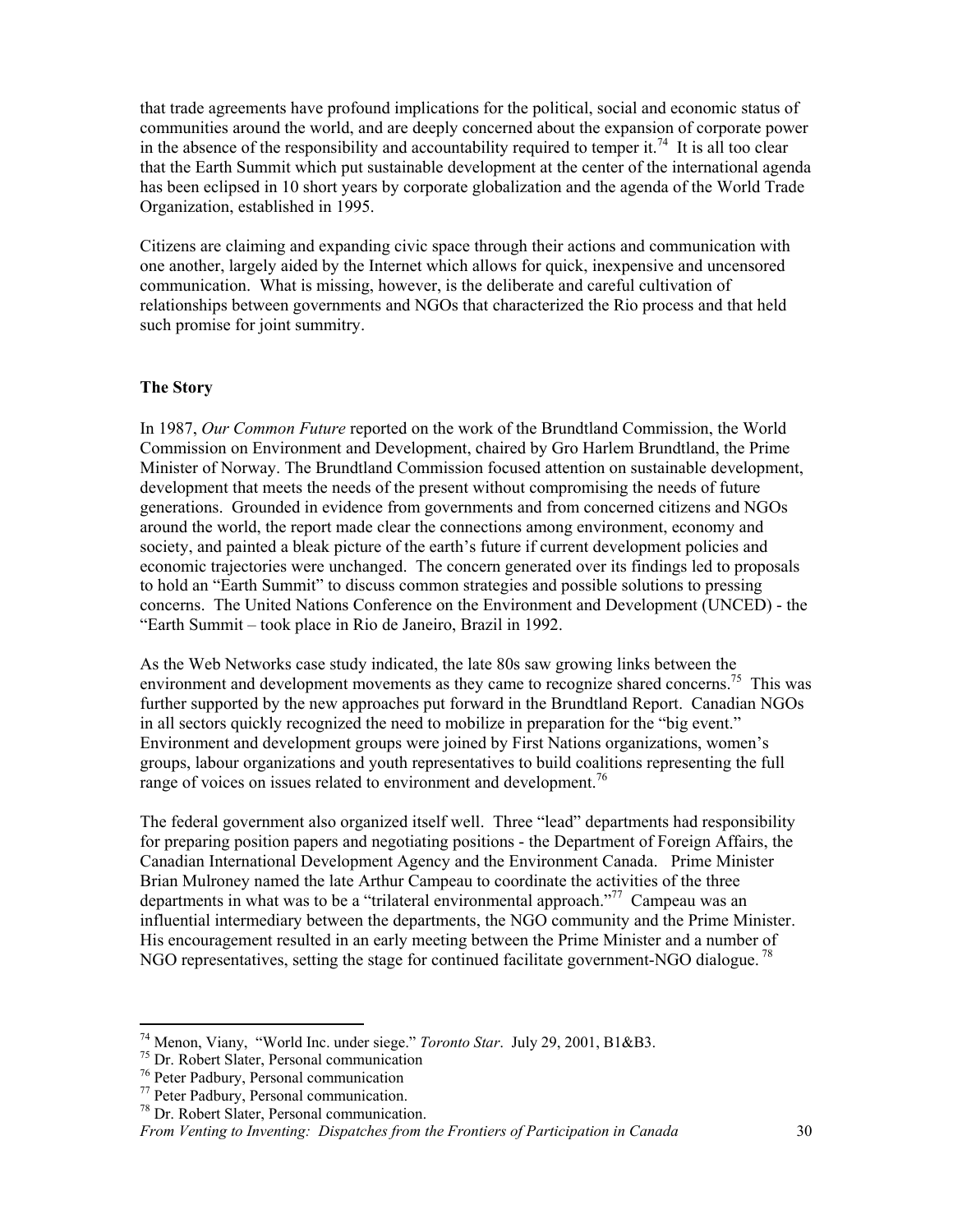Canada's preparations for UNCED were directed by Jean Charest, Minister of the Environment. Charest was considered the ideal minister to lead the Rio agenda - young, bright, fully bilingual, and knowledgeable.<sup>79</sup> Under Charest, strong commitments were made to funding the preparatory process and to ensuring that the voices and expertise of the NGO community were represented and respected. Approximately 2 million dollars was earmarked for the Canadian Preparatory Committee alone.

Charest was also responsible for identifying how Canada would approach UNCED. The "Rio Way" embodied openness, transparency and accountability in the way that the government departments involved conducted their affairs with one another as well as with citizens. Campeau and others within government shared Charest's commitment to both environmental issues and the "Rio Way."80 Government officials joined NGO meetings; NGO representatives were invited to government meetings; there were places on government delegations for NGO representatives to international preparatory meetings and to the Earth Summit itself; and at the Earth Summit, Charest met daily with NGOs.<sup>81</sup> The "Rio Way" reflected the way in which government officials in Environment Canada wanted to engage civil society in preparing for the Earth Summit and after it.

The government undertook an organized and collaborative effort to work with representative NGOs from all sectors as an effective way to develop their positions and also as a way to create a Canadian NGO consultative forum - "one-stop shopping" - for the government.<sup>82</sup> The Canadian Participatory Committee was seen as a way to integrate the many voices in the NGO community. This was intended to help the government gather information while effectively and efficiently "managing" conflicting perspectives and voices.

An NGO coordinator within the UNCED Secretariat helped facilitate communication within the growing network of relationships, a challenging job. There was a tremendous amount of logistical work to be done in order to ensure the integration of the views and positions of so many different actors. And perhaps more important, such a high level of mutuality was not the usual way of conducting government business, nor was it a familiar way of working for the NGO community itself.  $83$  Everyone was charting new territory.

Four meetings of the United Nations Preparatory Committee were held before UNCED. At the first meeting in 1990 in Nairobi, Kenya, NGOs were part of the official delegation and the government made a commitment to ensuring that NGOs would be part of the Canadian delegation for *all* of the Preparatory Committee meetings and for the Earth Summit itself.

Government efforts were well matched by NGO efforts. Canadian NGOs played a very significant role within Canada and on the world stage. Under the auspices of the United Nations Association of Canada (UNAC), the Canadian Participatory Committee for UNCED (CPCU) came together across sectors in unprecedented ways, quickly recognizing that sustainable development was a good way to connect all their concerns. The environment community, with funding from Environment Canada, was represented by the Canadian Environment Network which worked through its extensive network of caucuses across the country. The development

<sup>79</sup> Dr. Robert Slater, Personal communication.

<sup>&</sup>lt;sup>80</sup> Tim Leah, Personal communication.

<sup>&</sup>lt;sup>81</sup> Elizabeth May, Personal communication

<sup>82</sup> Dr. Robert Slater, Personal communication

<sup>83</sup> Dr. Robert Slater, Personal communicatoin.

*From Venting to Inventing: Dispatches from the Frontiers of Participation in Canada* 31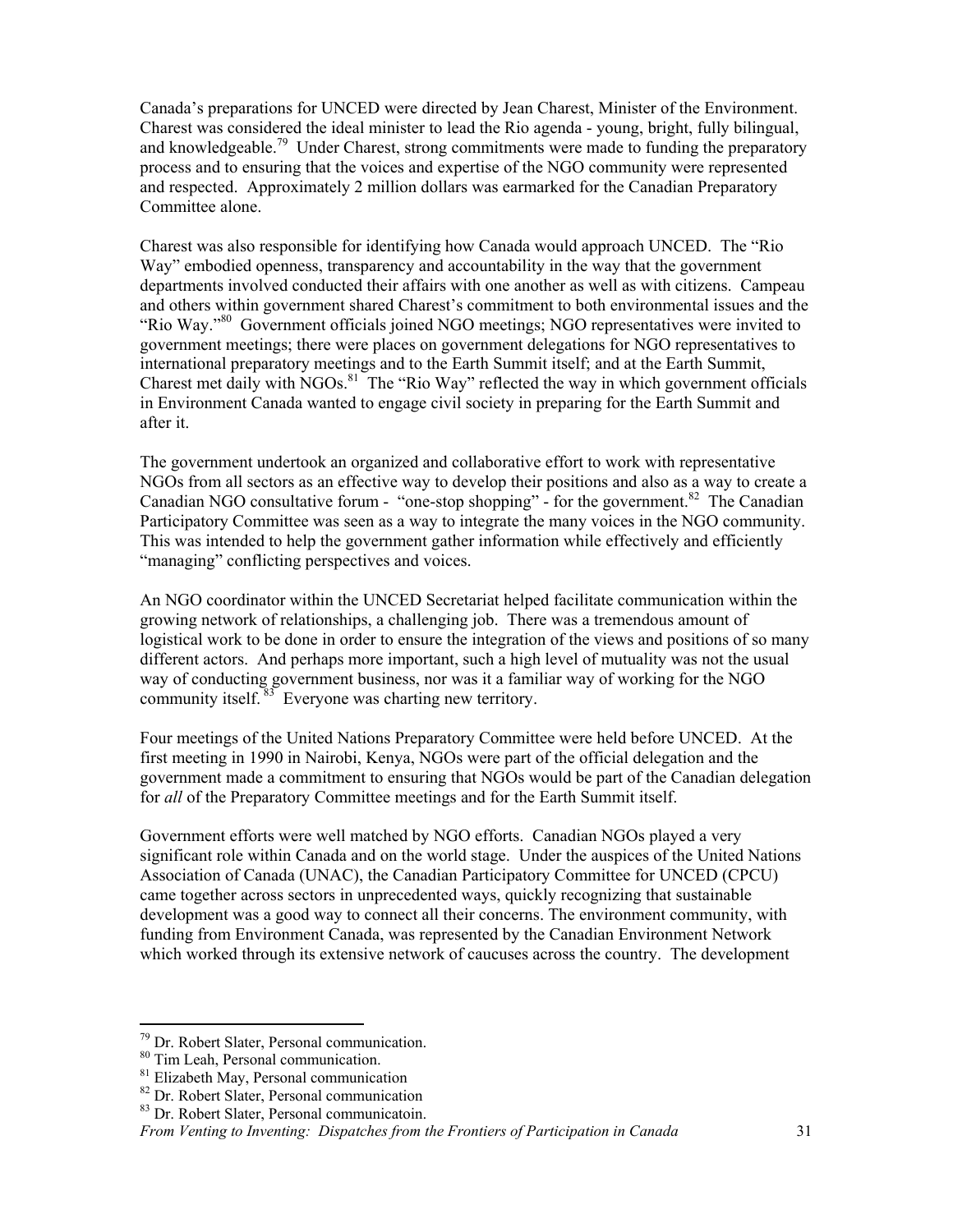community, with funding from CIDA, was represented by the Canadian Council for International Cooperation. Other sectors worked out appropriate representation.<sup>84</sup>

Meetings were convened within sectors and people worked hard to develop and articulate positions which were then communicated across sectors and with government departments. To the extent that time and resources permitted, public consultations were held. National as well as international meetings and conferences were convened to solicit broad NGO input. Meetings – of NGOs as well as of NGOs and government - were often convened on very short notice. Preparatory Committee meetings typically lasted for 4 to 5 weeks, and NGOs worked out ways to share the available NGO seats on the "official" delegation. Few undertook this as part of their paid work; many, if not most, worked for up to 3 years on a voluntary basis, often alongside fulltime jobs and family commitments. They provided insights, advice and information to the government and worked tirelessly to help draft position papers and policy documents.<sup>85</sup>

Each country was required to prepare a national report outlining ways that the goals of sustainable development might be met and including their positions with respect to environment, development, trade, population, consumption, and natural resources (forestry, fisheries, mining). NGOs were directly involved in the process of writing Canada's national report, including our environmental weaknesses, strengths and goals. This report was drafted by a multi-stakeholder committee notable for its open and deliberative approach. This meant the report itself was an honest account, far from a "whitewash" or false celebration of Canada's environmental record.<sup>86</sup>

NGOs also helped shape the discourse as well as the language of the text which Canadian officials used as the basis for their negotiations at Preparatory Committee meetings.<sup>87</sup> Government staff were often new to their assignments and valued the experience and input of their, often more experienced, NGO colleagues. Everyone knew how important the issues were and recognized the unprecedented opportunity to shape the international agenda.

While NGOs were working through CPCU to influence Canada's agenda for UNCED, Canadian NGOs were also deeply involved at the international level in two major areas – developing online capacity so that NGOs around the world could be involved in preparations for UNCED and in organizing the NGO Forum, which ultimately drew more than 14,000 people to discuss and debate all aspects of Agenda 21.<sup>88</sup>

Canada played a key role in the Earth Summit and returned from Rio with a sense of excitement and mission. Under the continuing leadership of Jean Charest, a Projet de société was quickly launched to create and implement a national sustainability strategy for Canada. Many of the same participants were fully prepared to devote time, energy and resources to ensuring that sustainable development would be the path of the future for Canada.

 $\overline{a}$ 

<sup>&</sup>lt;sup>84</sup> For example, the National Action Committee (NAC) on the Status of Women was invited to hold the "women's seat" and consult with women's groups across the country; they did not feel that they had the time or resources to do so. The Women and Environments Education and Development (WEED) Foundation recognized the importance of this opportunity and offered to take on the task and to provide regular updates to NAC and to other interested women's groups in Canada.

<sup>&</sup>lt;sup>85</sup> Peter Padbury, Personal communication

<sup>86</sup> Elizabeth May, Personal communication.

<sup>87</sup> Peter Padbury, Personal communication

<sup>88</sup> Lest we think that negative view of protestors is a new phenomenon, *Time* magazine referred to the Global Forum as a "sideshow" and "ecological Woodstock" in its June, 1992 issue, 43.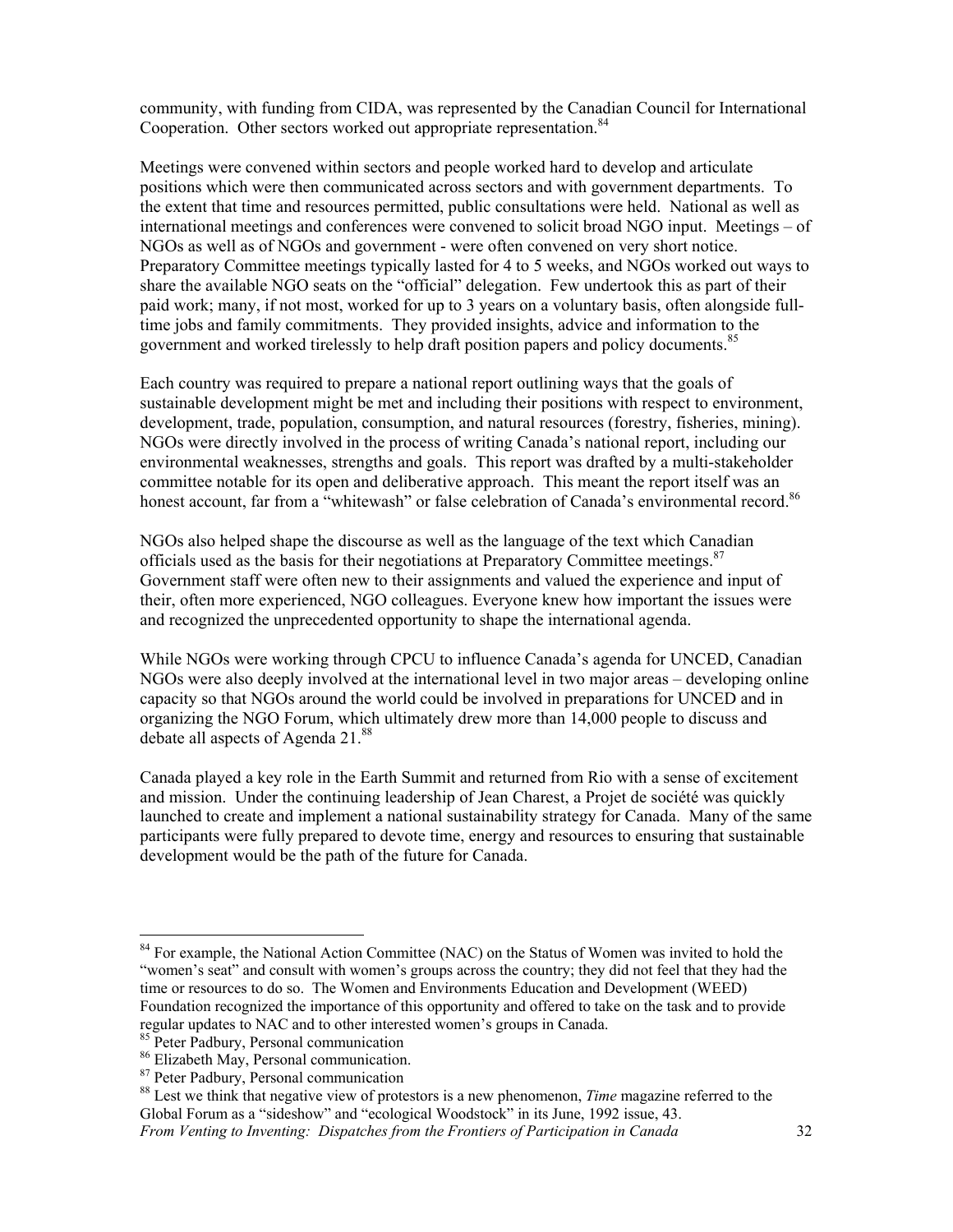Only a few short months later, a federal election was called. The government of Brian Mulroney was soundly defeated, and with it, went the Canadian government's commitment to Agenda 21.

#### **Impacts and Outcomes**

 $\overline{a}$ 

The Earth Summit was an unprecedented event… Never before have so many representatives of civil society gathered together to address their own responsibilities in respect of environment and development issues, as they did at the '92 Global Forum in Rio. These epoch-making first attempts at global democracy must be repeated and they must be strengthened.<sup>89</sup>

The Earth Summit was far from perfect. Nonetheless, our work then was exciting and hugely promising. Canada was seen as a leader on the world stage with respect to its negotiating capacity and its involvement of NGOs.<sup>90</sup> New links were being made on issues that literally affected the survival of the planet. Sustainable development held hope for being the key to a new, shining future. The sense of possibility, of real opportunity for change, was unprecedented. Involvement was proving to be successful. These were heady times.

As readers will no doubt recognize by now, a number of elements contributed to this success. The concept was right; the idea of sustainable development captured the imagination of leaders in government, in business and industry, and among people on the ground. There was a widespread sense of urgency, which prompted leaders in all sectors of society to devote time, energy and resources to the Earth Summit and its demanding preparatory process. And, indeed, resources were available; the Canadian government was prepared to spend millions of dollars in make its presence felt in Rio and beyond.

And the outcomes were significant. Key documents and agreements include:

- Agenda 21, a comprehensive blueprint for global actions that "provided the basic foundations and guidelines for the transition of the world community to a sustainable development pathway", $\frac{91}{3}$ ;
- The Rio Declaration on Environment and Development, a series of principles defining the rights and responsibilities of States with respect to environment and development;
- Two legally binding conventions one on climate change and one on the eradication of biologically diverse species – were signed by representatives of more than 150 countries.

The text of Agenda 21 is stronger and goes further than anticipated, a clear result of input from a broad range of stakeholder groups, often modeled by Canada. Negotiations on its 40 chapters took place both at both formal and informal levels – "in working groups, plenary sessions, in

<sup>89</sup> W.H. Linder, Preface, *The Earth Summit's Agenda for Change.* Geneva: The Centre for Our Common Future, 1993, v.

<sup>&</sup>lt;sup>90</sup> According to Tim Leah, Canada' arrival at Preparatory Committee Meetings with one quarter of its delegation comprised of NGO representatives often seemed absurd to other delegations.

<sup>&</sup>lt;sup>91</sup> Canadian businessman, Maurice Strong, who headed the 1992 summit, made these remarks in a speech to a U.S. Senate Committee. Cited in an article in *The Toronto Star,* "Outlook bleak for eco-summit," August 25, 2002, A1&A16.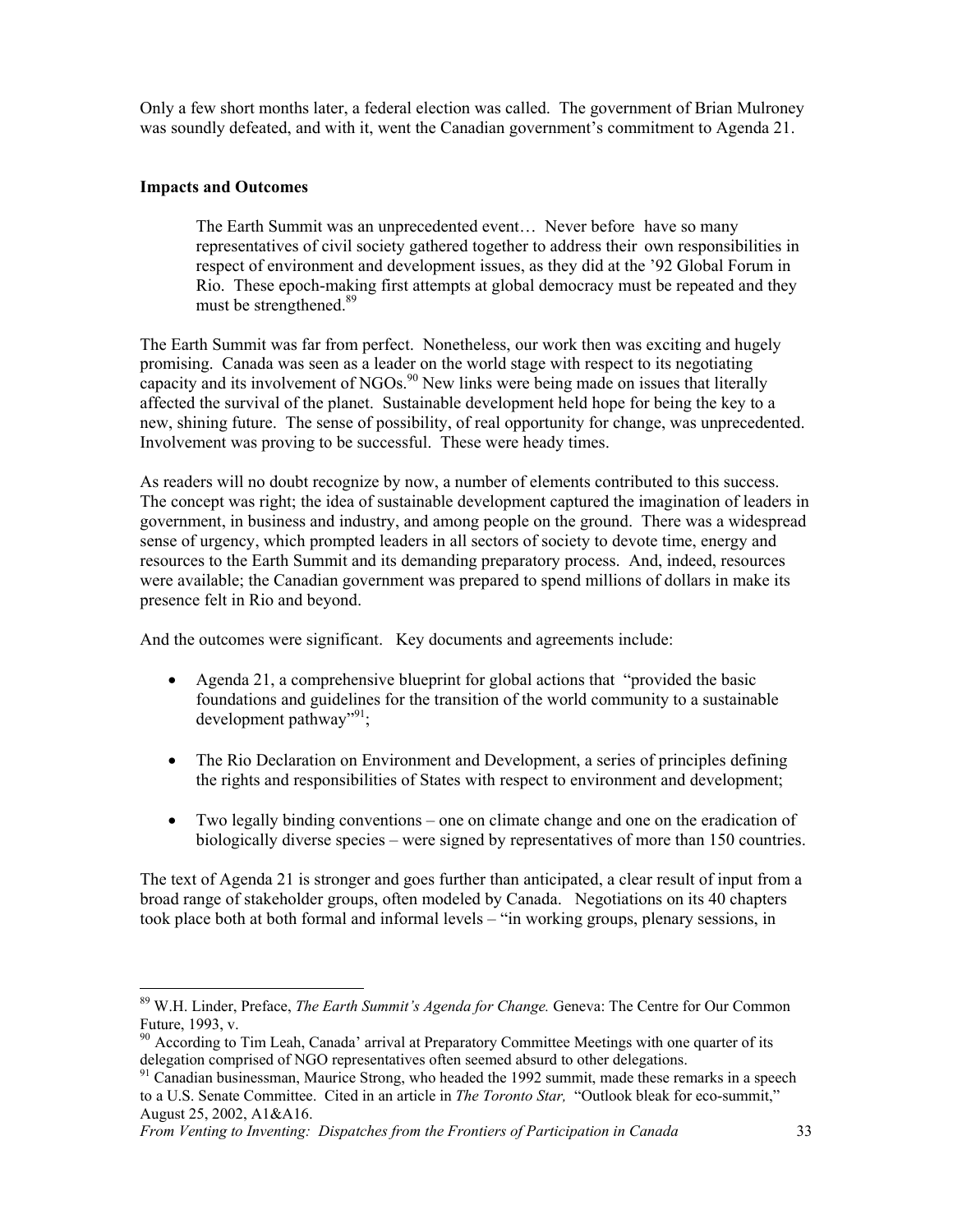corridors and over coffee."<sup>92</sup> A section of Agenda 21 is devoted to strengthening the role of major groups and moving toward real social partnerships in support of common efforts for sustainable development. This section, in particular, is a tribute to the solidarity of a global women's caucus<sup>93</sup> initiated at the first preparatory committee meeting by the Women's Environment and Development Organization, headed by Bella Abzug and Mim Kelber. The women's caucus met daily to strategize about how best to ensure that women's roles in environmental management and decision making were recognized. It extended its reach so effectively that chapters of Agenda 21 were created to recognize the importance of 8 major groups - women, children and youth, indigenous people, NGOs, workers, business and industry, the scientific and technological community, and farmers.

According to Maurice Strong, Secretary-General of the conference, "Agenda 21 constitutes the most comprehensive and far-reaching programme of action ever approved by the world community."<sup>94</sup> No one now questions the links between environment and development, even though there is ongoing disagreement about how to minimize environmental degradation while promoting equity and fairness on a global scale.

In addition to these accomplishments, it is easy to point to others.

*Global civil society:* NGOs vastly expanded their capacity for organizing and networking. The Web Networks case study illustrated the explosion in asynchronous communication among civil society groups. Thanks in large part to the Internet, networks formed at the Earth Summit continue to operate even more widely today and their influence continues to be felt. Civil society organizations around the world negotiated their own series of treaties and agreements to guide their actions and efforts toward creating a just and sustainable world; these set out relationships with one another as well as between NGOs and governments. In the process, global civil society became more consciously aware of itself and of its capacity.

*NGOs at the United Nations:* Until 1992, the UN had clear and rigid requirements for allowing NGOs to participate in its processes. In response to overwhelming pressure from governments including Canada - from NGOs around the world and from Maurice Strong, the UN made arrangements to allow national NGOs to participate in the Earth Summit process and in the subsequent creation of the UN Commission on Sustainable Development. This openness to NGOs has continued, though not without legitimate concern about limited access to international mechanisms of power. $95$ 

*NGO relationships with government*: UNCED was a watershed in terms of building relationships between the federal government and Canadian NGOs. This was, in part, a function of the dedication and commitment of the individuals involved. It was also a matter of familiarity. A number of key players in government and the NGO world had worked together in the past; these established relationships made it easier to broaden and deepen the networks.

Time was also a factor. The UNCED process unfolded over a 3-year period, with a number of very long meetings.<sup>96</sup> People came to know one another and to spend social as well as business

<sup>92</sup>Theodora Carroll-Foster (Editor). *A Guide to Agenda 21: Issues, Debates and Canadian Initiatives.* Ottawa: International Development and Research Centre, 1993, 8.

<sup>93</sup> Sharon Capeling-Alekija, Introduction, *Agenda 21, An Easy Reference to the Specific Recommendations on Women*, New York: United Nations Development Fund for Women, 1992, 2.<br><sup>94</sup> Foreword, *Earth Summit '92*. London: The Regency Press Corporation, 1992, 9.<br><sup>95</sup> Rittger, p. 131.

*From Venting to Inventing: Dispatches from the Frontiers of Participation in Canada* 34 <sup>96</sup> It is not unusual for preparatory committee meetings to extend over a 3- to 5- week time frame.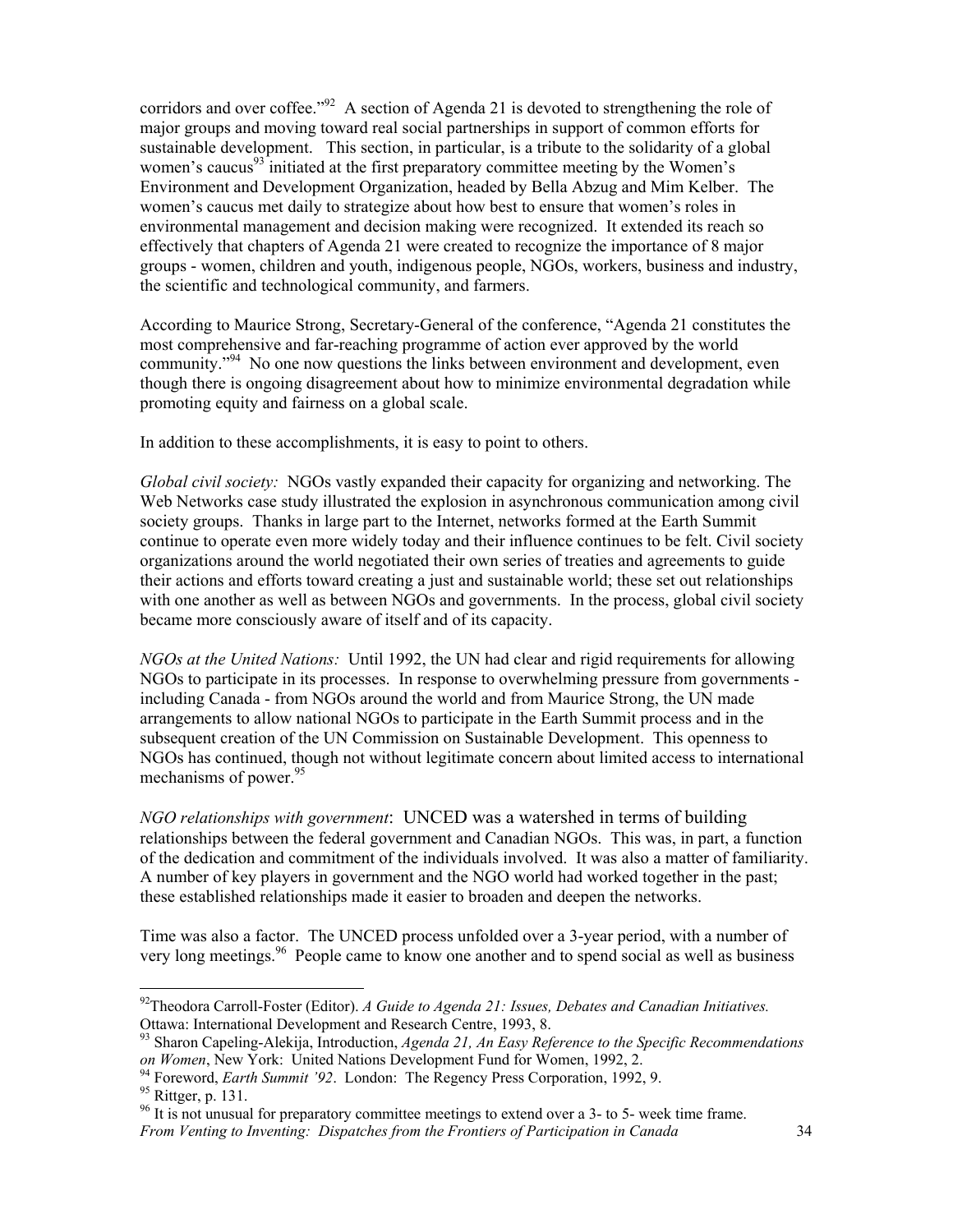time together. There were many opportunities to people to come to value and respect each other's experience and expertise.

*Institutional capacity building:* Following UNCED, federal government departments as well as a number of Canadian institutions, including the Canadian International Development Agency, the International Development Research Centre, the International Institute for Sustainable Development and the National Round Table on the Environment and the Economy, were given additional responsibility for promoting sustainable development in all of their operations.

*The Rio Way:* The greatest impact of UNCED, however, remains the "Rio Way." The conscious effort to promote accountability, transparency and openness represented a new paradigm in Canadian decision-making. Even with its many disappointments and frustrations, the Rio Way was worth the effort. It brought promise close to reality, if only for a brief moment.

It is no surprise that the Earth Summit had its share of challenges, during and after.

*Who is an NGO?* In the preparations for UNCED, governments - including Canada's –defined the NGO community to include business and industry. While there was often tension between business and industry representatives and other NGOs, there was also much fruitful discussion. Nonetheless, business and industry delegations were well-financed and able to lobby extensively for their issues and concerns. Their influence matched their dollars and their economic concerns which too often overwhelmed larger concerns for equity, society and environment.

*Real sustainable development:* Although many NGOs were heartened by the extent of discussion across sectors, there was a deep sense of disappointment at the Earth Summit's inability to adequately address key issues related to sustainable development. These included North American consumption patterns relative to the rest of the world, global economic reform and need to limit free trade, the role of transnational corporations, the environmental impact of nuclear energy, and the need to carefully regulate and limit biotechnology.<sup>97</sup> Unfortunately, there is, all too often, a huge gap between what governments are willing to discuss and what NGOs feel it is essential to address. These issues continue to block progress and have been the focus of global protests since 1992.

*Conflicts within the NGO community:* While the NGO community recognized the importance of the Earth Summit and cooperated to a remarkable extent, there were often deep and difficult disagreements. There were concerns over who was best suited to representing particular constituencies. There were concerns that some constituencies were given far more money for consultations and discussions than others. The development community had a long-standing funding relationship with the Canadian government and was able to make allocations to development organizations across the country. The environmental community was in a very different position. Individual organizations had to apply for funding, which generated both competition for limited funds and much frustration. Some constituencies were more deeply committed to consultation than others; this often made it difficult to meet tight timelines.

*Distance:* Presaging summits to come, the Earth Summit took place at a conference center north of Rio de Janeiro while the Global Forum, which drew thousands of activists from around the world, was given a site in the heart of Rio's downtown. The distance was huge - in kilometers and in time. While some allowance was made for NGO participants to attend particular sessions of the Earth Summit, it was very difficult to participate in both.

<sup>97</sup> Pratap Chattergee and Malthius Finger, *The Earth Brokers: Power, Politics and World Development.* London: Routledge, 1994, 39.

*From Venting to Inventing: Dispatches from the Frontiers of Participation in Canada* 35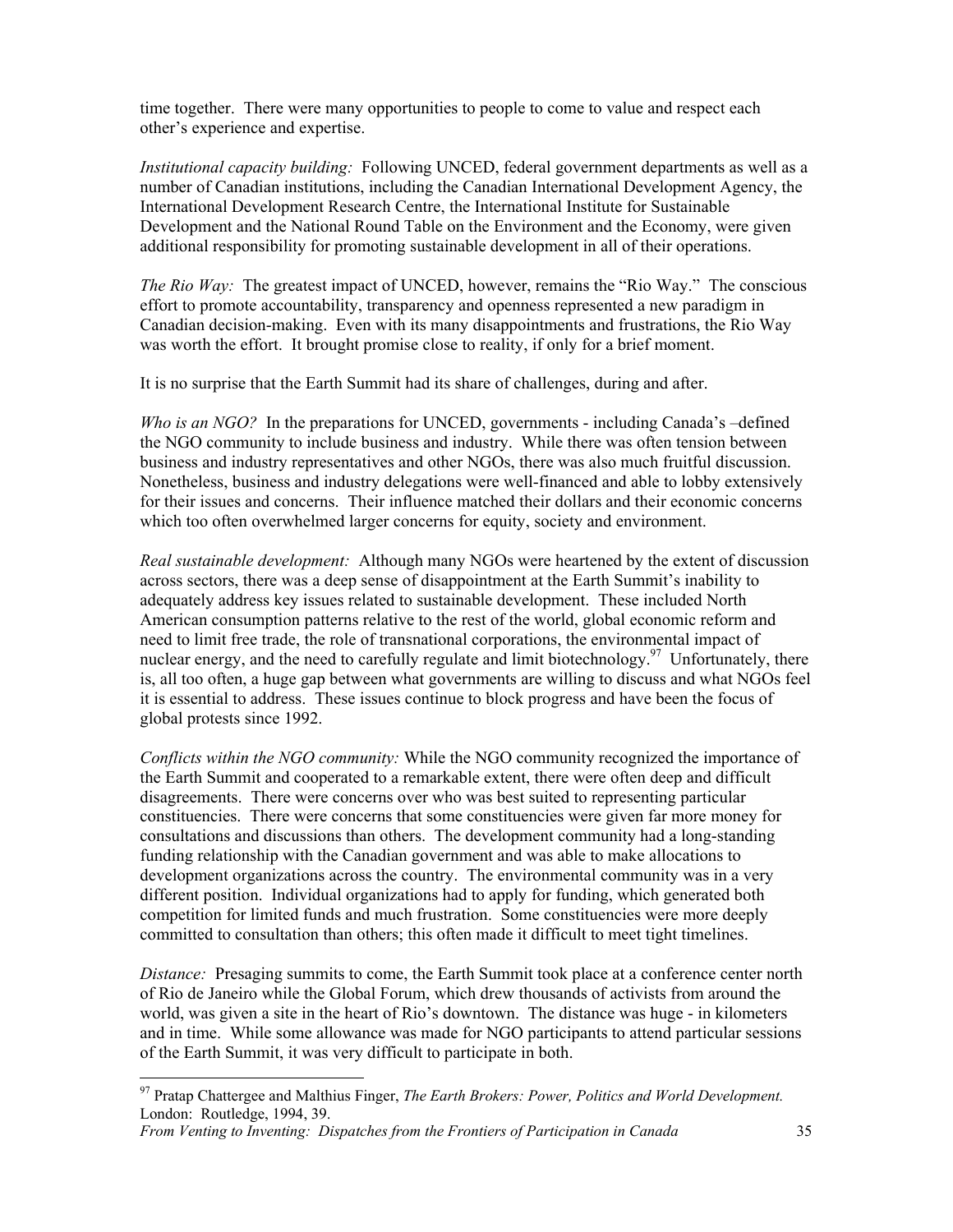*Reporting:* The successes of the Earth Summit were not so much in the "hard news" of numbers, targets and commitments, as they were in the building of relationships and networks and the creation of processes for discussion among diverse interests. This made reporting particularly challenging. Processes are difficult to describe, use many words and require patient readers. Media need action and sound bites – talking heads, even those talking in new and different ways, rarely make headlines.

The months following the Earth Summit posed a new set of challenges.

*Organizational fallout*: For many NGOs, participation in the Earth Summit was a double-edged sword. While they clearly proved their ability and their willingness to make significant contributions, they often did so for a pittance. Organizations were not provided with funds for replacement staff, nor did individuals receive per diem allowances. There were large financial consequences and some did not recover.

In addition, enormous effort was required to sustain energy and participation over the course of preparations, the Earth Summit itself and subsequent reporting. The exhaustion affected many organizations, making it difficult to carry out the reporting, the followup and publicity needed to sustain momentum.

*Lack of institutional memory:* Following the Earth Summit, the Canadian government continued its leadership role. It worked closely with NGOs on early plans to shape the UN Commission for Sustainable Development and moved to name a Commissioner for Sustainable Development within the government itself. At the same time, staff assignments began to change. People who had worked on little but UNCED for several years took on new positions, leaving little institutional memory inside government. There was much less shifting in the NGO community, where roles and positions were somewhat more stable. This was a source of much frustration as the carefully developed relationships with government began to disappear.

*Change of government*: A major blows to sustaining progress on Agenda 21 came when the Liberal Party, under the leadership of Jean Chrétien, defeated the Progressive Conservative government of Brian Mulroney. The new government's early commitments to environmental issues quickly vanished; Liberal election promises such as a 20 percent reduction in greenhouse gases by 2005 and the creation of a strong independent Environment Assessment Agency have been abandoned "without so much as an apology."<sup>98</sup> It looked as though the new government could not acknowledge, let alone continue working on, good ideas that came from a different political party.

*Economic retrenchment:* The "Rio Way" has also been undermined by extensive budget cutbacks. Beginning in 1995, the government responded to a severe recession with dramatic cuts to government spending. This has had enormous impact on the government's policy-making apparatus and its willingness to experiment with initiatives to deepen and strengthen democracy. In fact, decision making has become increasingly centralized.<sup>99</sup> As one example, the National Round Table on the Environment and the Economy, a model for the world of multi-stakeholder discussion, "died a slow death"<sup>100</sup> due to intensified government control and financial cutbacks.

<sup>100</sup> Elizabeth May, Personal communication.

<sup>&</sup>lt;sup>98</sup> Elizabeth May, "A non-Tory misses Brian Mulroney," Globe and Mail (June 22, 1998).

<sup>&</sup>lt;sup>99</sup> Donald Savoie. *Governing from the Centre: The Concentration of Power in Canadian Politics*. *Toronto:* University of Toronto Press, 1999.

*From Venting to Inventing: Dispatches from the Frontiers of Participation in Canada* 36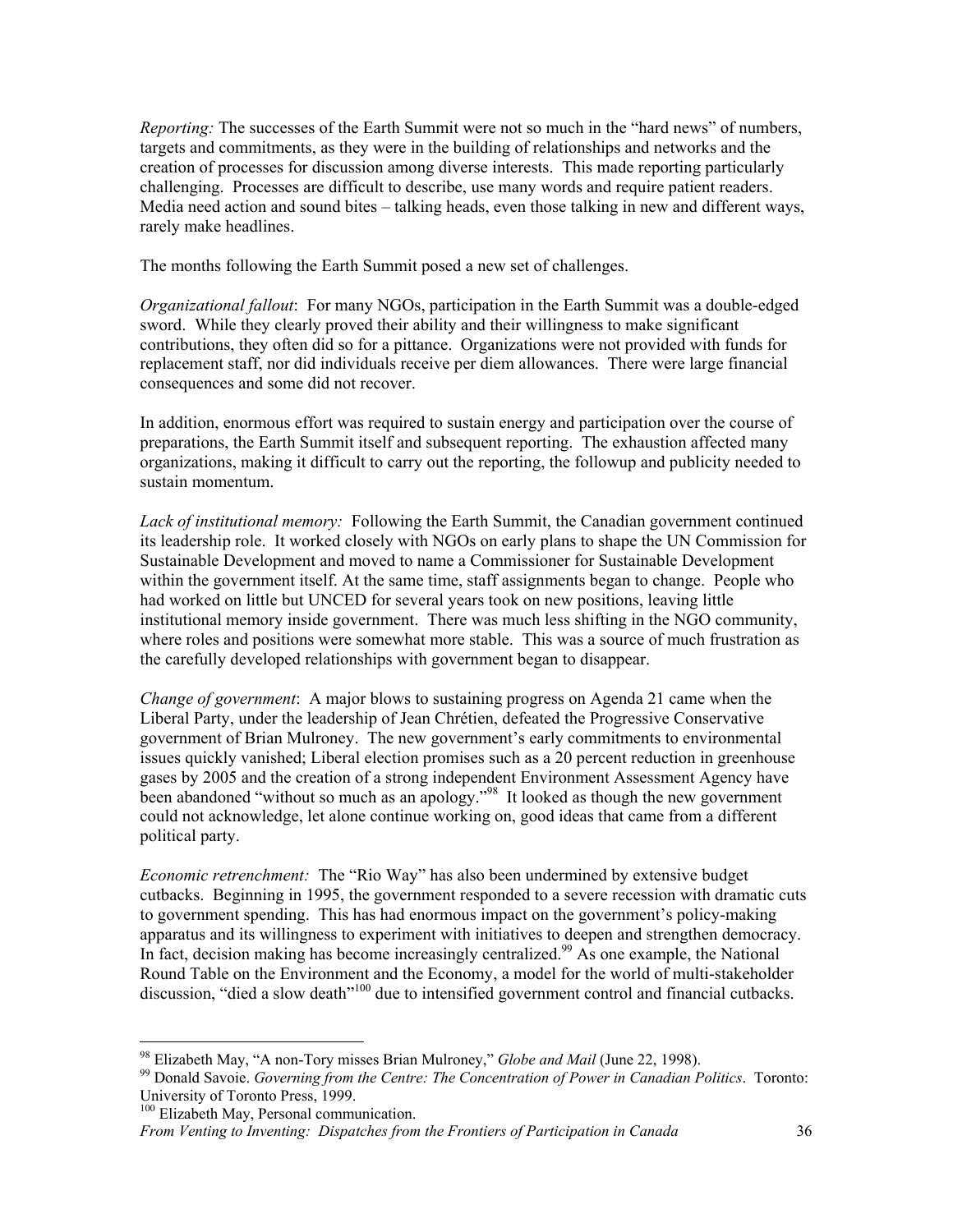The Earth Summit marked a sea change in the ways that citizen activists and the Canadian government related to one another. In spite of the many challenges, everyone involved extended themselves on behalf of what was clearly perceived to be a greater good. UNCED raised enormous expectations for ongoing relationships at home and was a model for other countries.

Ten years later, the Brundtland Report remains a compelling document whose aims and objectives for sustainable development seem even further from fulfillment. The Rio Way remains a compelling, though very distant, goal.

The Earth Summit reflected much of what we know works. Leadership, broad cooperation, political commitment, resources, and a shared sense of purpose were major contributors to Canada's efforts at UNCED. It is hard not to wonder why those efforts remain unmatched. The questions that divided people and nations in Rio are even more pressing, and there are even greater divisions over how best to address them.

#### **Future Directions**

The more we learn, the more we want to know. Was the Rio Way a "one-time mistake"?<sup>101</sup> How can governments think beyond electoral terms and embrace the long-term thinking that sustainability requires? Can citizen organizing be successful without government partners? Should citizens be entirely self-organizing entities? What kind of support can governments expect when their priorities do not match those of citizens? Is summitry destined to be a no-win situation? What are the alternatives?

The story of "Rio plus 10", the WSSD, is a very different one. In Canada, citizens – inside and outside organizations - still want to be involved in decision making. The federal government insists that its processes are open and that it has undertaken "a substantial range of initiatives…to engage Canadians in preparations for the WSSD."<sup>102</sup> And newspapers are reporting daily on all that the WSSD cannot possibly accomplish, given its unfocused agenda and the reluctance of governments to commit to implementing solutions.

Increasingly, activists and activist organizations are pressing for the expansion of democracy outside institutional settings, in the realm of grassroots and global organizing. Global civil society made huge accomplishments at the Earth Summit and at the Global Forum. Those successes now take place outside formal, institutional politics, where coalitions are being created to protest the globalization agenda, an agenda that began to rear its head in Rio.

Today, it is Porto Alegre rather than Rio de Janeiro where global civil society comes together to works for change. At the World Social Forum, held in January 2001, hundreds of thousands of activists gathered to discuss how to "transform globalization from a site of experts-only oligarchy into an arena of genuine democracy." 103 The networking continues when everyone goes home and people reconvene at the next summit, where NGOs are no longer welcome guests at the table. Government and its citizens exist as two solitudes.

<sup>&</sup>lt;sup>101</sup> Dr. Robert Slater, Personal communication.<br><sup>102</sup> Letter from David Anderson, Minister of the Environment, to the Women's Network for Sustainability, in response to its concerns over the lack of opportunity for consultation with respect to the WSSD, June 3, 2002.

*From Venting to Inventing: Dispatches from the Frontiers of Participation in Canada* 37 103 Naomi Klein, "The battle of the global gatherings," *Globe and Mail.* January 24, 2001, A15.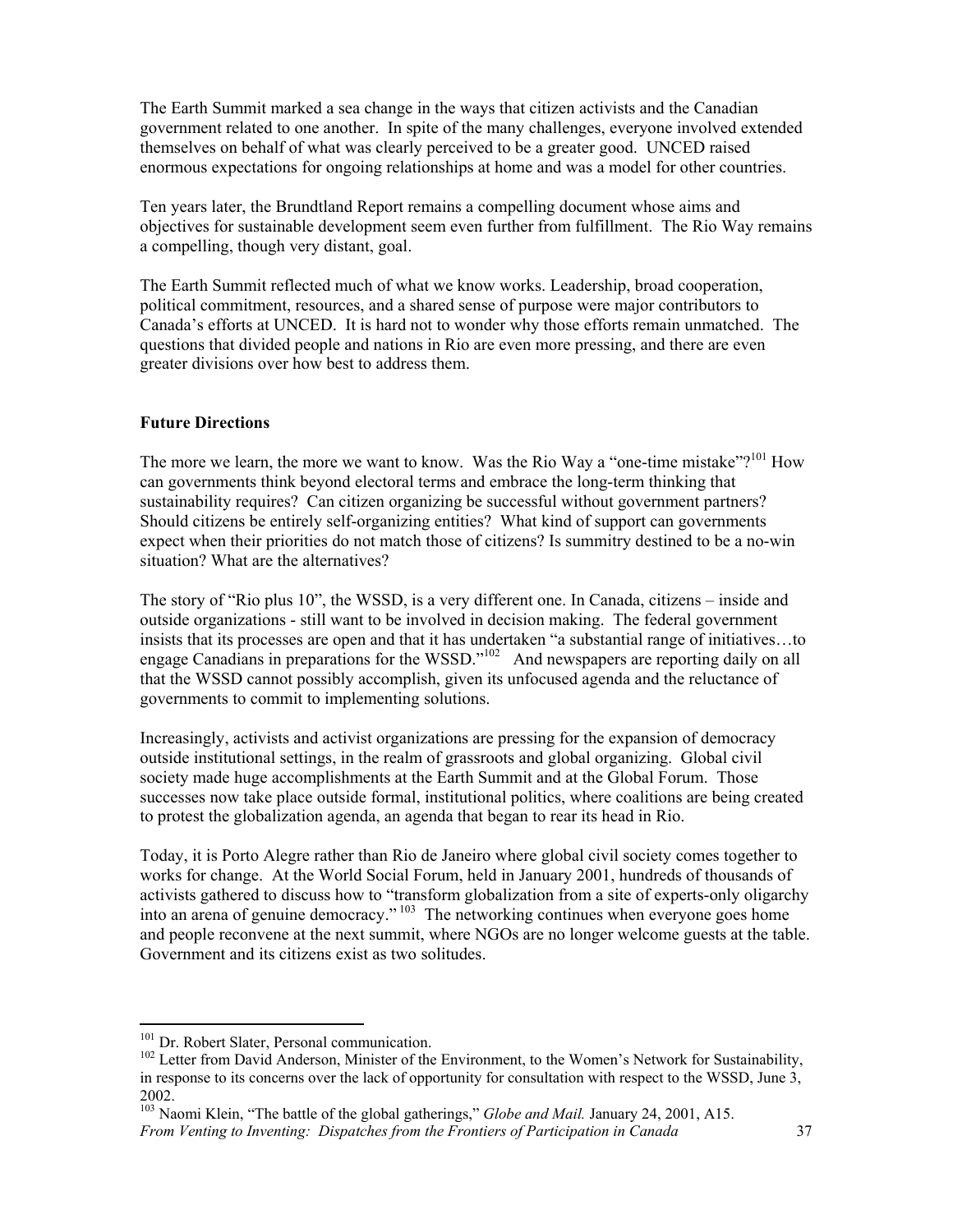Can either side afford to allow this impasse to continue? Are broken glass, tear gas, arrests, rubber bullets and a fortress mentality the face of democracy in the new millennium? What has happened to the "Rio Way," a way that is messy, contentious and often frustrating, yet also filled with possibilities for democratic governance. Patrick Heller writes:

Decentralization contributes to democratic deepening if and when it expands the scope and depth of citizen participation in public decision making. Expanding the depth means incorporating previously marginalized or disadvantaged groups into public politics. Expanding the scope means bringing a wider range of social and economic issues into the authoritative domain of politics (shifting the boundaries from market to demos). Democratic decentralization in other words means redistributing power (the authority to make binding decisions about the allocation of public resources) both vertically (incorporating citizens) and horizontally (expanding the domain of collective  $decision$  making).<sup>104</sup>

The "Rio Way" was a landmark experiment with power sharing which demonstrated what is possible. It allowed citizens to be involved at unprecedented levels, and allowed governments to take a leadership role in creating more substantive forms of democracy. This is not the case with recent Summits. While citizens in Canada continue to find ways to engage one another, their relationships with their governments are badly skewed.

*From Venting to Inventing: Dispatches from the Frontiers of Participation in Canada* 38 <sup>104</sup> Patrick Heller, "Moving the State: The Politics of Democratic Decentralization in Kerala, South Africa, and Porto Alegre," *Politics and Society* Volume.29, Number 1, March 2001, 140.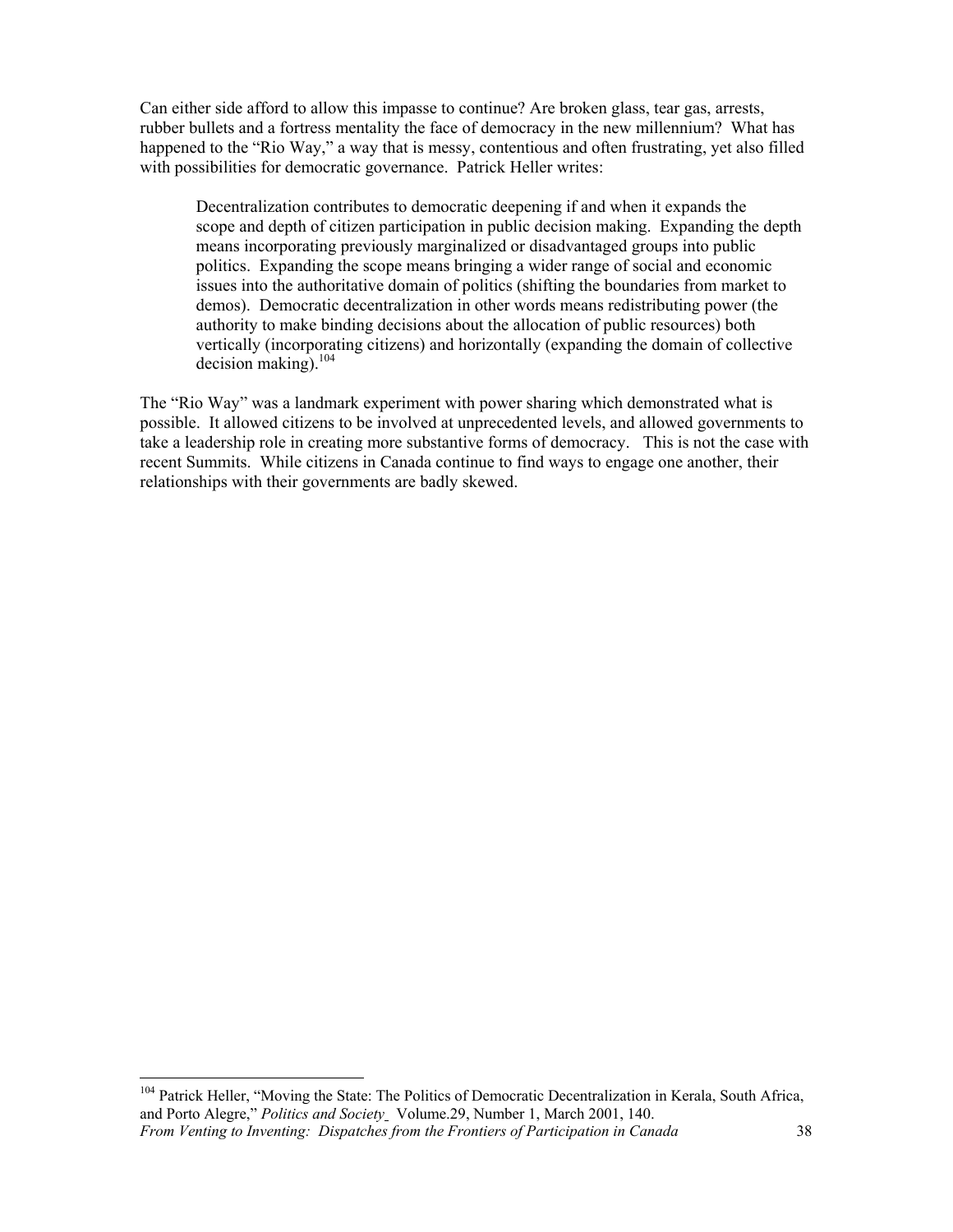## **3.0 Analysis and Conclusions: Not a Happy Ending**

….citizens are now calling for an increased voice in decision making as they question whether voting, legislative hearings, and other mechanisms allow for the full and legitimate expression of their issues and concerns.…Citizens want a meaningful role to play in their own governance.<sup>105</sup>

*From Venting to Inventing* carries forward the work of *Learning to Engage* by examining three innovative efforts to redefine the links between citizens and governments over the past ten years:

- The efforts in Rossland to establish direct democracy at the municipal level.
- The accomplishments of Web Networks in providing space and tools online to organize for social change.
- The work of civil society organizations to create new relationships with the Canadian government at the Rio Summit and beyond.

All of these are complex stories with many turns, twists and differing perspectives. The people we spoke with still feel deeply involved and hold strong feelings. There remains much room for thinking and analysis. For the purposes of this study, analysis is limited to an assessment of the extent to which these transformations have become permanent features of the political terrain in Canada and focuses on three questions:

- How are citizen organizing to strengthen their voices in political decisions?
- How are citizens attempting to rebalance relationships of engagement with their governments?
- How are citizens' efforts translating into better institutionalized (and more permanent) commitments to increased citizen involvement in governance?

The answer to these questions appears to be "Yes…but." On the positive side:

- Citizens in Rossland won the right to initiate and ratify municipal laws, and used this new tool to press their local government to adopt bold measures in water quality and environmental safety.
- Through its training and programming efforts, Web Networks made it possible for citizens to use information technology to engage each other on important local, national and global issues.
- Canadian civil society organizations used the preparations for the Rio Summit to gain unprecedented access to the levers and resources of policy making and to create widespread networks with one another.

At the same time, these achievements are tempered by some of the less successful outcomes of these initiatives:

<sup>105</sup> Rajesh Tandon, cited in Wyman et al., *Learning to Engage*, 2.

*From Venting to Inventing: Dispatches from the Frontiers of Participation in Canada* 39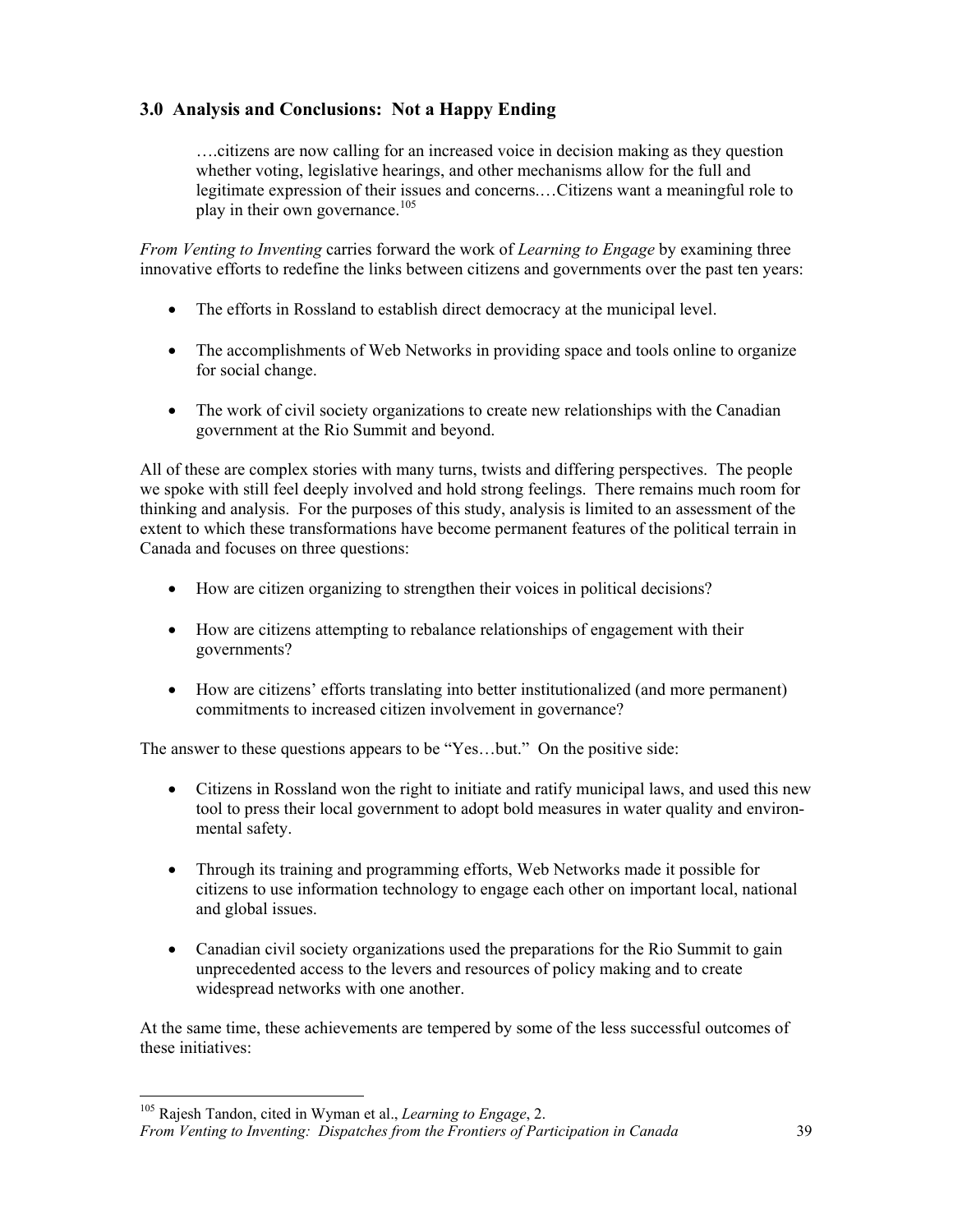- Citizens in Rossland are making relatively little use of their referendum opportunity to participate in municipal governance.
- Web Networks' effectiveness was hindered by financial difficulties due, in part, to the fact that they misgauged the real needs of communities – and perhaps, more importantly, by the inability to recapture the vision and excitement of their early days and apply them in the new and vastly changed electronic world.
- The "Rio Way," for all its strengths, could not withstand subsequent shifts in events and players which led to a withdrawal of resources and access over the past decade. More importantly, it was overtaken by enormous changes in the global corporate trade agenda which seems to have overtaken concern for sustainable development.

In all three cases, a number of fault lines are evident. There is a clash between the new tools and their use. There is a clash between the desire for greater diversity in participation and the disunity that results before unity can emerge. And, there is a clash between the rhythm of innovation and the rhythm of democracy.

#### **Clash between tools and their use**

In all three cases, there was a tension between the promise of new tools like citizen initiative, online organizing and NGO summitry for advancing issues in the political arena and how they are used. In the case of democratic initiatives in Rossland, British Columbia, citizens seemed unable to take full advantage of a tool that was created to allow greater involvement in decision making. The referendum is being used narrowly and in reaction to initiatives rather than as an opportunity to invent them.

In Canada, at this point in time, many municipalities are facing the challenge of having their democratic processes and social objectives curtailed by narrow economic agendas. Cities are increasingly faced with amalgamations, downloading of services and the primacy of economic goals. There is a sense that society exists to serve the economy, with citizens as mere taxpayers. It is significant that, at the end of the last decade, the chief proponent of the referendum in Canada was the Canadian Taxpayers Federation.

According to André Carrel, the biggest issue preventing a more successful application of the "Referendum Bylaw" goes beyond Rossland, B.C. He had assumed that if you provided citizens with the tools, democracy would flourish. Carrel now appreciates that this assumption is rather naïve. The tools themselves are not enough, it is the scope with which they are used.

The Internet has become a tool for cultivating political and social change; it provides an arena in which citizens are expressing their priorities about the society they want. Even with disparities in access, the Internet is playing an important role in linking and strengthening citizens' voices. There has been a massive expansion in it use and it has become an important research tool.

While we can find virtually everything we want to know (and much that we may not!), our concern focuses on the role of the Internet in bringing people together and in building coalitions. It is hard not to be concerned that the development of ever smaller communities of interest, like the increasing number of specialty television channels, can be fragmenting rather than unifying.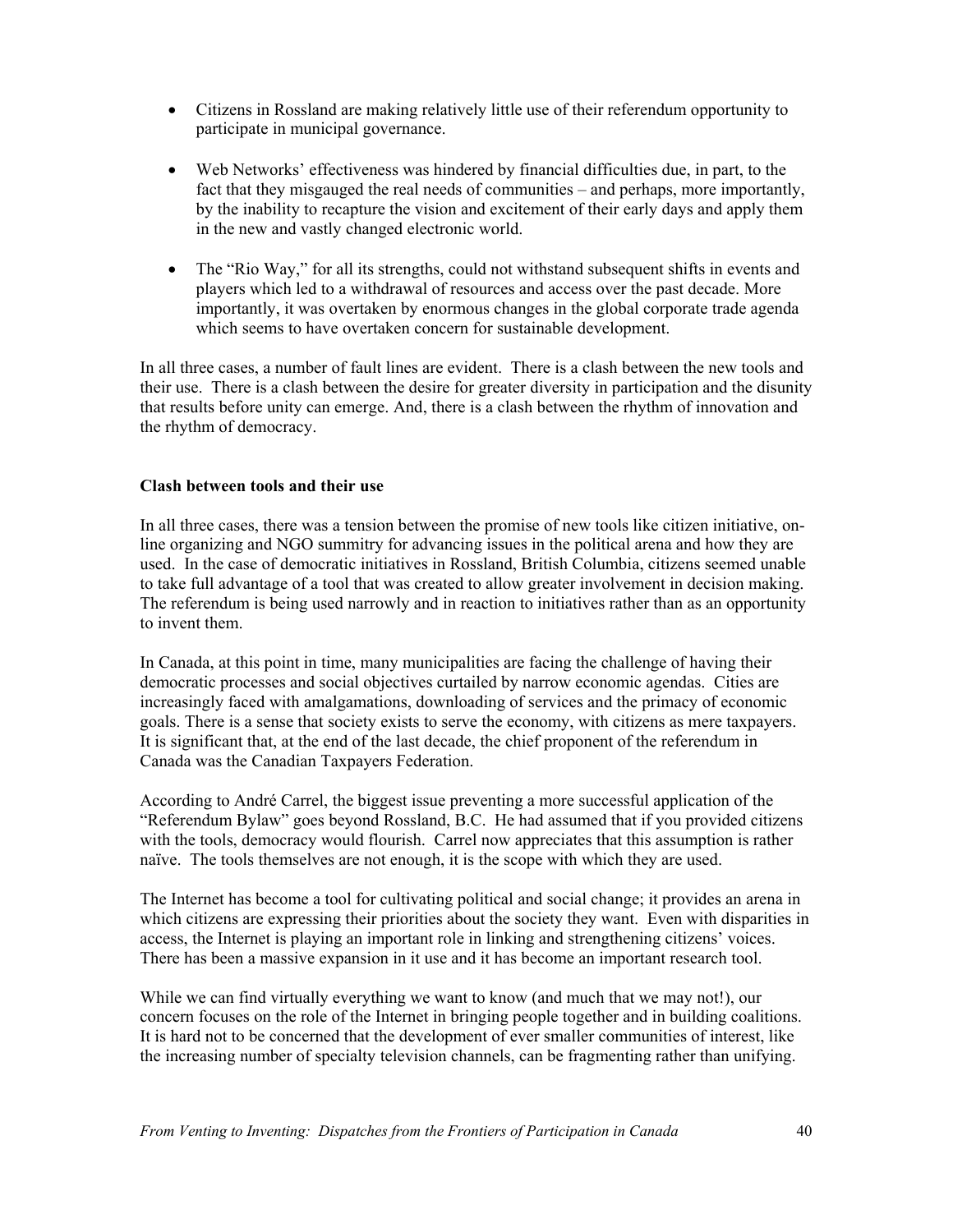On the matter of rebalancing relationships with government and finding a more permanent role in governance, the picture is less clear. Frustrated by the actions of their governments and by the sense that their voices are not being heard, citizens are finding strength in connecting with others. The online communities that result make it easier for citizens to communicate across geographic boundaries, a particularly important consideration in Canada which is sometimes said to have "more geography than history." The challenge here is whether the Internet can mesh citizens' desire for transformation with political will. In other words, can the Internet help ensure that governments take citizens' voices more seriously?

Citizens are certainly making their concerns known. Governments in Canada, for their part, have undertaken significant commitments to providing services online and are beginning to struggle with what e-government (not to mention e-governance) really means. Some Members of Parliament are making major efforts to identify the issues and to involve citizens in working toward solutions. However, more are not. According to a survey by the Centre for Collaborative Government, some parliamentarians are electronically adventurous, though they are a minority. While 58% have functional websites, only 27% of those sites used interactive tools, such as online feedback forms, that allow constituents to express their views.<sup>106</sup> There is not much engagement going on online.

Clearly, the Internet is on its way to becoming a more permanent mechanism for increasing citizen involvement in governance, though it has not yet rebalanced citizen-government relationships. It is too soon to know how this story will unfold. The questions, however, should remain front and centre as the story continues.

According to government officials, politicians and civil society participants, the Earth Summit was an unprecedented time. There is little question that it included a broader range of voices than any summit to that point. It also held out great hope for achieving more balanced relationships with government and for beginning to establish mechanisms to sustain broader involvement in governance. Unfortunately, its outstanding successes were not sustained.

This leaves us with conflicting feelings. There is, on the one hand, wistfulness about the expectations, hope and energy that characterized the new and exciting relationships at both national and international levels. On the other hand, there is enormous frustration that these new relationships were not nurtured and sustained.

The contrast between the Earth Summit and this year's G-8 and WSSD is huge. Plans for the WSSD have been characterized by limited NGO involvement, and, even more importantly, by little apparent government commitment in Canada and elsewhere.<sup>107</sup> The G-8 meeting was deliberately located in an inaccessible location and appeared openly hostile to any NGO or citizen involvement. It seems that NGOs and the government are now essentially "two solitudes"<sup>108</sup> with the government lamenting NGOs' extreme positions and NGOs insisting that the government no longer deserves the public's trust or support.

<sup>&</sup>lt;sup>106</sup> Study by The Canadian Press, 2002, cited in *The Globe & Mail*, July 22, 2002.

<sup>&</sup>lt;sup>107</sup> A mere 6 weeks before the start of the World Summit on Sustainable Development, only 2 Heads of State had committed to attending. This changed as the Summit drew nearer, though expectations for its success continued to be limited. See Alanna Mitchell, "World leaders non-committal on Earth summit," *The Globe and Mail*, May 27, 2002.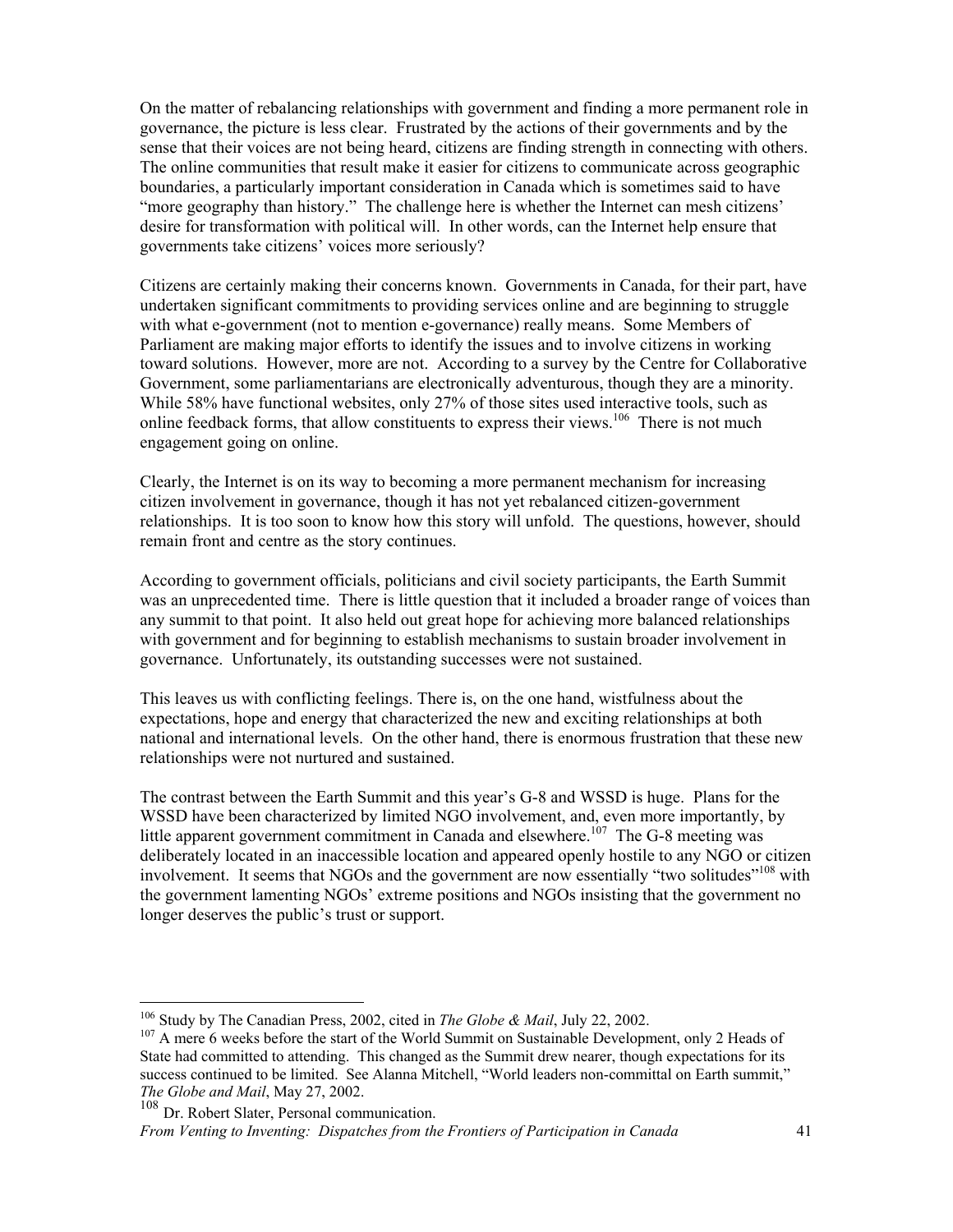#### **Clash between diversity and agreement**

In all three cases, there has been a clash of expectations, particularly in terms of dealing with the "noise" that often accompanies greater diversity in participation.

Citizens in Rossland like the opportunity to make their voices heard, and there is no question that they feel that the referendum gives them a stronger voice in decision making. However, there is not yet a sense of how to use the referendum initiative proactively. The purpose of the referendum initiative was to expand the capacity for democratic participation over a wide variety of issues. What we see in Rossland is that the referendum bylaw has been used narrowly – to block salary increases. That is used primarily as a veto tool suggests that the issues go well beyond the tools themselves. The challenge – for Rossland and for other communities that seriously want to involve citizens - is to help citizens shift from veto to transformation.

This challenge is echoed in the ways that cities in Canada are currently struggling to obtain more independence. The municipal power movement also seems narrowly focused, primarily on ways to increase revenues; it is not yet able to link the need for a new deal for cities to a new deal for citizens as well. A larger view would benefit both cities and citizens. If citizens in Rossland were able to take a larger view and relate more closely to the issues facing cities - large and small - across the country, their perspective on the potential of the referendum might change. In addition, they might be in a position to help other cities make direct democracy part of the new deal for cities that is currently under discussion.

Web Networks has been enormously successful in increasing the number and diversity of voices engaged in social change as well as in establishing the Internet as a permanent mechanism for increased involvement in governance. This continues to be evident in the anti-globalization movement, where civil society actors, including many who were active at Rio, continue to create new spaces for expressing their dissent with current government policies and decisions. By bringing people together from different sectors of civil society and from different cultures and regions, the Internet increases diversity exponentially. Since lack of diversity in numbers and backgrounds continues to plague many social change movements, the diversity achieved via the Internet should be valued and celebrated.

Governments, for their part, recognize the need for more and diverse voices and yet have difficulty in accommodating them. They typically prefer to limit consultation to a finite number of stakeholders, most often "the usual suspects." When more open processes are used, they tend to be narrowly defined with focused agendas and tight time frames. This is likely a key reason that citizens and NGOs felt Rio was a huge success while governments were less positive. The "Rio Way" is complex, messy, time-consuming and demanding. Transparency, openness and accountability are not overnight phenomena. They are achieved through ongoing negotiation and struggle, and require great commitments of time, energy and, most important, trust. While the Internet has enormous capacity to make this possible, how – and whether – trust is built goes well beyond the technology.

Hearing more voices is important. It is a naïve hope that we will hear similar things when we hear from more people who are not just like us. It should not be surprising that increasing the number and diversity of voices actually increases the diversity in viewpoints and perspectives: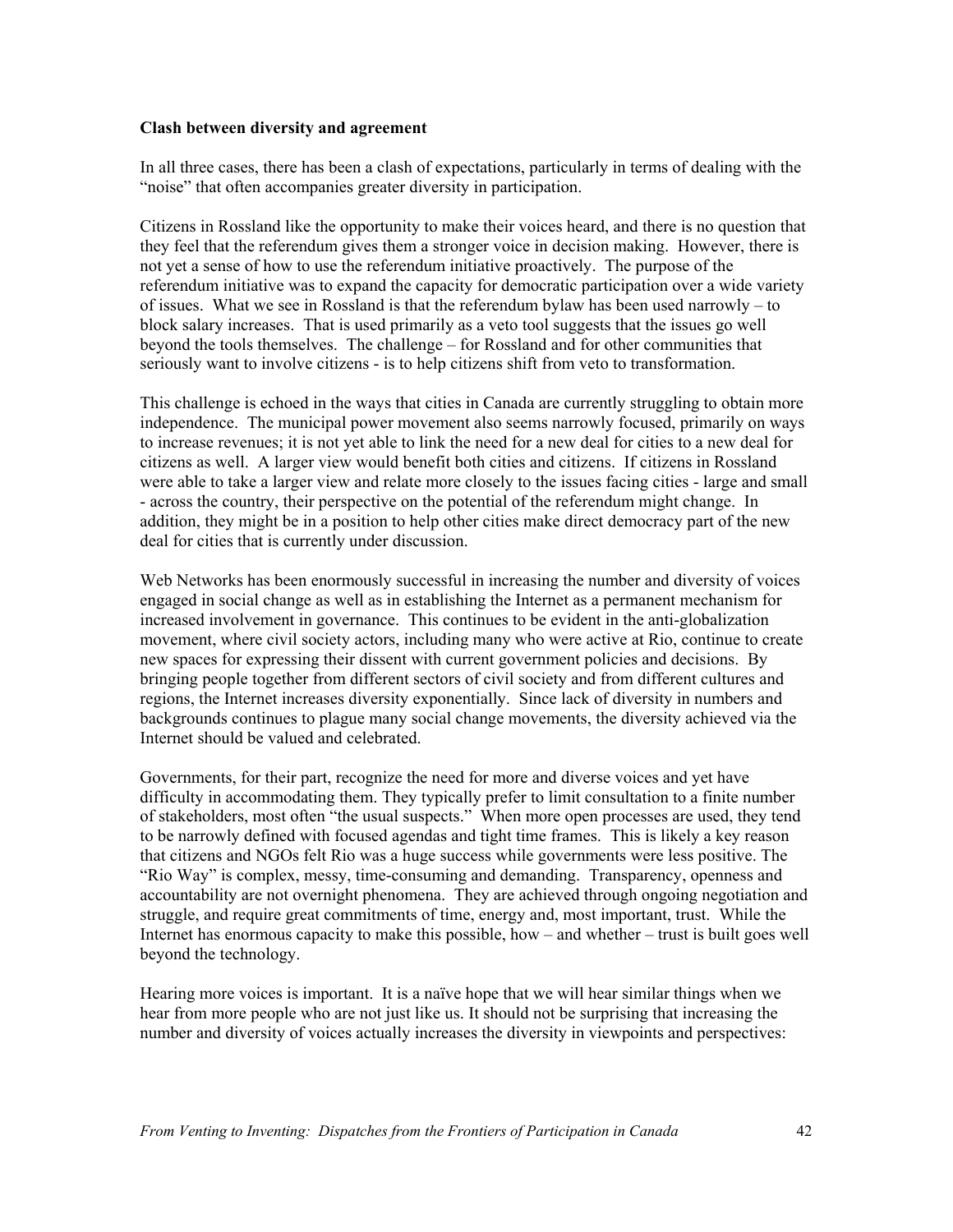Diversity strengthens our communities….The greater the diversity within a community, the greater potential there is for resiliency as the "toolbox" of skills, knowledge, and experience will be large enough to provide needed solutions to a variety of problems.<sup>109</sup>

Moving toward shared perspectives and finding common ground takes time and effort. This has been elusive in all three cases. This argues not only for encouraging diversity but also for plans and structures that actually bring a broader range of people to the table and that allow them to understand each other and work together.

#### **Clash of rhythms**

 $\overline{a}$ 

Finally, all three cases illustrate the tension that exists between the accelerating rhythm of innovation, which promises instant reactions and shortcuts to decision-making, and the rhythm of democracy which demands time for reflection and deliberation, patience and persistence. This is not an argument for slowing down political processes or for avoiding citizen involvement. Far from it. It does, however, highlight the need for careful, thoughtful attention to the time needed for people to attend to one another's concerns and to develop a big picture.

The creators of the Referendum Bylaw in Rossland quickly realized that the tool itself was not enough; its success was contingent on a context that values and promotes consultation and deliberation. Direct democracy does not mean fast democracy; it takes just as much time and effort as indirect democracy. Citizens need time to learn about their community and the issues affecting it. They need time to connect with each other to discuss their concerns and to find potential solutions. They need time to contribute to and read their local paper, to attend town halls and information sessions, to meet over coffee to talk about proposed changes. It did not take long to gain the right to initiate a referendum. Learning how to use it well and to weave its political and social implications into the fabric of a community will take much longer.

In the case of Web Networks, its creators had sufficient vision to recognize the potential of the Internet for social transformation. While the technology itself promises instant communication and sets up expectations of equally rapidly response and change, the Internet does not make coalition building any faster. Nor does it change the realities of NGOs who are still faced with trying to do too much in too little time with too few resources. The fact that we can share disagreement faster does not lead to agreement.

The Rio Summit demonstrates how productively people can come together to share decision making. Internet technology played an important role in supporting and facilitating this work. Over the course of a two- to three-year period, broad coalitions were built, a full range of stakeholders was engaged, and a powerful agenda was negotiated. However, once the summit was over, many civil servants were reassigned, resulting in a serious lack of institutional memory and bringing significant initiatives to an abrupt end. Further, the best ideas emerging from the Earth Summit were eclipsed by a change of governments and the apparent inability (or unwillingness) to champion the work of political competitors. The sense of innovation and possibility that characterized The Rio Way were overtaken by political realities.

In spite of the clash of rhythms, there is no going back. Citizens want a greater role in decisions that affect their lives and communities. The Internet is here to stay. And people are eagerly taking up communication technologies to strengthen their voices and to act on their concerns.

<sup>109</sup> Lorna Heidenheim, "Diversity in a Healthy Community," in *Update*, The Newsletter of Ontario's Healthy Communities, Summer 2002, 2.

*From Venting to Inventing: Dispatches from the Frontiers of Participation in Canada* 43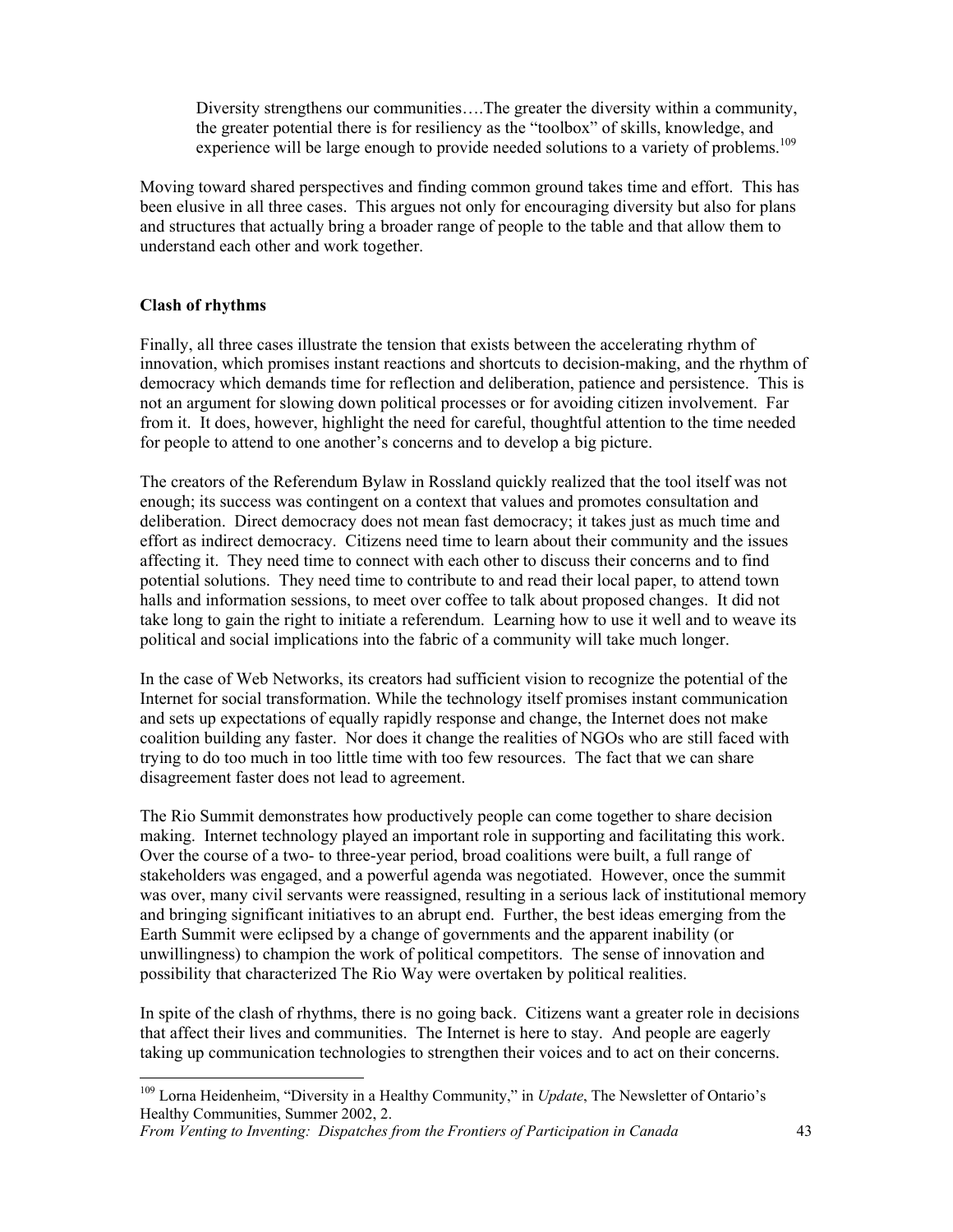The late 80s and early 90s, the period of these case studies, was characterized by an enormous sense of possibility. People and institutions seemed willing to experiment with new forms of governance and there seemed to be a great willingness for citizens, NGOs, governments and the private sector to come together in new ways to tackle important social and economic issues.<sup>110</sup> Significant efforts were underway to rebalance relationships that had been seriously out of whack. Citizens and governments were looking for ways to become more equal dance partners.

This was quite a different state of affairs from that described in *Learning to Engage*, in which citizens, from the mid 90s to the present, were able to influence decisions only to the extent of the governments' willingness to allow them to do so. *Learning to Engage* demonstrated that there was tremendous capacity for inventing new kinds of relationships and there was an emerging sense that citizens and governments could pull in the same (or at least a more similar) direction, even though, to use a familiar feminist metaphor, citizens were the ones consistently dancing backward in high heels!<sup>111</sup>

*From Venting to Inventing* was undertaken to examine the extent to which more equal relationships were possible and whether we can recreate that sense of possibility. We found that the ground was, again, shifting under our feet.

The last 10 years have marked an equally great shift in quite a different direction. There is not much dancing going on at all these days. Government in Canada is increasingly centralized, voter turnout is at a record low, and citizens are withdrawing from electoral politics.<sup>112</sup> The world agenda seems dominated by concerns for corporate global trade. Citizens find themselves less and less able to participate in decision-making, and their protests make this very clear.

Protesters (as well as their less vocal supporters) are far from disengaged or apathetic. Far from it. In what Kingwell calls "perhaps the first major acts of organized transnational citizenship," protesters are "as globally minded as anyone on the planet, and as savvy. The difference is that they were acting as citizens, not merely as brokers of interest.<sup>"113</sup> Citizens are arguing not against a global world, which is an irreversible fact of life, but in favour of a more just, equitable and ecologically sustainable form of globalization, one that puts citizens not corporations at its heart.

Each of these cases has much to say about the ways that citizens are trying to strengthen their voices in decision-making, to achieve more balanced relationships with their governments and to create more permanent features of the political landscape. There is no question that "[C]itizens

of democracy. Key titles include: Amitai Etzioni. *The Spirit of Community*. New York: Touchstone, 1994; Miguel Darcy Oliveira & Tandon, Rajesh. *Citizens: Strengthening Global Civil Society*.

*From Venting to Inventing: Dispatches from the Frontiers of Participation in Canada* 44

 $110$  In Canada, for example, the National Round Table on the Environment and the Economy brought a full range of stakeholders together for intense deliberations over issues directly related to sustainable development. See www.nrtee-trnee.ca<br><sup>111</sup> There is an enormous literature from the early 1990s which portrays civil society as the primary engine

Washington DC: CIVICUS, 1994; Putnam, Robert D. *Making Democracy Work*. Princeton: Princeton University Press, 1993.

<sup>&</sup>lt;sup>112</sup> There is, likewise, an enormous literature documenting the weakening of democracy in Canada. See, for example, Luc Juillet & Gilles Paquet. *"The Neurotic State", How Ottawa Spends: 2002-2003*. Toronto: Oxford University Press, 2002; Savoie, Donald. *Governing from the Centre*. Toronto: University of Toronto Press, 1999; Simpson, Jeffrey. *The Friendly Dictatorship*. Toronto: McClelland & Stewart, 2001. 113 Mark Kingwell. *The World We Want*. Viking Press, 2000, 20-21.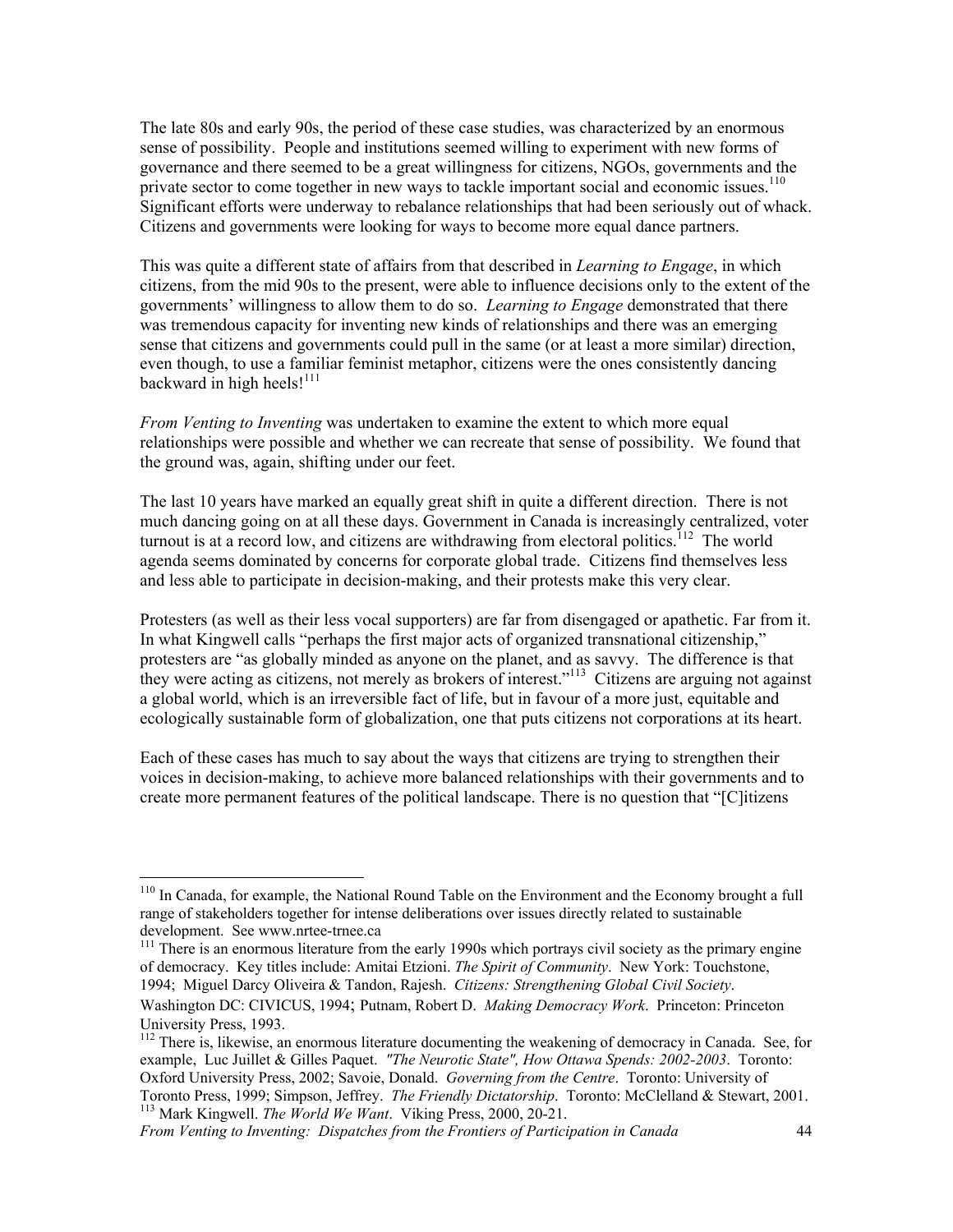want a deepening of democracy to make it more direct and participatory."<sup>114</sup> However, citizens are not the only players and too often, their efforts with respect to governments are unrewarded.

We began with three questions:

- How are citizen organizing to strengthen their voices in political decisions?
- How are citizens attempting to rebalance relationships of engagement with their governments?
- How are citizens' efforts translating into better institutionalized commitments to increased citizen involvement in governance?

In each of our cases, citizens have clearly demonstrated their willingness to come together, to identify the common good and to take action. There are countless such cases around the world. Citizens are organizing in creative and committed ways to strengthen their voices in political decisions and to are working hard to rebalance relationships of engagement with their governments.

Are these efforts translating into better institutionalized commitments to increased involvement in governance? Unfortunately, the answer is an unequivocal no. When we began this study, we were hoping to find that if citizens were active, democracy would be strong. These studies are telling us something else. Citizens are finding places for themselves outside traditional politics. Inadequate use of referenda, increased use of the Internet, erosion of "The Rio Way" and global protests tell us part of the story. These co-exist with a historic decline in the most basic form of participation, voting. And here, there has been steady erosion. Only 67 percent of registered voters cast a ballot in the 1997 federal election, the lowest figure in a federal election since 1925.<sup>115</sup> In the 2000 federal election, voter turnout was the lowest in Canadian political history. Since 1988, there has been a drop of 16% in the number of eligible voters who actually cast their vote. What we see is a stark picture of the chasm between citizens and governments.

During the 90s, there was vastly increased emphasis on civil society. The language of social capital, active citizenship, and the spirit of communities, made its way into popular discourse. We were persuaded that a strong civil society would produce a domino effect, a chain reaction that would deepen democracy.

As Knight puts it, to close the gap on the demand side of governance, "citizens need to display activism, leadership, association, commitment and engagement."116 We have seen that citizens are doing many  $-$  if not all  $-$  of the right things. And, it is not enough. Civil society alone does not create strong democracy. What we have found is that democracy can be weak even when citizens are active. Even when civil society is active, engaged and energized, there must be a framework that entrenches their engagement in the governing and decision making institutions of their lands.

<sup>114</sup> Barry Knight, Hope Chigudu & Rajesh Tandon*. Reviving Democracy*. London: Earthscan Press, 2001, 164.

<sup>115</sup> Paul Howe and David Northrup. "Strengthening Canadian Democracy," *Policy Matters*, July 2000, Volume 1, Number 5, 24.

 $116$  Knight et al, 165.

*From Venting to Inventing: Dispatches from the Frontiers of Participation in Canada* 45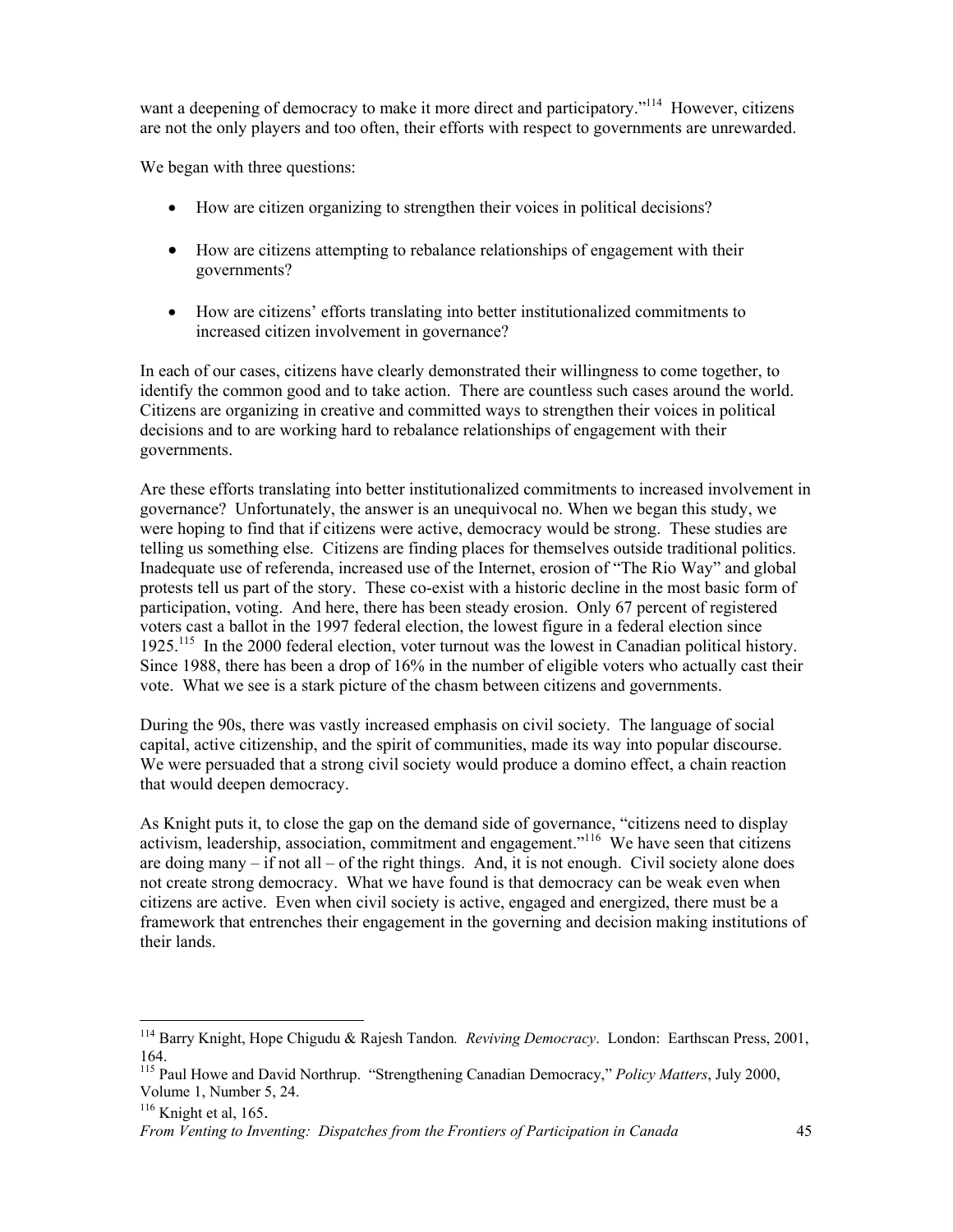Citizens continue to demonstrate their commitment; it is long past time for governments to demonstrate theirs:

Governments could demonstrate their commitment to meaningful engagement by establishing performance guidelines, ensuring regular reporting and budgeting, and providing for an auditing function. These mechanisms would provide a clear administrative framework for holding governments accountable.<sup>117</sup>

It seems that this is the where most important change must take place. Only with changes in the ways that citizen involvement is institutionalized will democracy be strong.

These experiments emerged from a period of civic innovation. All grew out of the sense that something different was needed to strengthen citizens' voices in governance – and all three experiments demonstrated that something different was possible. Nevertheless, they have not been able to reverse the weakening of democracy in Canada. For all their efforts at inventing, Canadians are back to venting.

*From Venting to Inventing: Dispatches from the Frontiers of Participation in Canada* 46  $117$  Wyman et al, 75.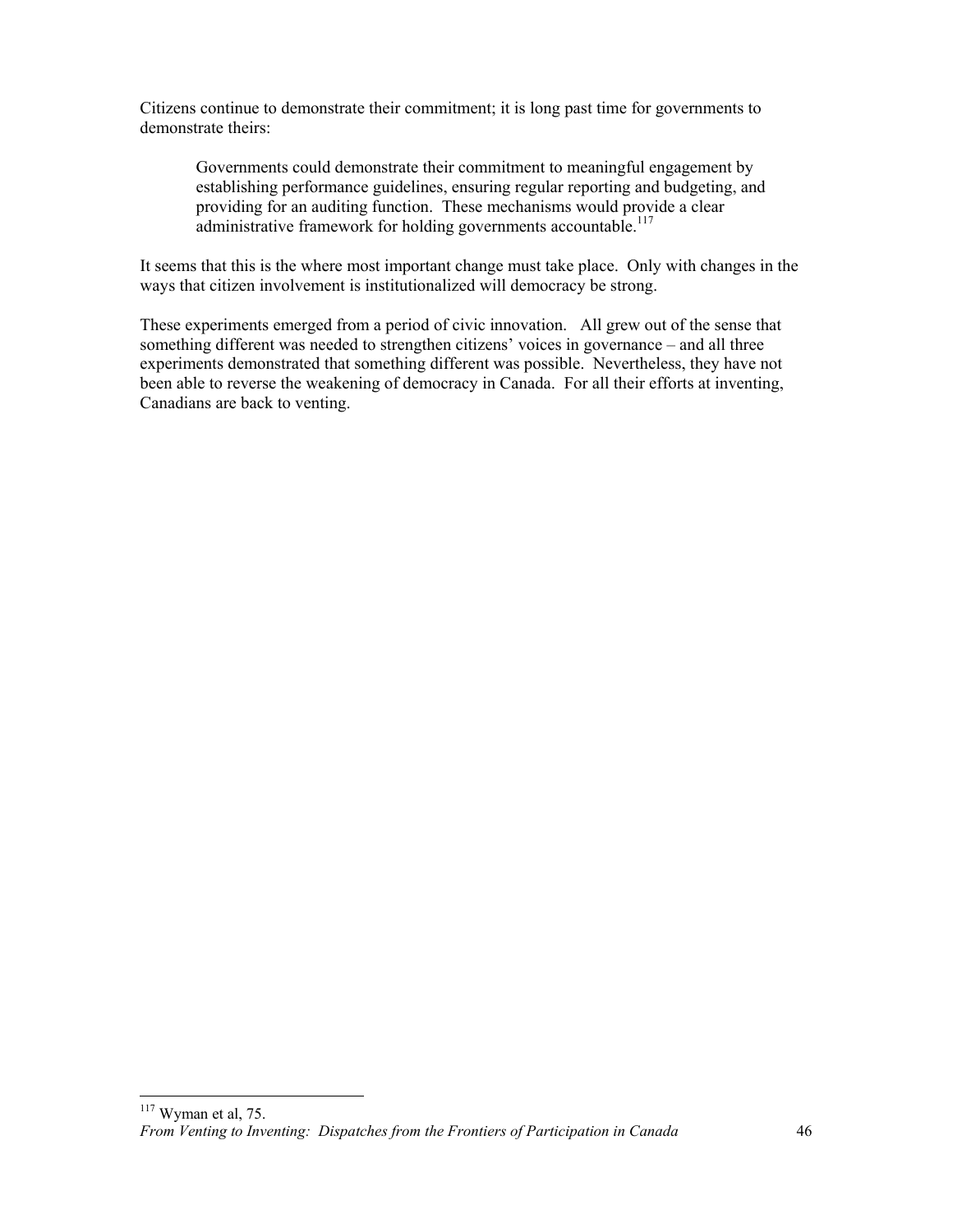#### **References**

*Agenda 21, An Easy Reference to the Specific Recommendations on Women.* New York: United Nations Development Fund for Women, 1992.

Babbage, Maria. "Few MPs use Web sites and online tools to communicate with citizens: study." *The Globe & Mail*, July 22, 2002.

Barlow, Maude. "Summing up the Summit: An FTAA Notebook." *Canadian Perspectives*. Ottawa: The Council of Canadians, 2001.

Berry, Jeffrey, Ken Portney and Ken Thomson, Eds. *Rebirth of Urban Democracy*. Washington, D.C.: Brookings Institution, 1993.

Boudreau, Julie-Ann. *The Mega City Saga: Democracy and Citizenship in This Global Age*. Toronto: Black Rose Books, 2000.

Boyer, J. Patrick. *Direct Democracy in Canada: The History and Future of Referendums.* Toronto: Dundurn Press, 1992.

C. Richard Tindal and Susan Nobes Tindal, Eds. *Local Government in Canada*. Fifth Edition. Scarborough, Ontario: Nelson Thompson Learning, 2000.

Carrel, André. *Citizens' Hall: Making Local Democracy Work*. Toronto: Between the Lines, 2001.

Carroll-Foster, Theodora, Ed. *A Guide to Agenda 21: Issues, Debates and Canadian Initiatives.*  Ottawa: International Development and Research Centre, 1993.

Charlton, Mark. "The Limits of Direct Democracy." *Crosscurrents: Contemporary Pollitical Issues.* Scarborough: Nelson, 1998.

Chattergee, Pratap and Malthius Finger. *The Earth Brokers: Power, Politics and World Development*. London: Routledge, 1994.

*Citizens and Governance: Civil Society in the New Millennium.* A report prepared by the Commonwealth Foundation in partnership with CIVICUS, The Commonwealth Foundation, September 1999

Clarke, Tony and Maude Barlow. *MAI: Round 2*. Toronto: Stoddart Publishing, 1998.

Conacher, Duff. "Power to the People: Initiative, Referendum and Recall, and the Possibility of Popular Sovereignty in Canada." *University of Toronto Faculty of Law Journal,* Volume 49, Number 2, 1992.

Crawford, K.G. *Canadian Municipal Government*. Toronto: University of Toronto Press, 1954.

Dohery-Farina, Stephen. *The Wired Neighbourhood*. New Haven and London: Yale University Press, 1996.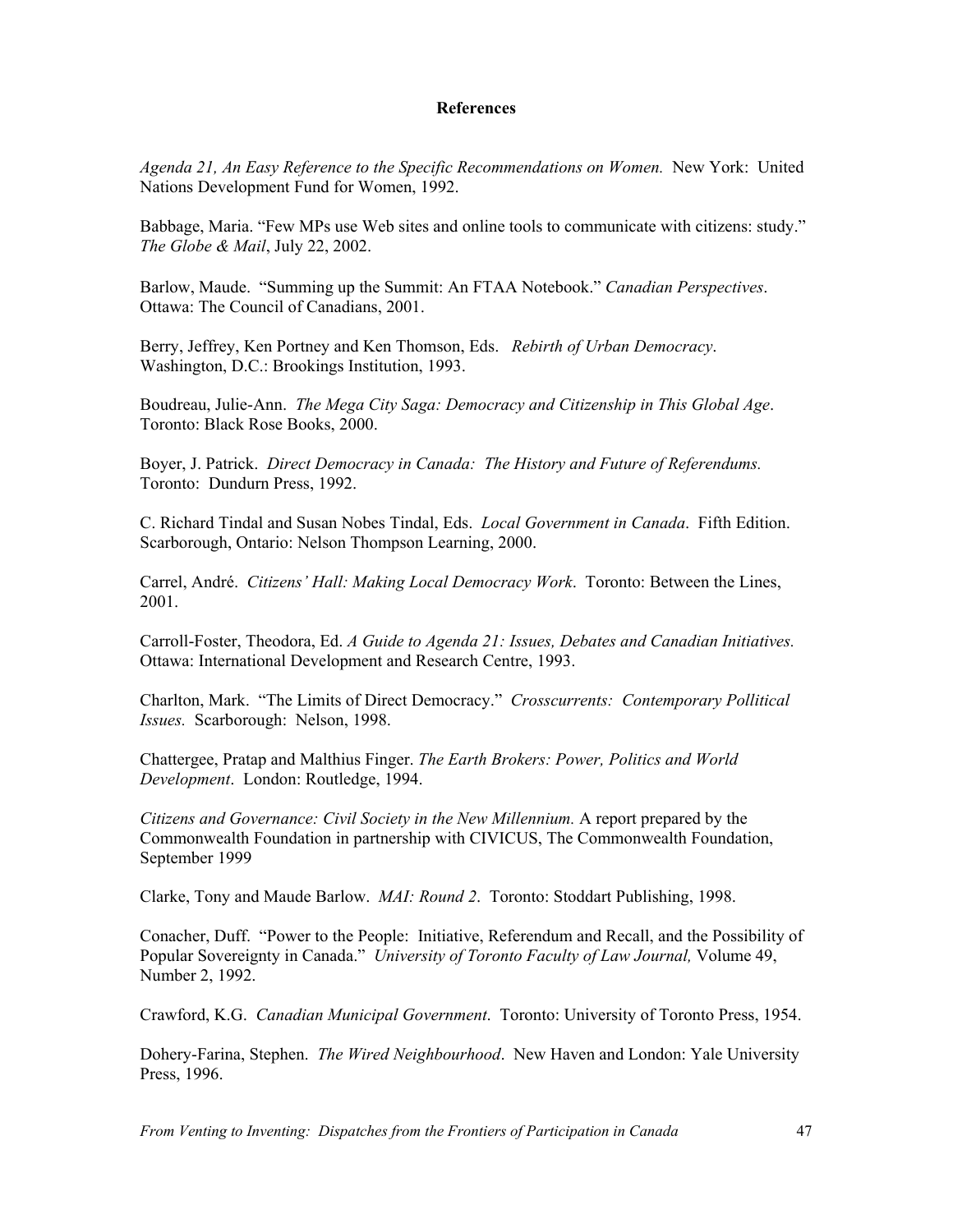*Earth Summit '92*. London: The Regency Press Corporation, 1992.

Etzioni, Amitai. *The Spirit of Community*. New York: Touchstone, 1994.

Geddes, John. "Does Ottawa Matter?" *Maclean's*. September 3, 2001.

Heidenheim, Lorna. "Diversity in a Healthy Community." *Update*, The Newsletter of Ontario's Healthy Communities, Summer 2002.

Heller, Patrick. "Moving the State: The Politics of Democratic Decentralization in Kerala, South Africa, and Porto Alegre," *Politics and Society*. Volume 29, Number 1, March 2001.

Hick, Steven, Edward F. Halpern and Eric Hoskins, (editors). *Human Rights and the Internet*. London: Macmillan Press, 2000.

Howe, Paul and David Northrup. "Strengthening Canadian Democracy," *Policy Matters*, July 2000, Volume 1, Number 5.

Jacobs, Jane. *The Nature of Economies.* Toronto: Random House Canada, 2000.

Jacobs, Jane and Alan Broadbent. "Who speaks for the cities?" *The Globe and Mail*. August 8, 2001, A13.

James, Maureen and Liz Rykert. *Working Together Online*. Toronto: Web Community Resource Networks, 1997.

Juillet, Luc & Paquet, Gilles*. "The Neurotic State", How Ottawa Spends: 2002-2003*. Toronto: Oxford University Press, 2002.

Keating, Michael. *The Earth Summit's Agenda for Change*. Geneva: The Centre for Our Common Future, 1993.

Kingwell, Mark. *The World We Want: Virtue, Vice and the Good Citizen.* Toronto: Viking, 2000.

Klein, Naomi. "The battle of the global gatherings." *The Globe and Mail*. January 24, 2001, A15.

Knight, Knight, Hope Chigudu & Rajesh Tandon. *Reviving Democracy*. London: Earthscan Press, 2001.

Laycock, David. *The New Right and Democracy in Canada*. Toronto: Oxford University Press, 2002.

Lightbody, James (Editor). *Canadian Metropolitics: Governing Our Cities*. Toronto: Copp Clark Ltd., 1995.

Linder, W.H. *The Earth Summit's Agenda for Change.* Geneva: The Centre for Our Common Future, 1993.

Lustiger-Thaler, Henri (Editor). *Political Arrangements: Power and the City* Montreal: Black Rose Books, 1992.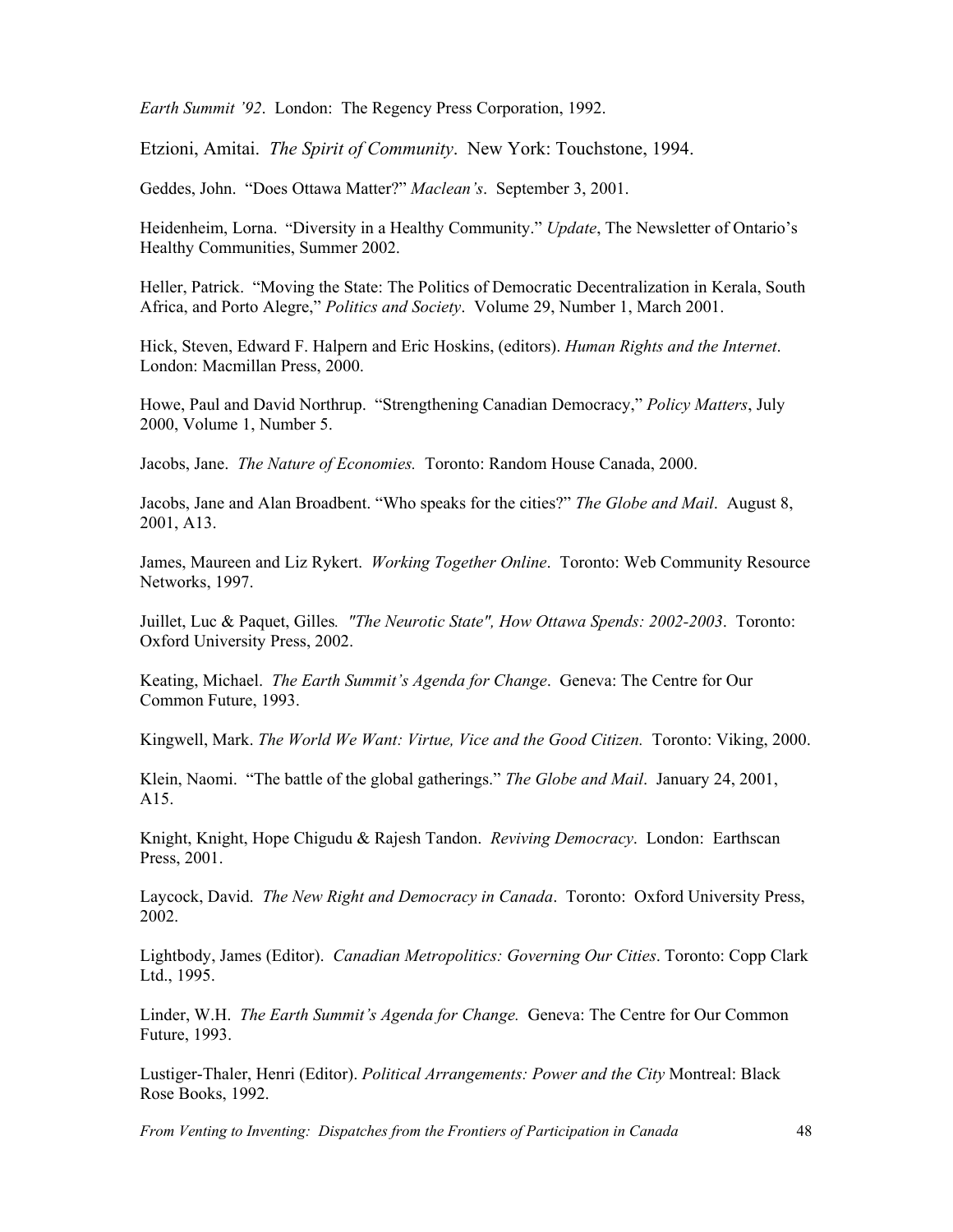Martin, Paul. Remarks, Common Boundaries National Conference, Ottawa: March 29, 2001.

May, Elizabeth. "A non-Tory misses Brian Mulroney," *Globe and Mail,* June 22, 1998.

Mendelsohn, Michael. "Introducing Direct Democracy in Canada: Learning from the American Experience." *American Review of Canadian Studies*, Number 3 (Autumn 1996), 449-468.

Menon, Viany. "World Inc. under siege." *Toronto Star*. July 29, 2001: B1.

Miller, David. "Forget the Olympics," *The Globe and Mail.* July 17, 2001. Mitchell, Alanna. "World leaders non-committal on Earth summit," *The Globe and Mail*, May 27, 2002.

Oliveira, Miguel Darcy & Tandon, Rajesh. *Citizens: Strengthening Global Civil Society.* Washington DC: CIVICUS, 1994.

*On the Road to Brazil: The Earth Summit*. National Round Table on the Environment and the Economy. Ottawa: The Alger Press, 1991.

"Outlook bleak for eco-summit." Toronto: *The Toronto Star*, August 25, 2002, A1&A16.

Putnam, Robert D. *Making Democracy Work*. Princeton: Princeton University Press, 1993.

Ramphal, Shridath., *Our Country, The Planet*. Washington, D.C.: Island Press, 1992,

Rebick, Judy. *Imagine Democracy.* Toronto: Stoddart, 2000).

Rittger, Volker. "INGOs and global environmental governance: Introduction." In Pamela S. Chasek (Ed). *The Global Environment in the Twenty First Century: Prospects for International Cooperation,* Tokyo: United Nations University, 2000.

Rykert, Liz and Maureen James, *Working Together Online*. Toronto*:* Web Networks, 1997.

Savoie, Donald. *Governing from the Centre: The Concentration of Power in Canadian Politics*. Toronto: University of Toronto Press, 1999.

Simpson, Jeffrey. *The Friendly Dictatorship*. Toronto: McClelland & Stewart, 2001.

Starhawk. "After Genoa: Why We Need to Stay in the Streets." *Future Possibilities*.

Surman, Mark and David Wershler-Henry. *Commonspace: Beyond Virtual Community.* Canada: FT.com Financial Times, 2001.

Swift, Richard. *The No-Nonsense Guide to Democracy.* Toronto: New Internationalist Publications, Toronto, 2002.

*Time.* Toronto: Time Canada Limited. Volume 139, Number 22, June 1, 1992.

Thomas, Timothy, Ed. *The Politics of the City: A Canadian Perspective*. Scarborough, Ontario: International Thompson Publishing, 1997.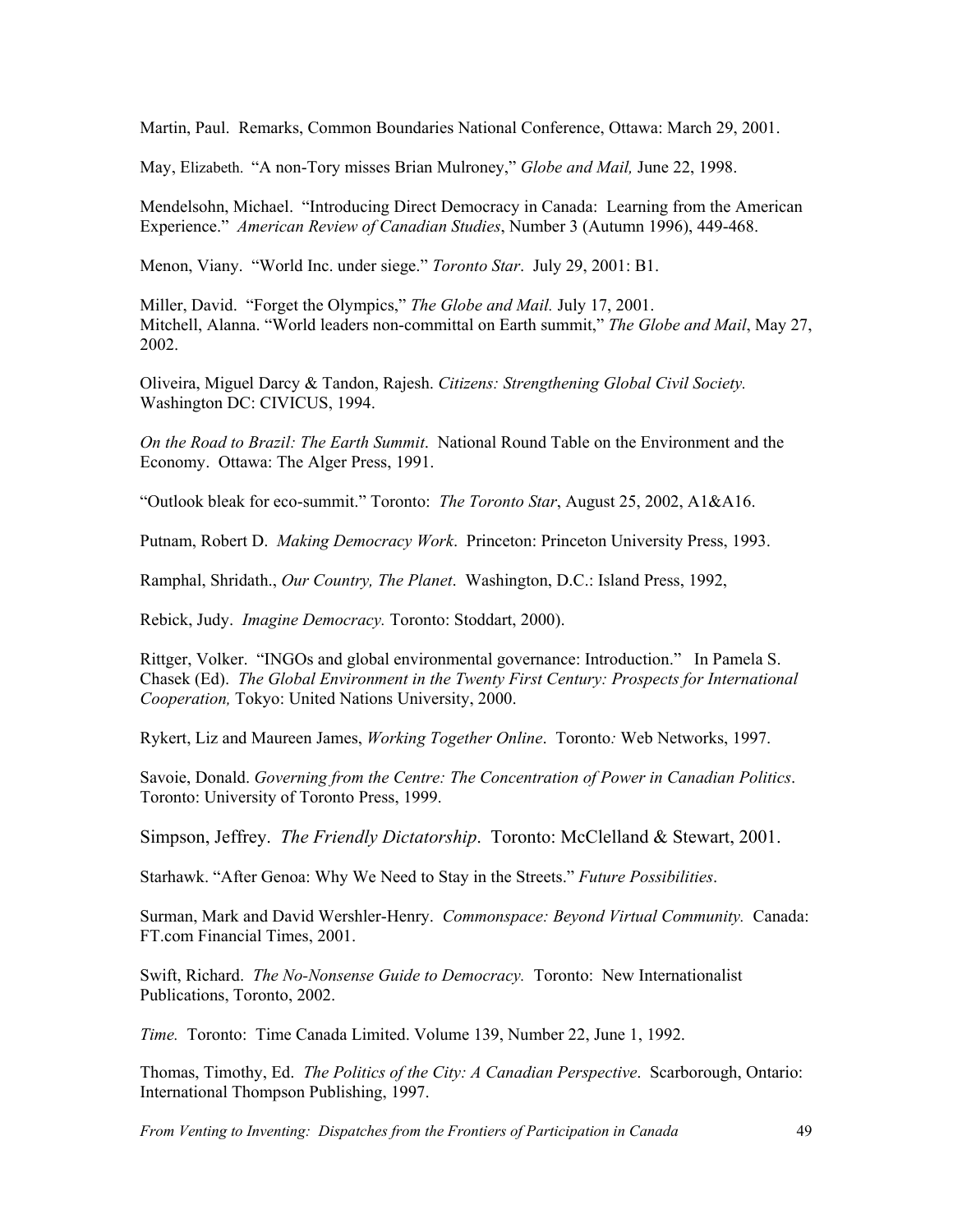Vanier, Jean. *Becoming Human*. Toronto: Anansi Press, 1998.

Wapner, Paul. *Environmental Activism and World Civic Politics*. New York: State University of New York Press, 1996.

Whittington, Les. "Riots won't halt G-8, PM says." *Toronto Star*. July 23, 2001, A10.

Wyman, Miriam, David Shulman and Laurie Ham, *Learning to Engage: Experiences with Civic Engagement in Canada*. Ottawa: Canadian Policy Research Networks, 1999.

Wyman, Miriam. *Thinking about Governance: A Draft Discussion Paper.* London: The Commonwealth Foundation, March 2001.

#### **On-Line Resources**

Angus Reid survey, July 2000. http://www.angusreid.com/media/content/displaypr.cfm?id\_to\_view=1061.

*APC Secretariat,* 1997. http://www.apc.org/english/about/history/rio\_92.htm.

APC Women's Program. www.apcwnsp.org

Meisner, Mark. *Alternatives Magazine* http://webspirs1.micromedia.on.ca:8590/western.

Munn-Venn, Karri. Case Overview: Web Networks. http://www.apc.org/english/ngos/business/buscase/webnetworks.htm

National Round Table on the Environment and the Economy www.nrtee-trnee.ca

O'Brien, Rory. *Civil Society, the Public Sphere and the Internet*  http://web.net/~robrien/papers/civsoc.html.

O'Brien, Rory and Andrew Clement, *A Brief History of the APC*. http://www.apc.org/english/about/history/index.htm.

Roberts, Kirk. *Panel: Life in the Electronic Public Space: Models for Community Networks.* http://www.ncf.carleton.ca/ip/freen…rences/access95/proceed/day1/panel2.

Sharma, Kalpana. *The Hindu*, August 5, 2001. http://www.hinduonnet.com/stories/13050611.htm.

*Web Networks*: http://www.web.net.